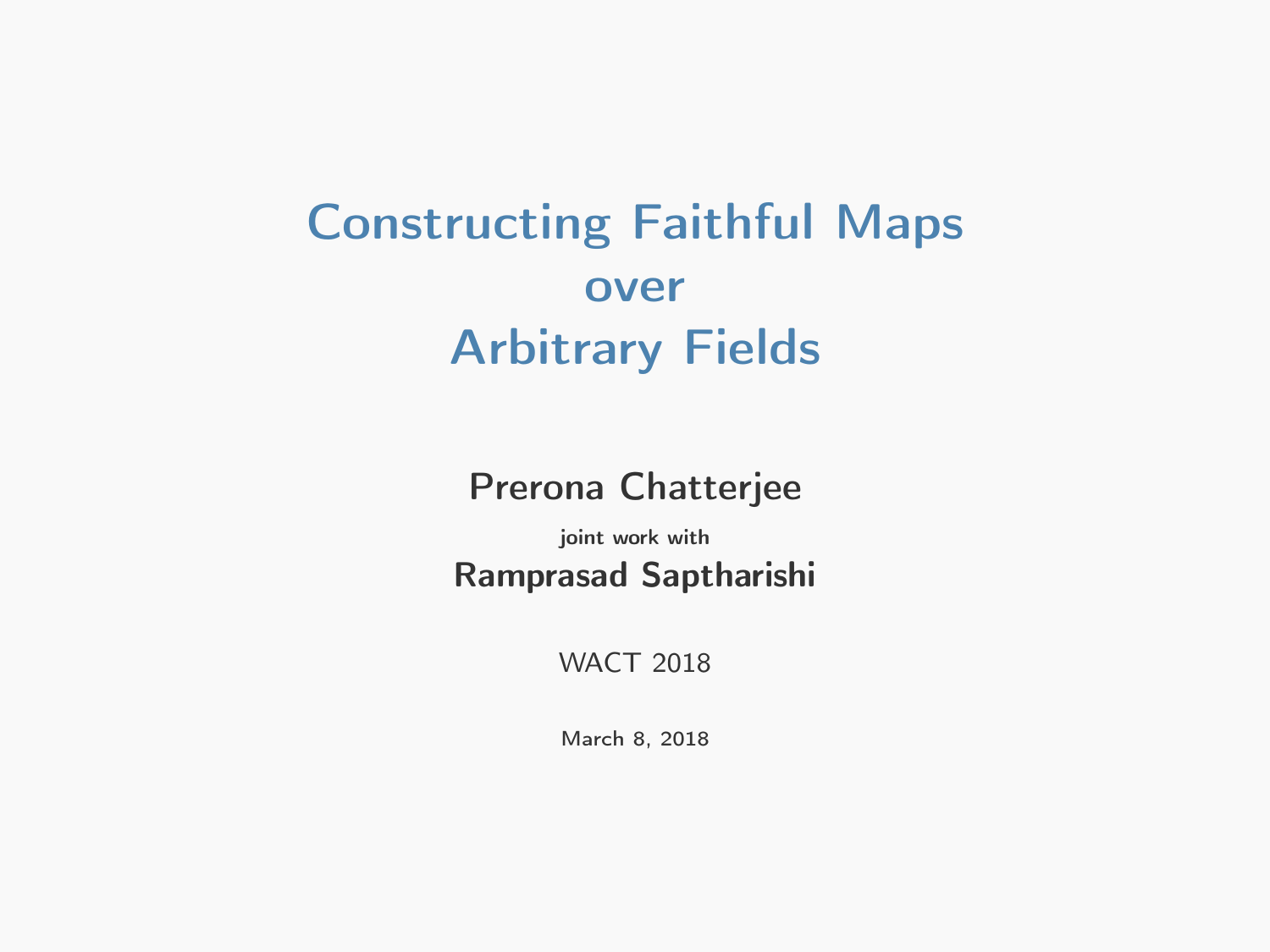#### Definition: Algebraic Independence

A given set of polynomials  $\{f_1, f_2, \ldots, f_m\} \subseteq \mathbb{F}[x_1, x_2, \ldots, x_n]$ is said to be algebraically dependent if there is a non-zero polynomial combination of these that is zero.

<span id="page-1-0"></span>Otherwise, they are said to be algebraically independent.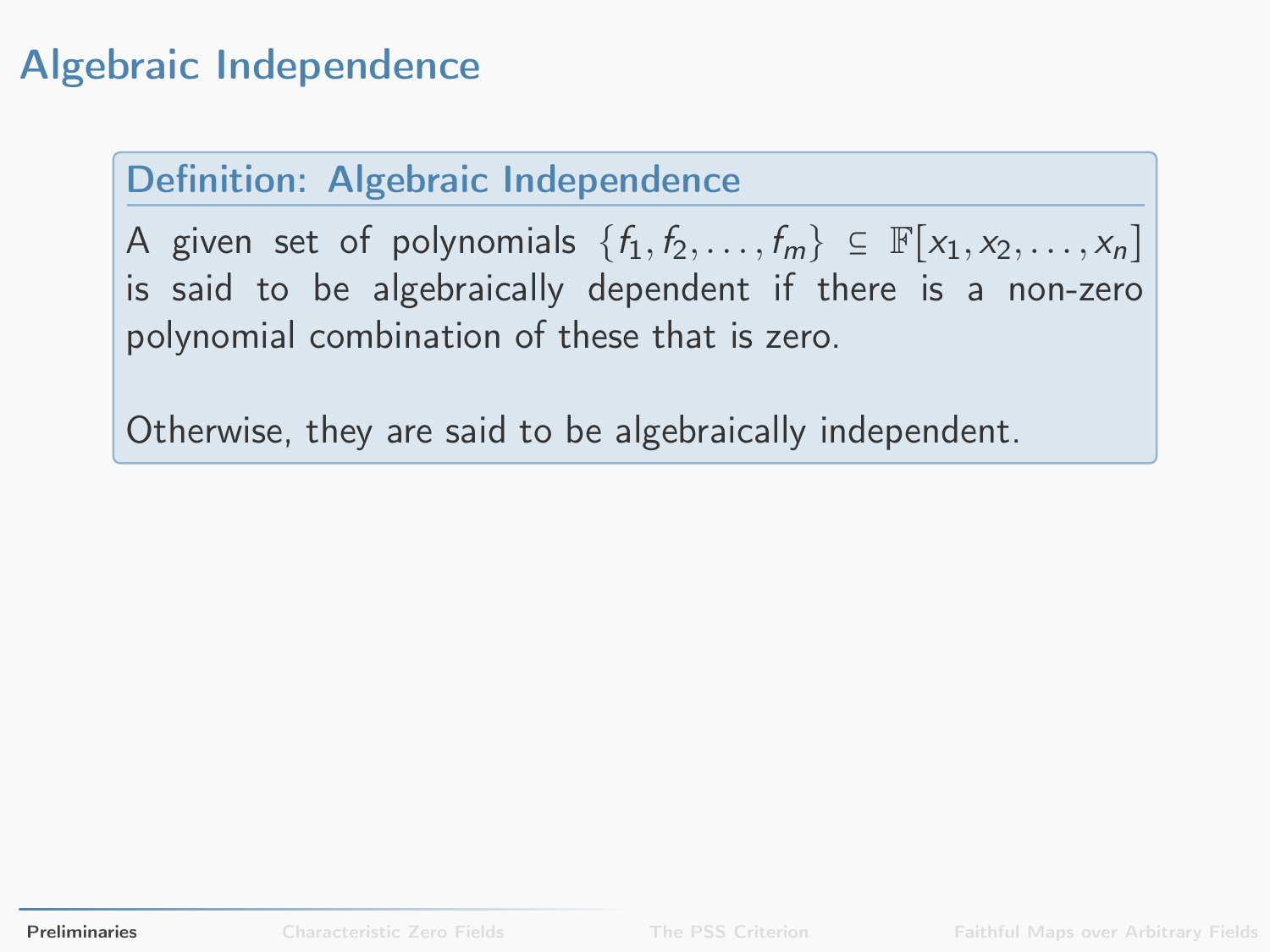#### Definition: Algebraic Independence

A given set of polynomials  $\{f_1, f_2, \ldots, f_m\} \subseteq \mathbb{F}[x_1, x_2, \ldots, x_n]$ is said to be algebraically dependent if there is a non-zero polynomial combination of these that is zero.

Otherwise, they are said to be algebraically independent.

For a set of polynomials  $\{f_1, f_2, \ldots, f_m\}$ , the family of all algebraically independent subsets form a matroid.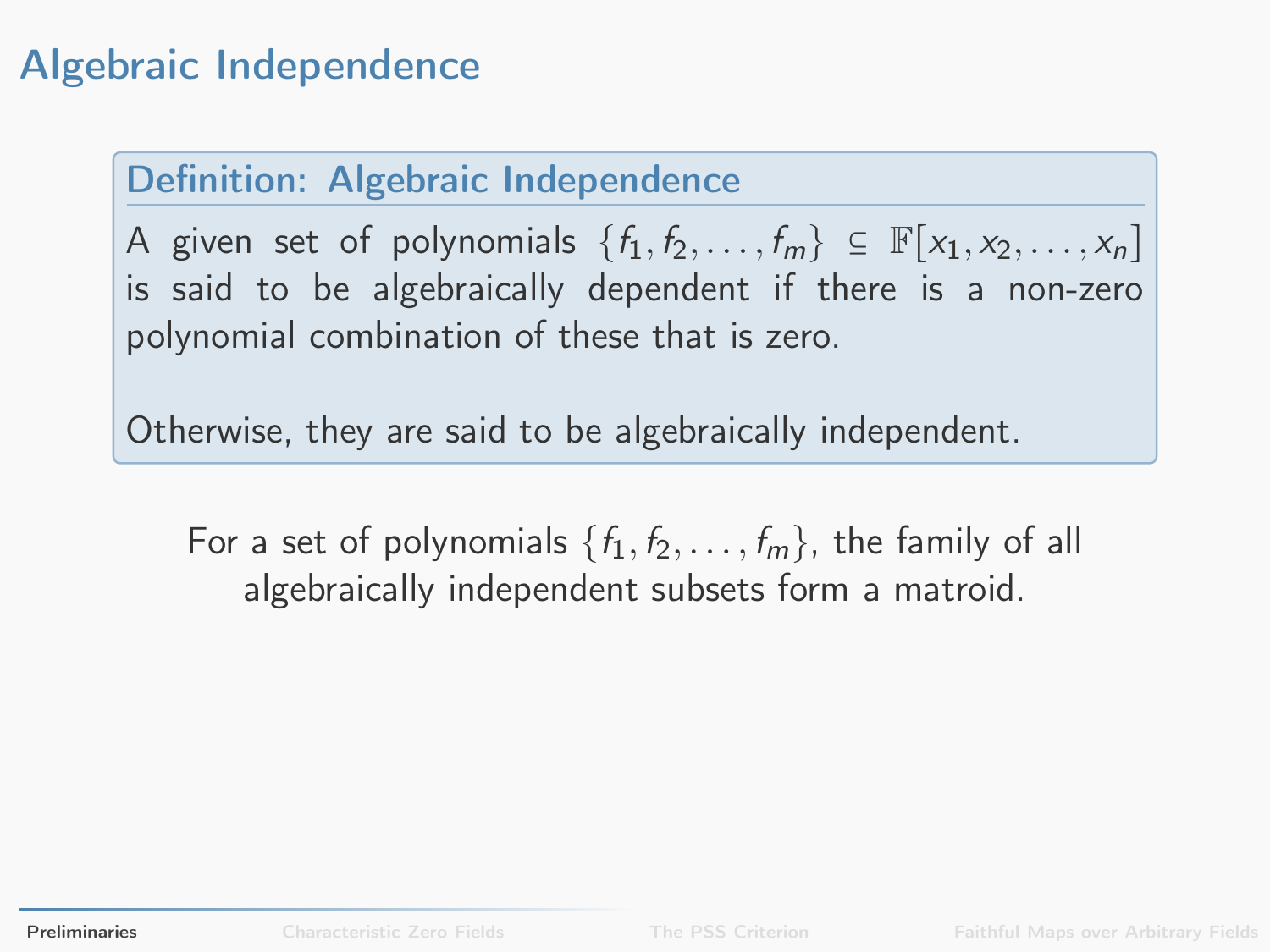#### Definition: Algebraic Independence

A given set of polynomials  $\{f_1, f_2, \ldots, f_m\} \subseteq \mathbb{F}[x_1, x_2, \ldots, x_n]$ is said to be algebraically dependent if there is a non-zero polynomial combination of these that is zero.

Otherwise, they are said to be algebraically independent.

For a set of polynomials  $\{f_1, f_2, \ldots, f_m\}$ , the family of all algebraically independent subsets form a matroid.

Thus, algrank $(f_1, f_2, \ldots, f_m)$  is well defined.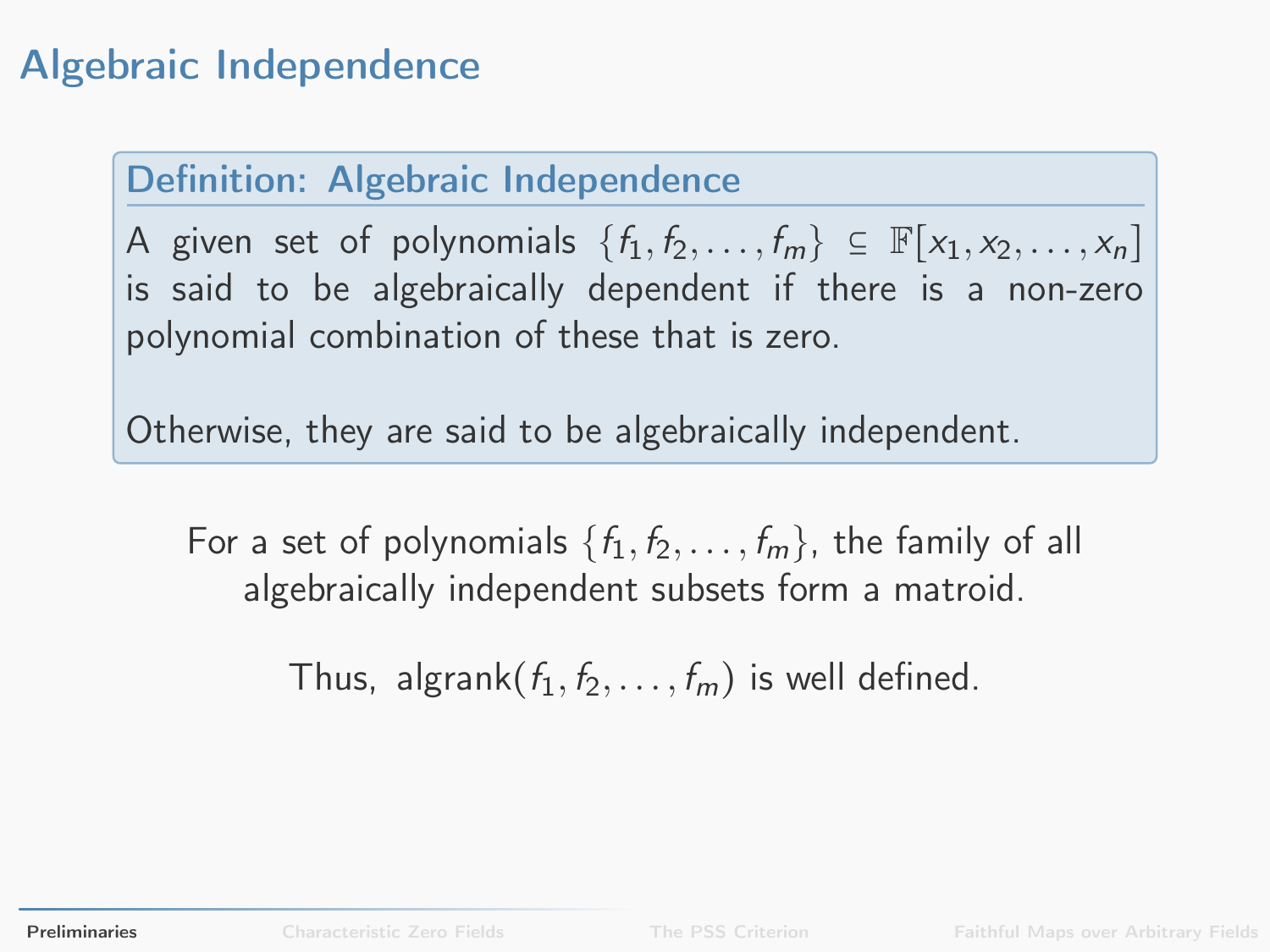#### Definition: Algebraic Independence

A given set of polynomials  $\{f_1, f_2, \ldots, f_m\} \subseteq \mathbb{F}[x_1, x_2, \ldots, x_n]$ is said to be algebraically dependent if there is a non-zero polynomial combination of these that is zero.

Otherwise, they are said to be algebraically independent.

For a set of polynomials  $\{f_1, f_2, \ldots, f_m\}$ , the family of all algebraically independent subsets form a matroid.

Thus, algrank $(f_1, f_2, \ldots, f_m)$  is well defined.

Question: Can we test algebraic independence efficiently?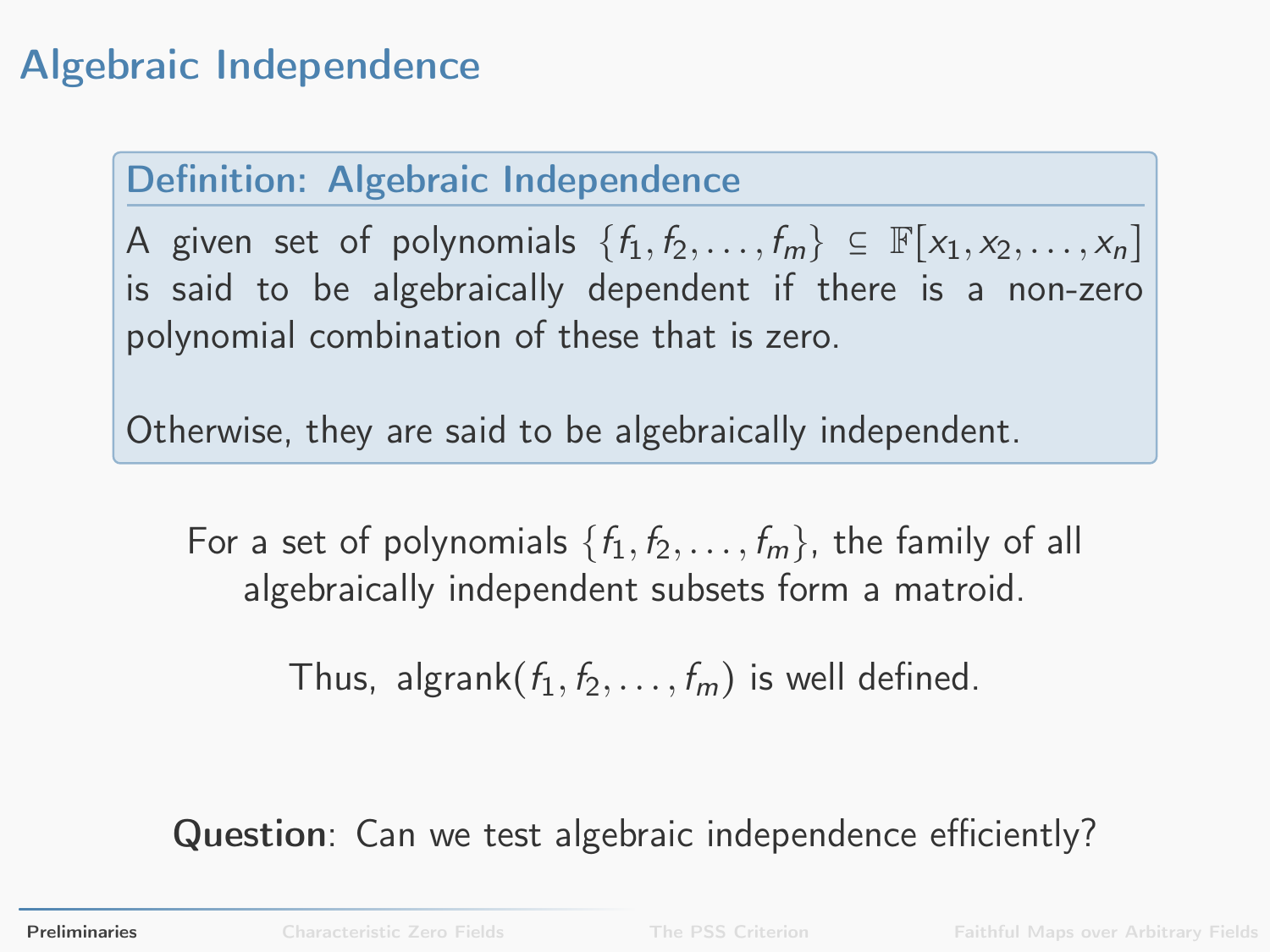### Checking Algebraic Independence

#### Working with Annihilating Polynomials [\[Kay09,](#page-91-0) [GSS18\]](#page-91-1)

Checking whether the constant term of all the annihilating polynomials is zero is NP-hard.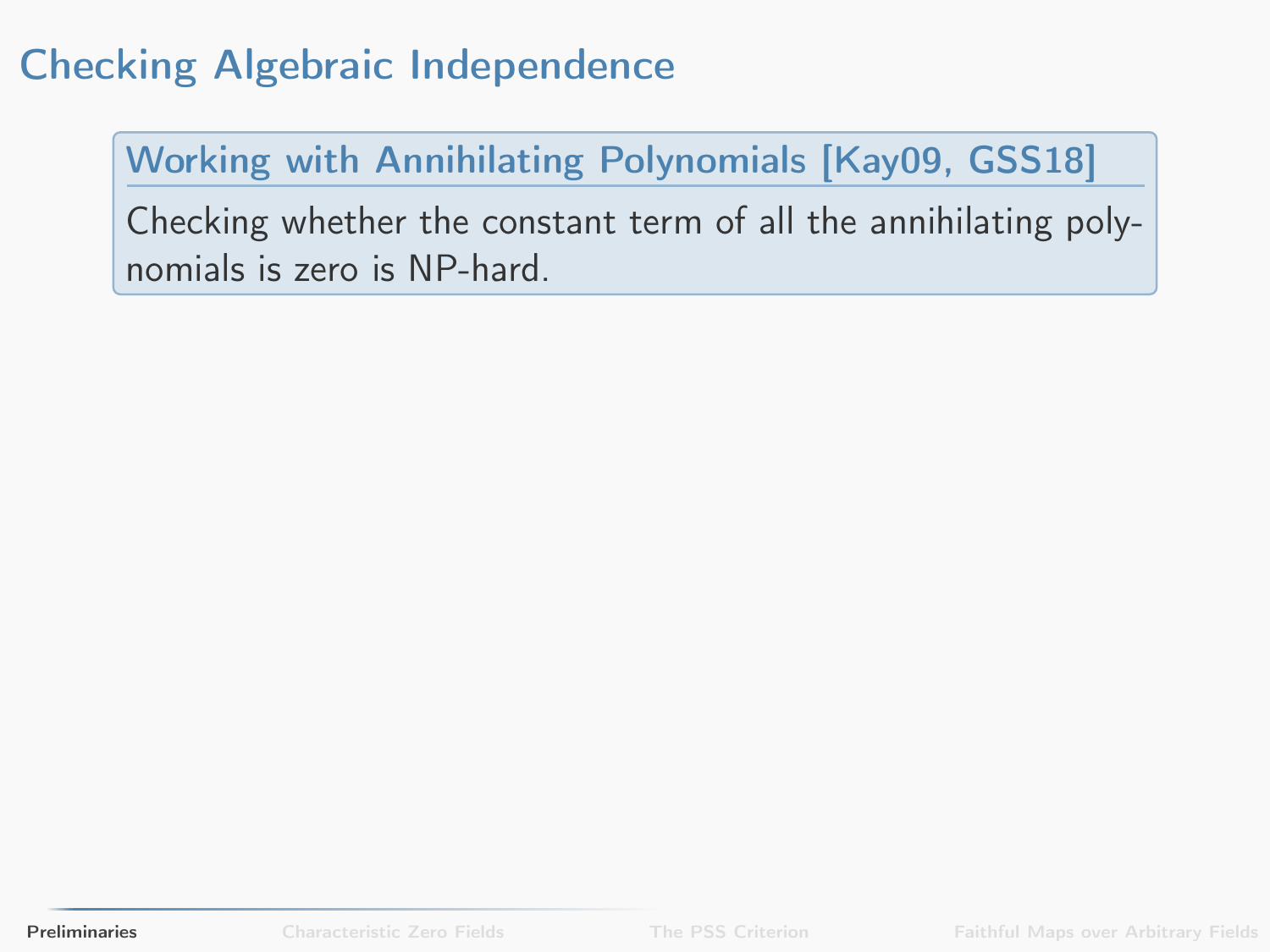### Checking Algebraic Independence

Working with Annihilating Polynomials [\[Kay09,](#page-91-0) [GSS18\]](#page-91-1)

Checking whether the constant term of all the annihilating polynomials is zero is NP-hard.

Over Characteristic Zero fields: For  $f_1, f_2, \ldots, f_m \in \mathbb{F}[x_1, x_2, \ldots, x_n]$  and  $f = (f_1, f_2, \ldots, f_m)$ ,  $J_{x}(f) =$ ⎡ ⎢ ⎢ ⎢ ⎢ ⎢ ⎢ ⎢ ⎣  $\partial_{x_1}(f_1) \quad \partial_{x_2}(f_1) \quad \dots \quad \partial_{x_n}(f_1)$  $\partial_{x_1}(f_2) \quad \partial_{x_2}(f_2) \quad \dots \quad \partial_{x_n}(f_2)$  $\mathbf{i}$   $\mathbf{j}$   $\mathbf{k}$   $\mathbf{k}$   $\mathbf{k}$   $\mathbf{k}$   $\mathbf{k}$   $\mathbf{k}$   $\mathbf{k}$   $\mathbf{k}$  $\partial_{x_1}(f_m) \quad \partial_{x_2}(f_m) \quad \dots \quad \partial_{x_n}(f_m)$  $\begin{bmatrix} \frac{1}{2} & \frac{1}{2} \\ \frac{1}{2} & \frac{1}{2} \\ \frac{1}{2} & \frac{1}{2} \\ \frac{1}{2} & \frac{1}{2} \\ \frac{1}{2} & \frac{1}{2} \\ \frac{1}{2} & \frac{1}{2} \\ \frac{1}{2} & \frac{1}{2} \\ \frac{1}{2} & \frac{1}{2} \\ \frac{1}{2} & \frac{1}{2} \\ \frac{1}{2} & \frac{1}{2} \\ \frac{1}{2} & \frac{1}{2} \\ \frac{1}{2} & \frac{1}{2} \\ \frac{1}{2} & \frac{1}{2} \\ \frac{1}{2$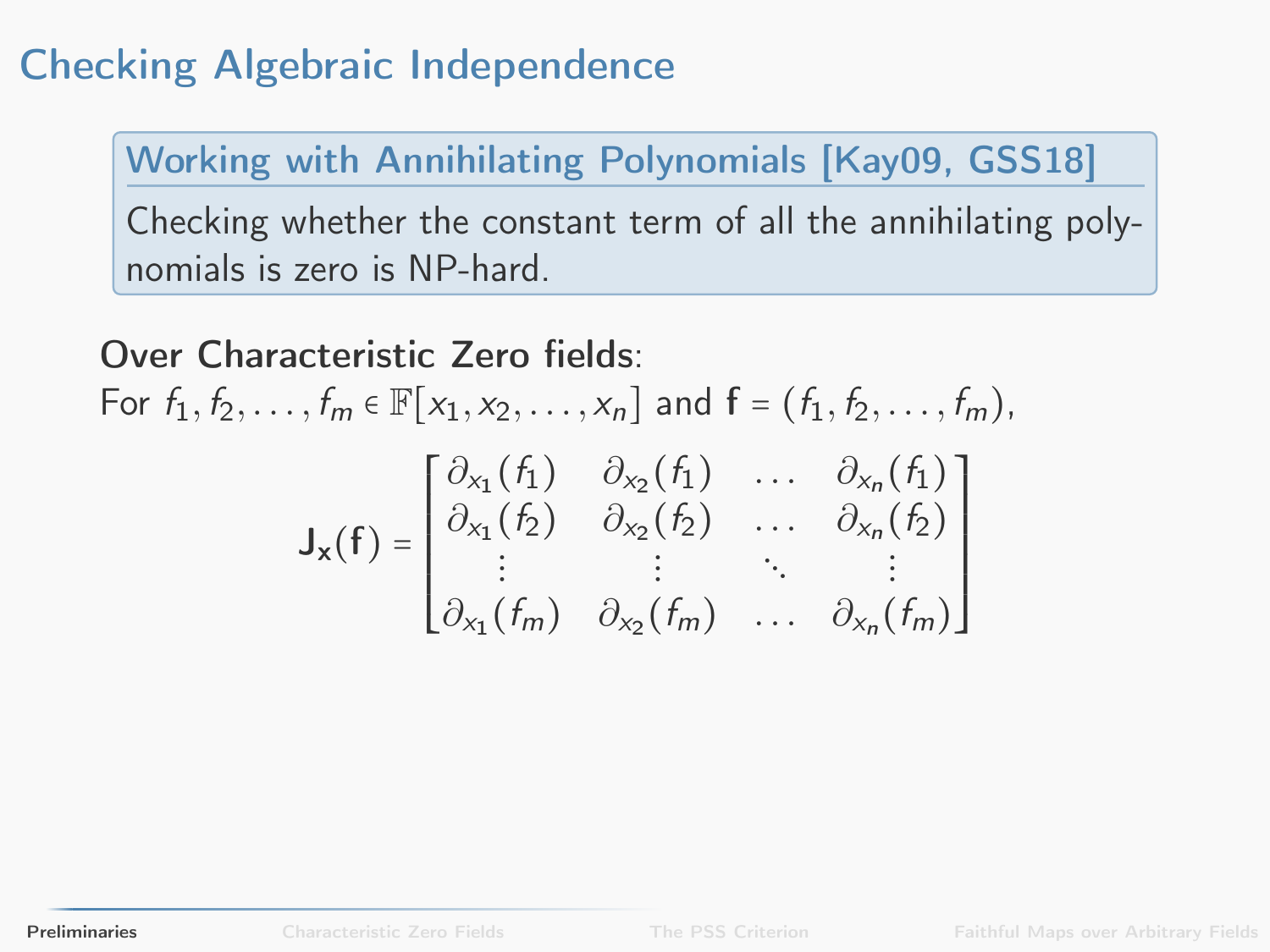### Checking Algebraic Independence

Working with Annihilating Polynomials [\[Kay09,](#page-91-0) [GSS18\]](#page-91-1)

Checking whether the constant term of all the annihilating polynomials is zero is NP-hard.

Over Characteristic Zero fields: For  $f_1, f_2, \ldots, f_m \in \mathbb{F}[x_1, x_2, \ldots, x_n]$  and  $f = (f_1, f_2, \ldots, f_m)$ ,  $J_{x}(f) =$ ⎡ ⎢ ⎢ ⎢ ⎢ ⎢ ⎢ ⎢ ⎣  $\partial_{x_1}(f_1) \quad \partial_{x_2}(f_1) \quad \dots \quad \partial_{x_n}(f_1)$  $\partial_{x_1}(f_2) \quad \partial_{x_2}(f_2) \quad \dots \quad \partial_{x_n}(f_2)$  $\mathbf{i}$   $\mathbf{j}$   $\mathbf{k}$   $\mathbf{k}$   $\mathbf{k}$   $\mathbf{k}$   $\mathbf{k}$   $\mathbf{k}$   $\mathbf{k}$   $\mathbf{k}$  $\partial_{x_1}(f_m) \quad \partial_{x_2}(f_m) \quad \dots \quad \partial_{x_n}(f_m)$  $\begin{bmatrix} \frac{1}{2} & \frac{1}{2} \\ \frac{1}{2} & \frac{1}{2} \\ \frac{1}{2} & \frac{1}{2} \\ \frac{1}{2} & \frac{1}{2} \\ \frac{1}{2} & \frac{1}{2} \\ \frac{1}{2} & \frac{1}{2} \\ \frac{1}{2} & \frac{1}{2} \\ \frac{1}{2} & \frac{1}{2} \\ \frac{1}{2} & \frac{1}{2} \\ \frac{1}{2} & \frac{1}{2} \\ \frac{1}{2} & \frac{1}{2} \\ \frac{1}{2} & \frac{1}{2} \\ \frac{1}{2} & \frac{1}{2} \\ \frac{1}{2$ 

#### The Jacobian Criterion [\[Jac41\]](#page-91-2)

If F has characteristic zero,  $\{f_1, f_2, \ldots, f_m\}$  is algebraically independent if and only if its Jacobian matrix is full rank.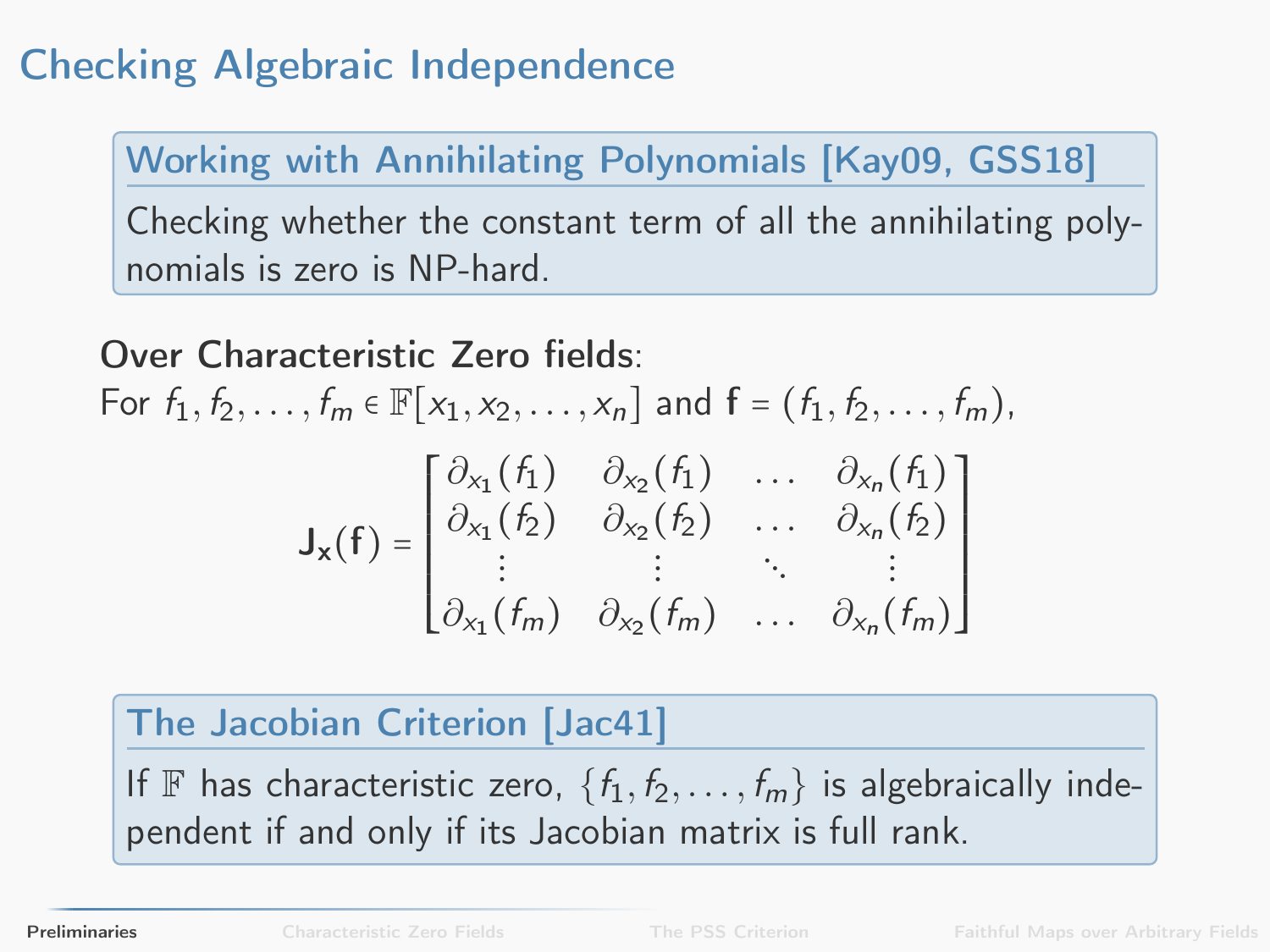Basis in Linear Algebra: Given a set of vectors  $\{v_1, v_2, \ldots, v_m\}$ with linear rank  $k$ , there is a basis of size  $k$ .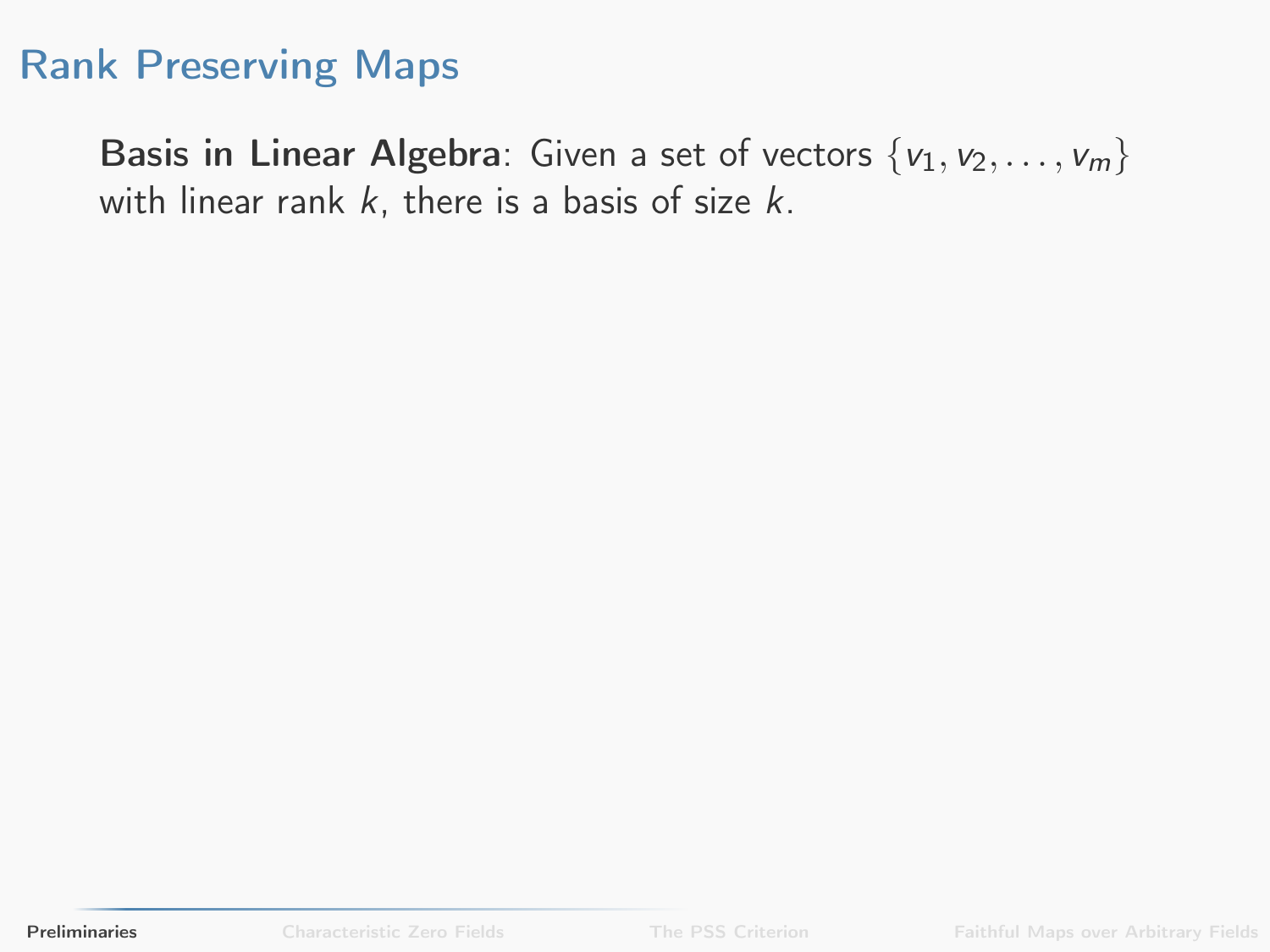Basis in Linear Algebra: Given a set of vectors  $\{v_1, v_2, \ldots, v_m\}$ with linear rank  $k$ , there is a basis of size  $k$ .

#### Definition: Faithful Maps

Given a set of polynomials  $\{f_1, f_2, \ldots, f_m\}$  with algebraic rank k, a map  $\varphi : \{x_1, x_2, \ldots, x_n\} \to \mathbb{F}[y_1, y_2, \ldots, y_k]$ is said to be a faithful map if the algebraic rank of  $\{f_1(\varphi), f_2(\varphi), \ldots, f_m(\varphi)\}\$ is also k.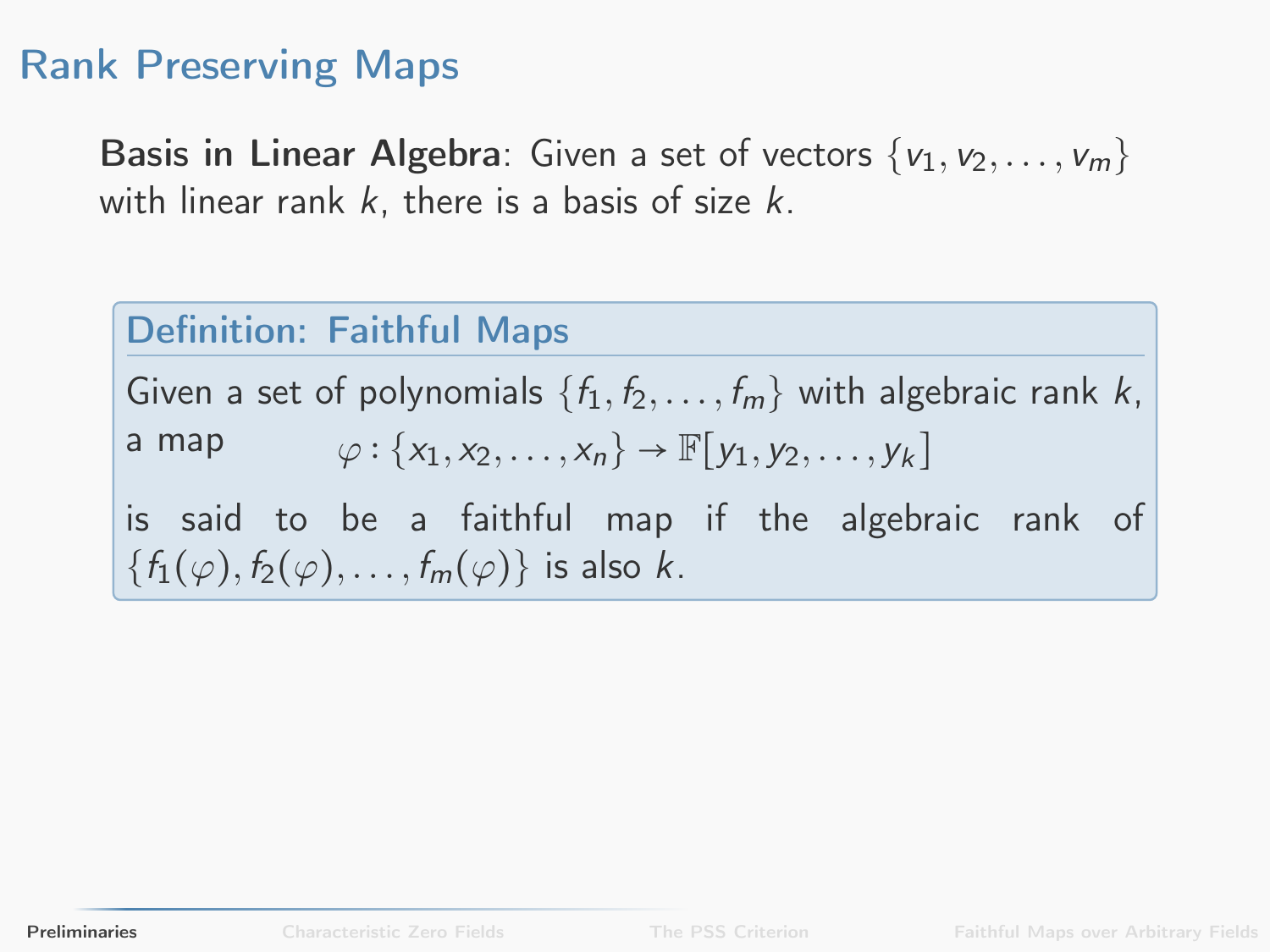Basis in Linear Algebra: Given a set of vectors  $\{v_1, v_2, \ldots, v_m\}$ with linear rank  $k$ , there is a basis of size  $k$ .

#### Definition: Faithful Maps

Given a set of polynomials  $\{f_1, f_2, \ldots, f_m\}$  with algebraic rank k, a map  $\varphi: \{x_1, x_2, \ldots, x_n\} \to \mathbb{F}[y_1, y_2, \ldots, y_k]$ is said to be a faithful map if the algebraic rank of  ${f_1(\varphi), f_2(\varphi), \ldots, f_m(\varphi)}$  is also k.

#### Question: Can we construct faithful maps efficiently?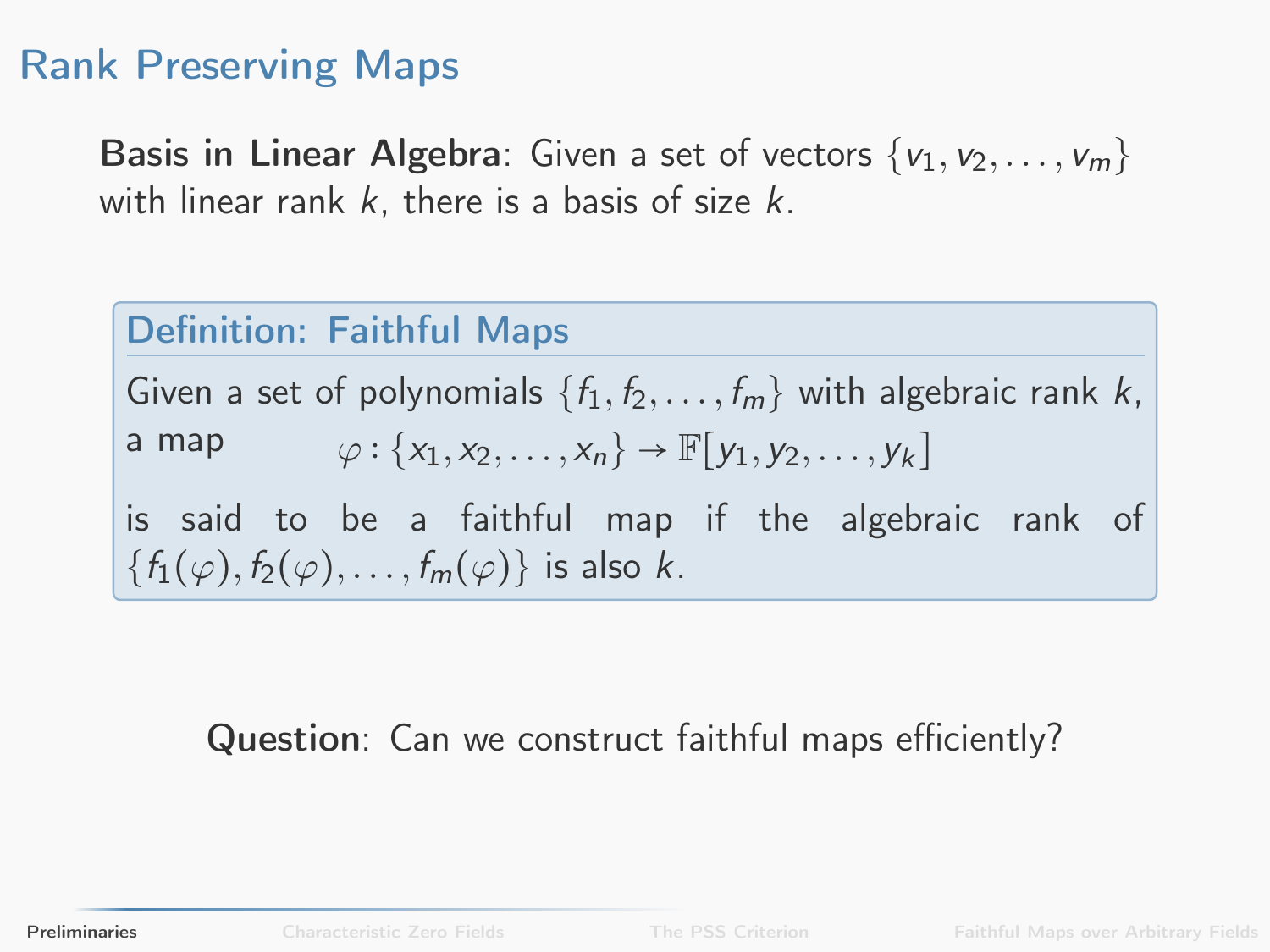Basis in Linear Algebra: Given a set of vectors  $\{v_1, v_2, \ldots, v_m\}$ with linear rank  $k$ , there is a basis of size  $k$ .

#### Definition: Faithful Maps

Given a set of polynomials  $\{f_1, f_2, \ldots, f_m\}$  with algebraic rank k, a map  $\varphi: \{x_1, x_2, \ldots, x_n\} \to \mathbb{F}[y_1, y_2, \ldots, y_k]$ is said to be a faithful map if the algebraic rank of  $\{f_1(\varphi), f_2(\varphi), \ldots, f_m(\varphi)\}\;$  is also k.

## Question: Can we construct faithful maps efficiently? Bonus: Helps in polynomial identity testing.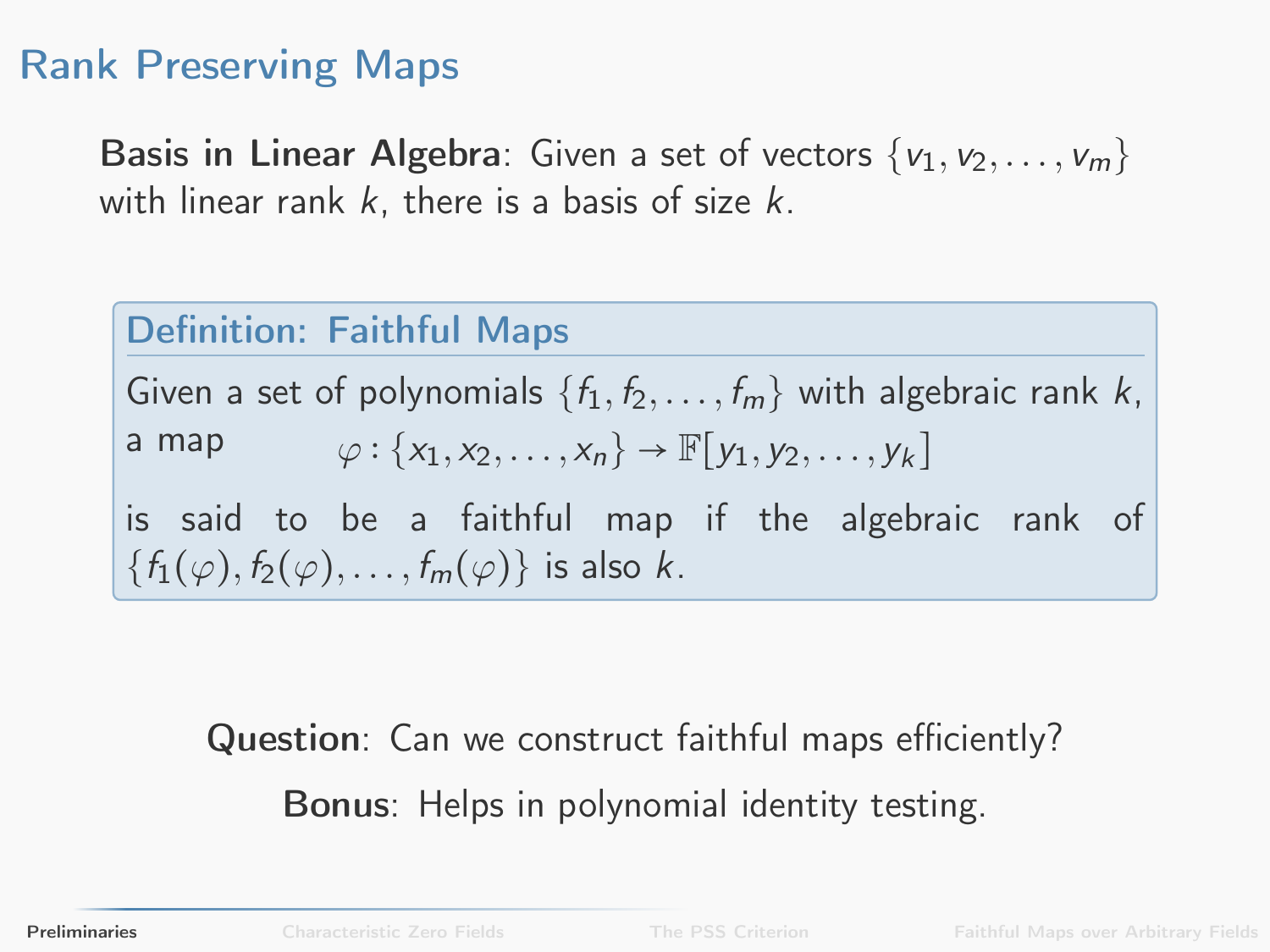

Check whether  $C$  computes the zero polynomial or not.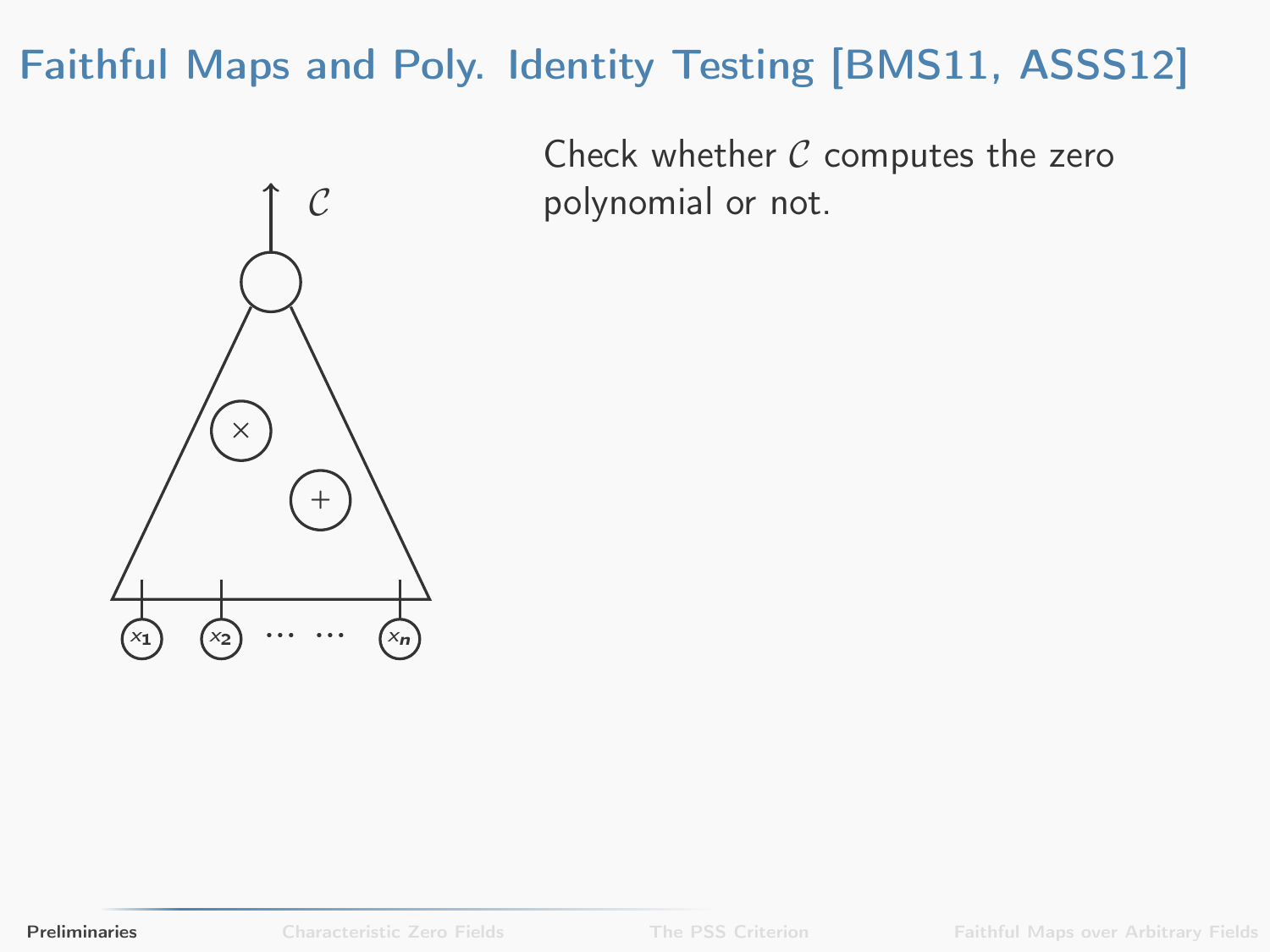

Check whether  $C$  computes the zero polynomial or not.

PIT ≡ Variable substitution preserving non-zeroness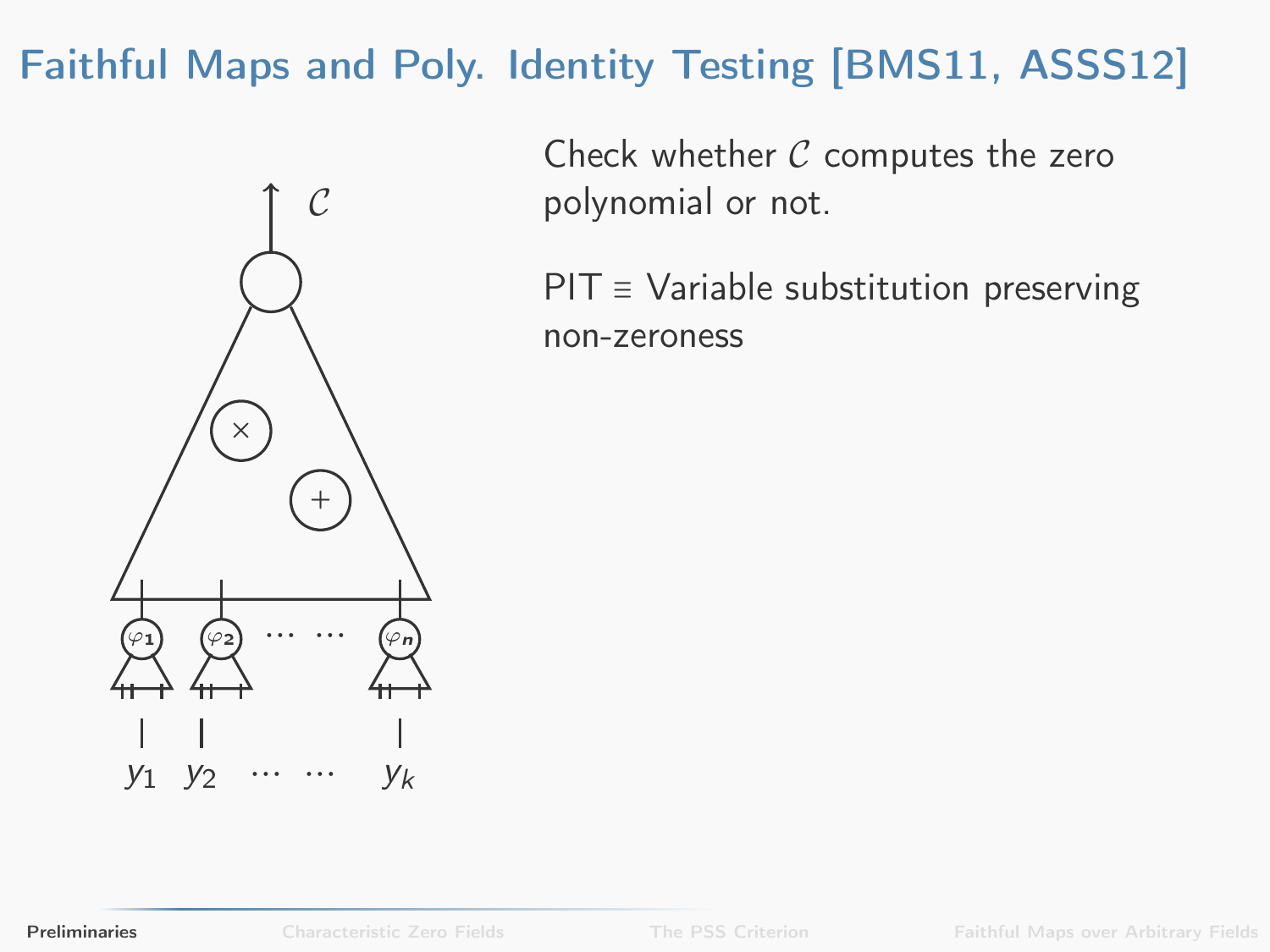

Check whether  $C$  computes the zero polynomial or not.

 $PIT \equiv$  Variable substitution preserving non-zeroness

 $C \equiv C(f_1, f_2, \ldots, f_m)$ : algebraic rank k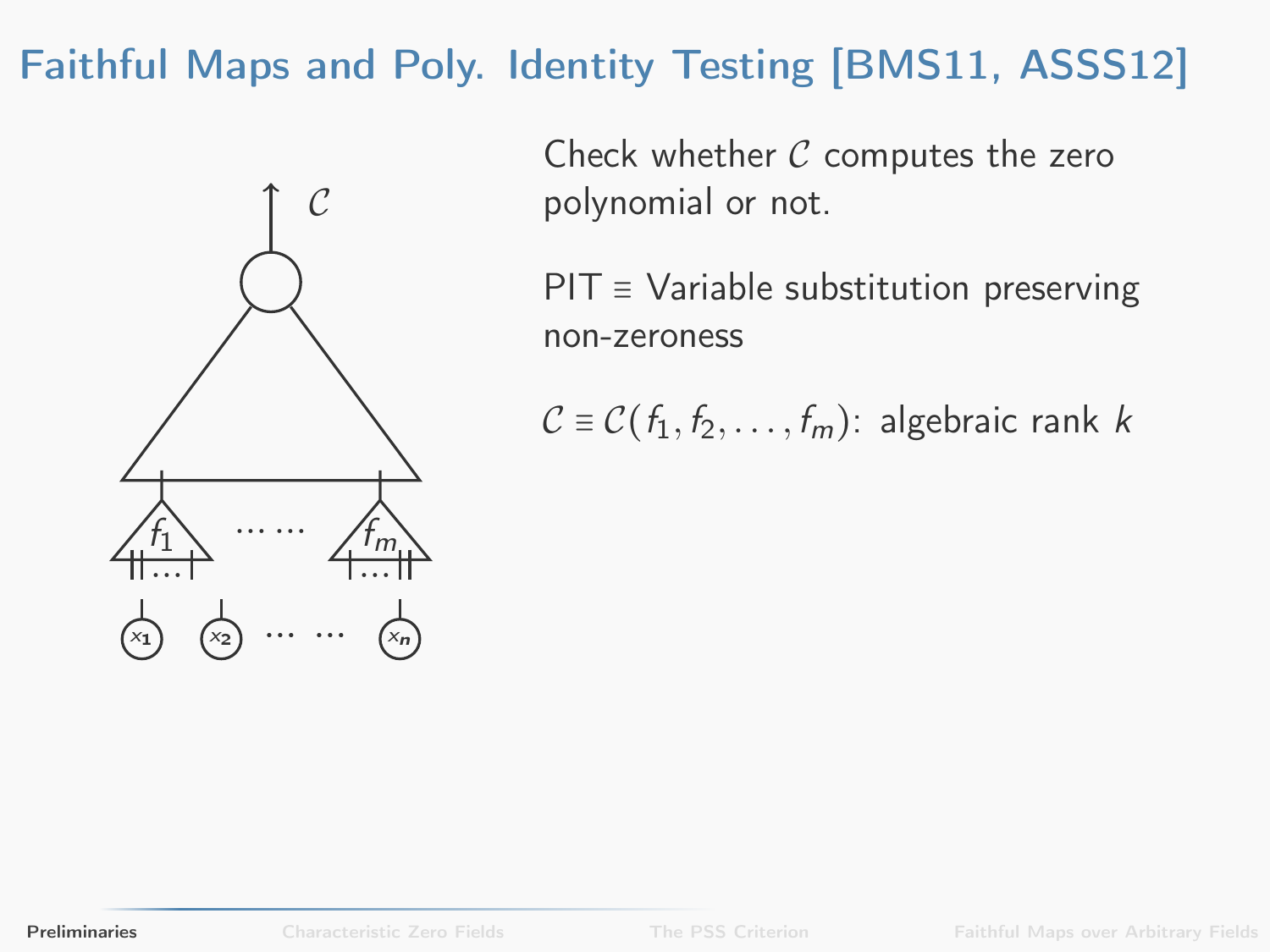

Check whether  $C$  computes the zero polynomial or not.

 $PIT \equiv$  Variable substitution preserving non-zeroness

 $C \equiv C(f_1, f_2, \ldots, f_m)$ : algebraic rank k

$$
\varphi: \{x_1, x_2, \dots, x_n\} \to \mathbb{F}[y_1, y_2, \dots, y_k]
$$
  
is a faithful map.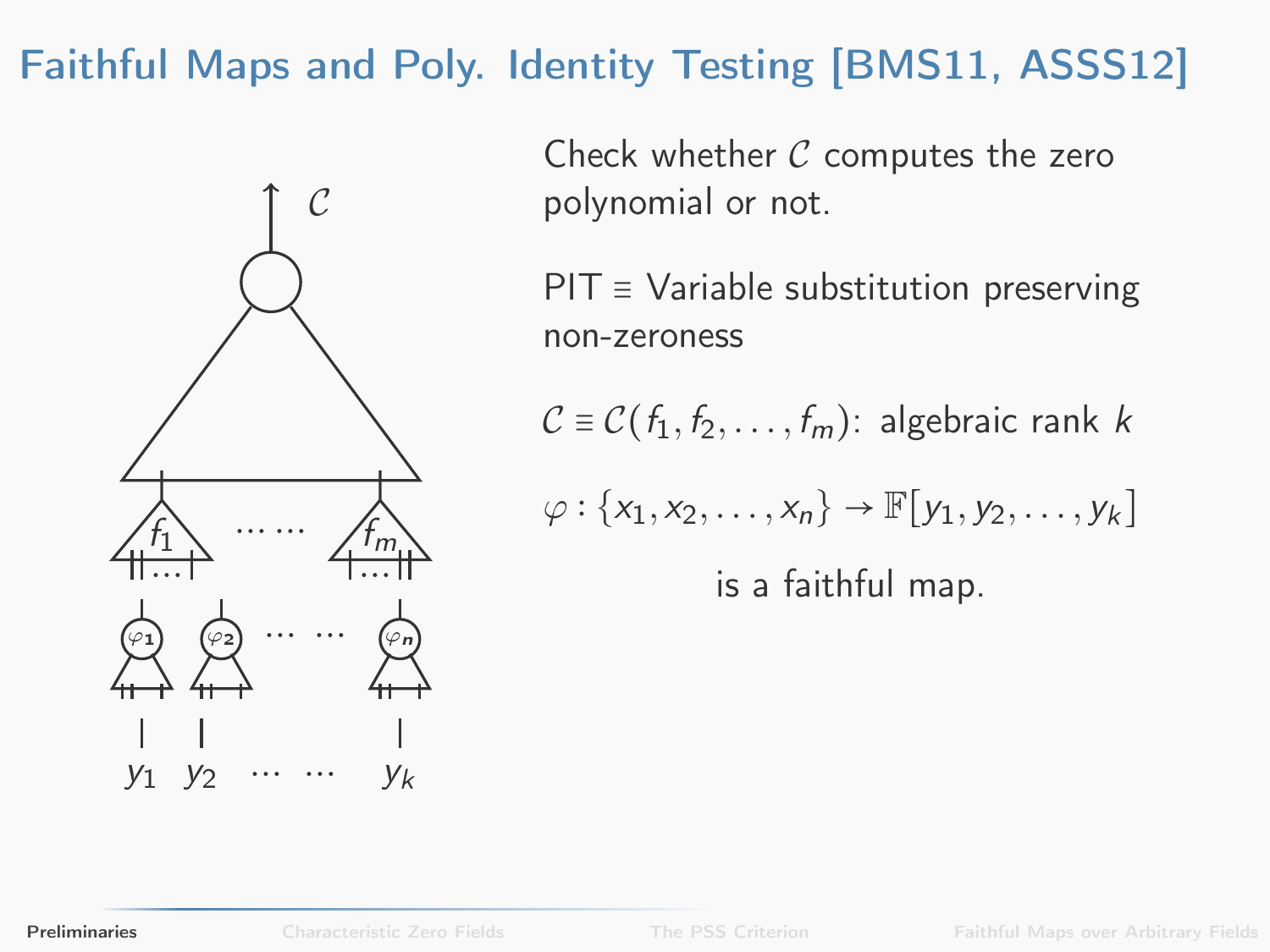

Check whether  $C$  computes the zero polynomial or not.

 $PIT \equiv$  Variable substitution preserving non-zeroness

 $C \equiv C(f_1, f_2, \ldots, f_m)$ : algebraic rank k

$$
\varphi: \{x_1, x_2, \ldots, x_n\} \to \mathbb{F}[y_1, y_2, \ldots, y_k]
$$

is a faithful map.

$$
C(f_1, f_2, \dots, f_m) \neq 0 \text{ if and only if}
$$

$$
(C(f_1(\varphi), f_2(\varphi), \dots, f_m(\varphi))) \neq 0.
$$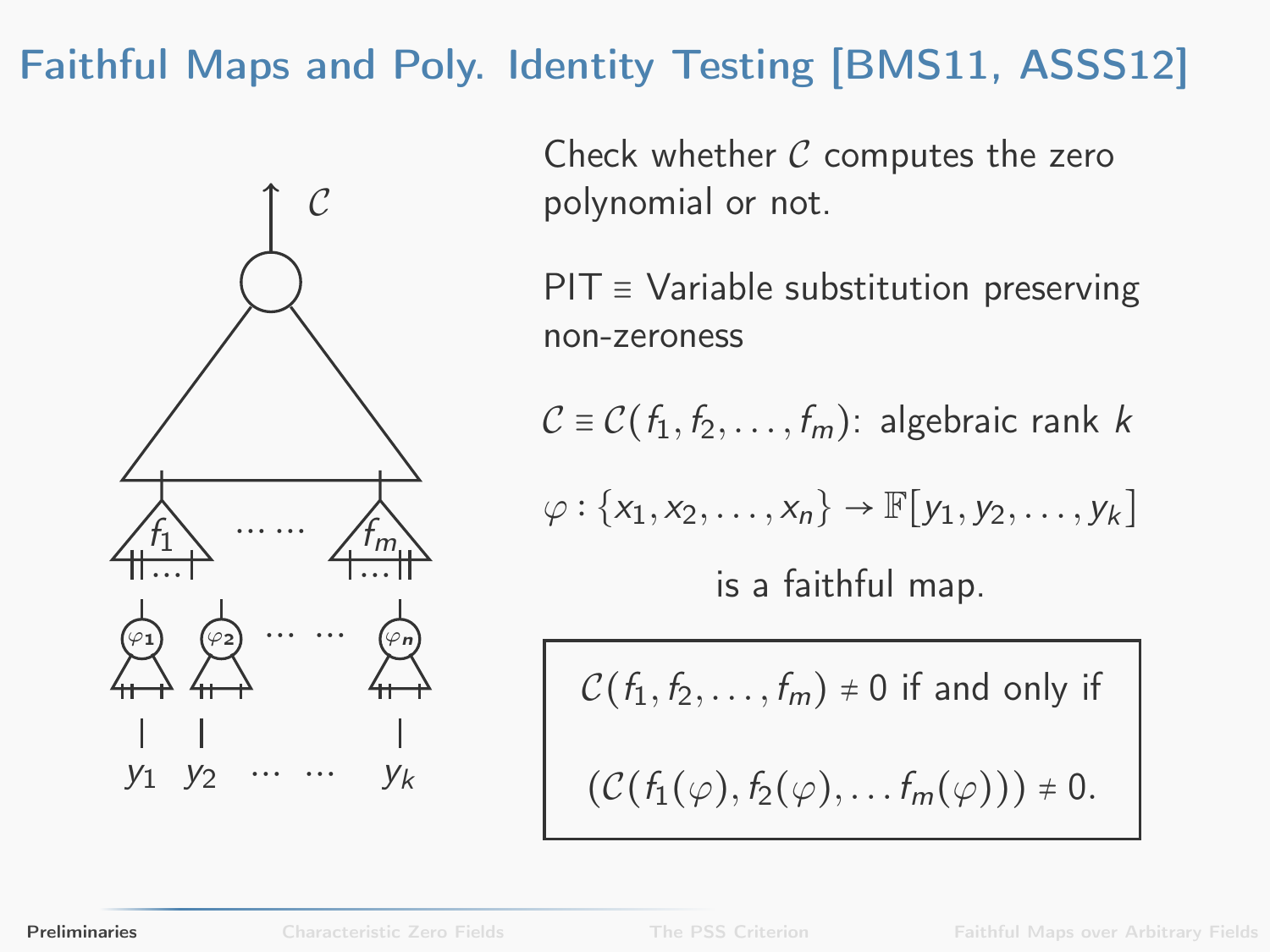[\[Jac41\]](#page-91-2): Gave a criterion for checking Algebraic Independence over Characteristic zero fields.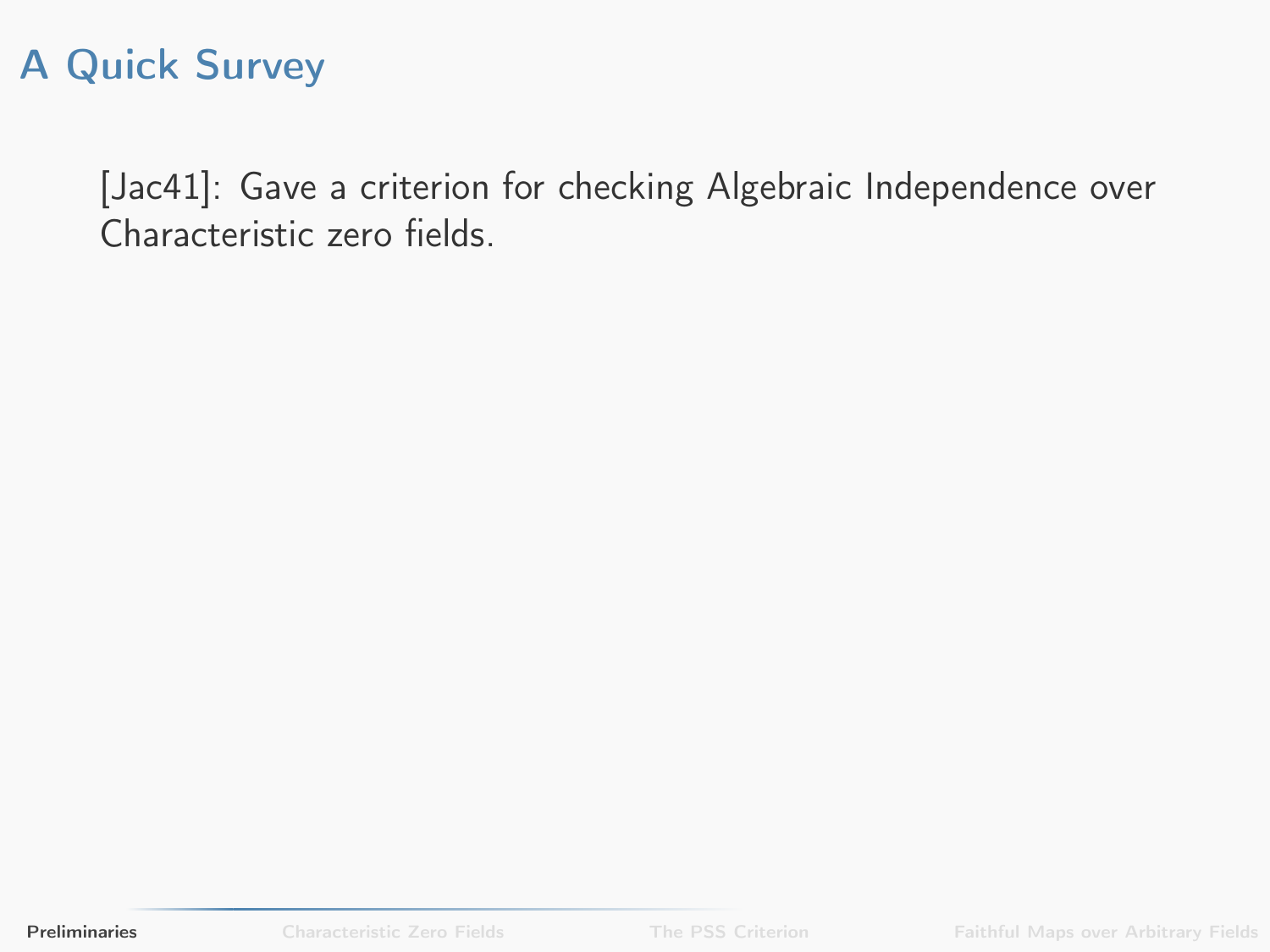[\[Jac41\]](#page-91-2): Gave a criterion for checking Algebraic Independence over Characteristic zero fields.

[\[BMS11\]](#page-90-0): Introduced the problem and the concept of faithful maps. Applied faithful maps to solve PIT when  $f_1, f_2, \ldots, f_m$  are sparse.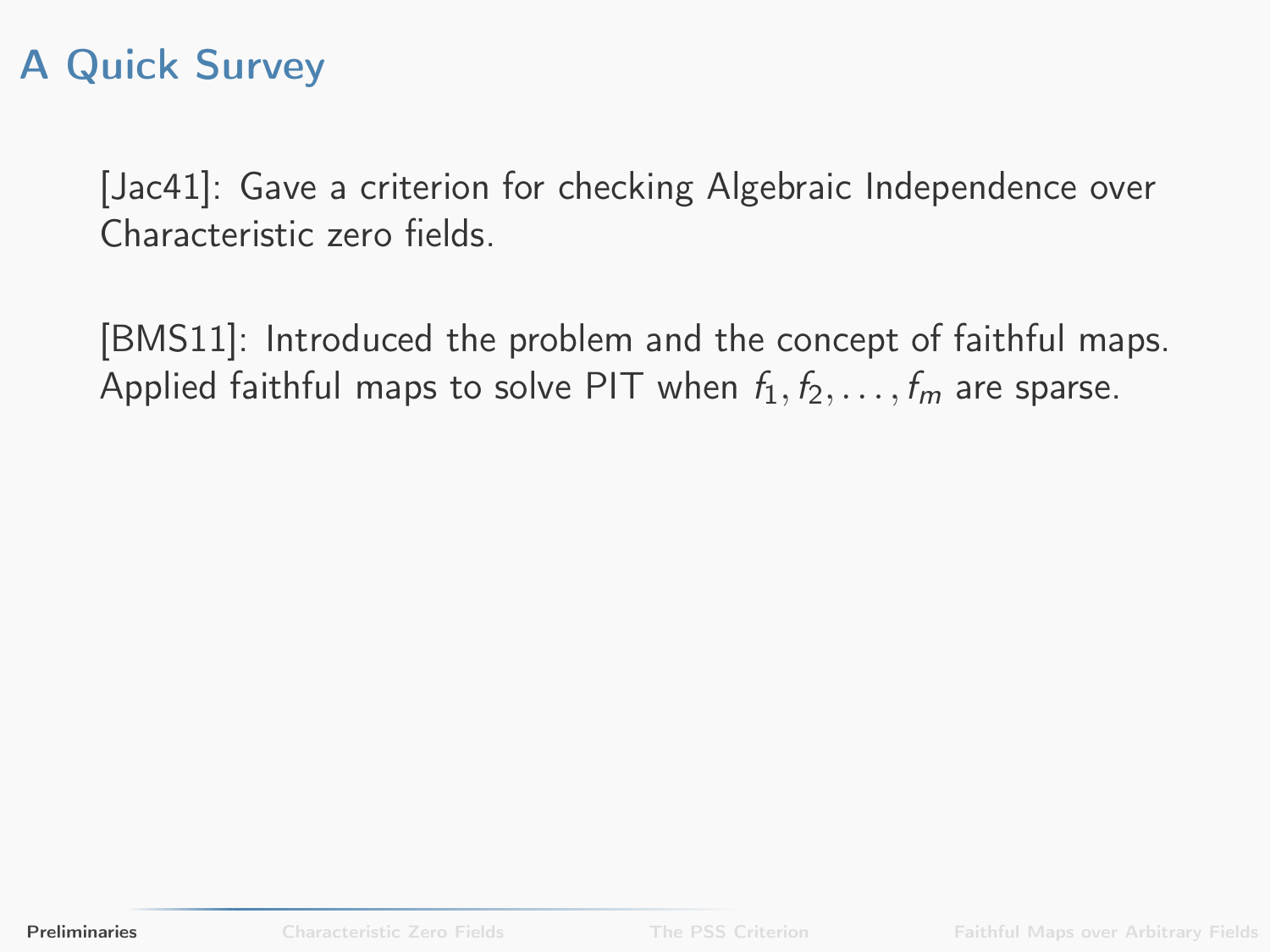[\[Jac41\]](#page-91-2): Gave a criterion for checking Algebraic Independence over Characteristic zero fields.

[\[BMS11\]](#page-90-0): Introduced the problem and the concept of faithful maps. Applied faithful maps to solve PIT when  $f_1, f_2, \ldots, f_m$  are sparse.

[\[ASSS12\]](#page-90-1): Extended these techniques to a variety of other models.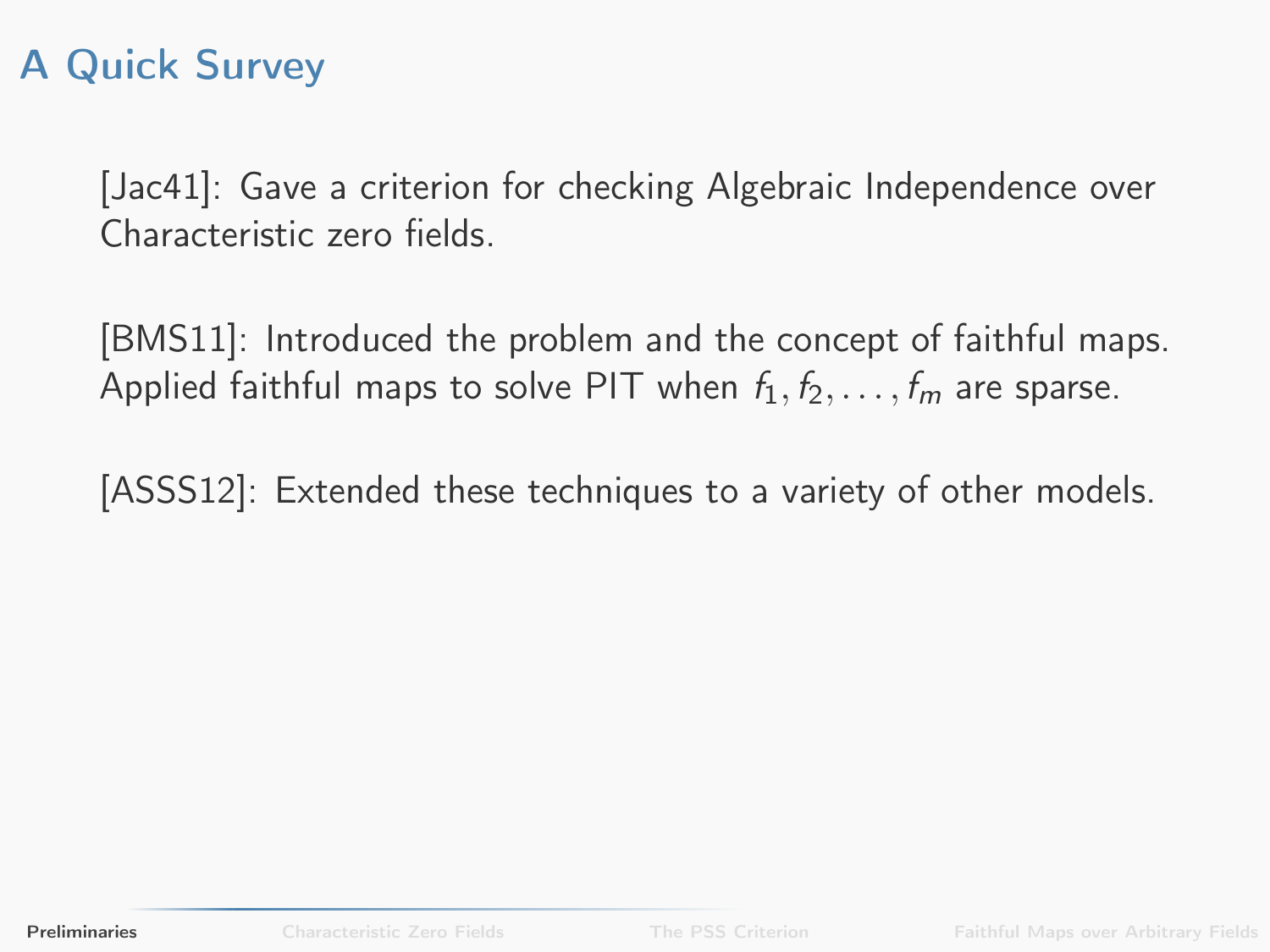[\[Jac41\]](#page-91-2): Gave a criterion for checking Algebraic Independence over Characteristic zero fields.

[\[BMS11\]](#page-90-0): Introduced the problem and the concept of faithful maps. Applied faithful maps to solve PIT when  $f_1, f_2, \ldots, f_m$  are sparse.

[\[ASSS12\]](#page-90-1): Extended these techniques to a variety of other models.

[\[PSS16\]](#page-92-0): Gave a criterion for checking Algebraic Independence over arbitrary fields.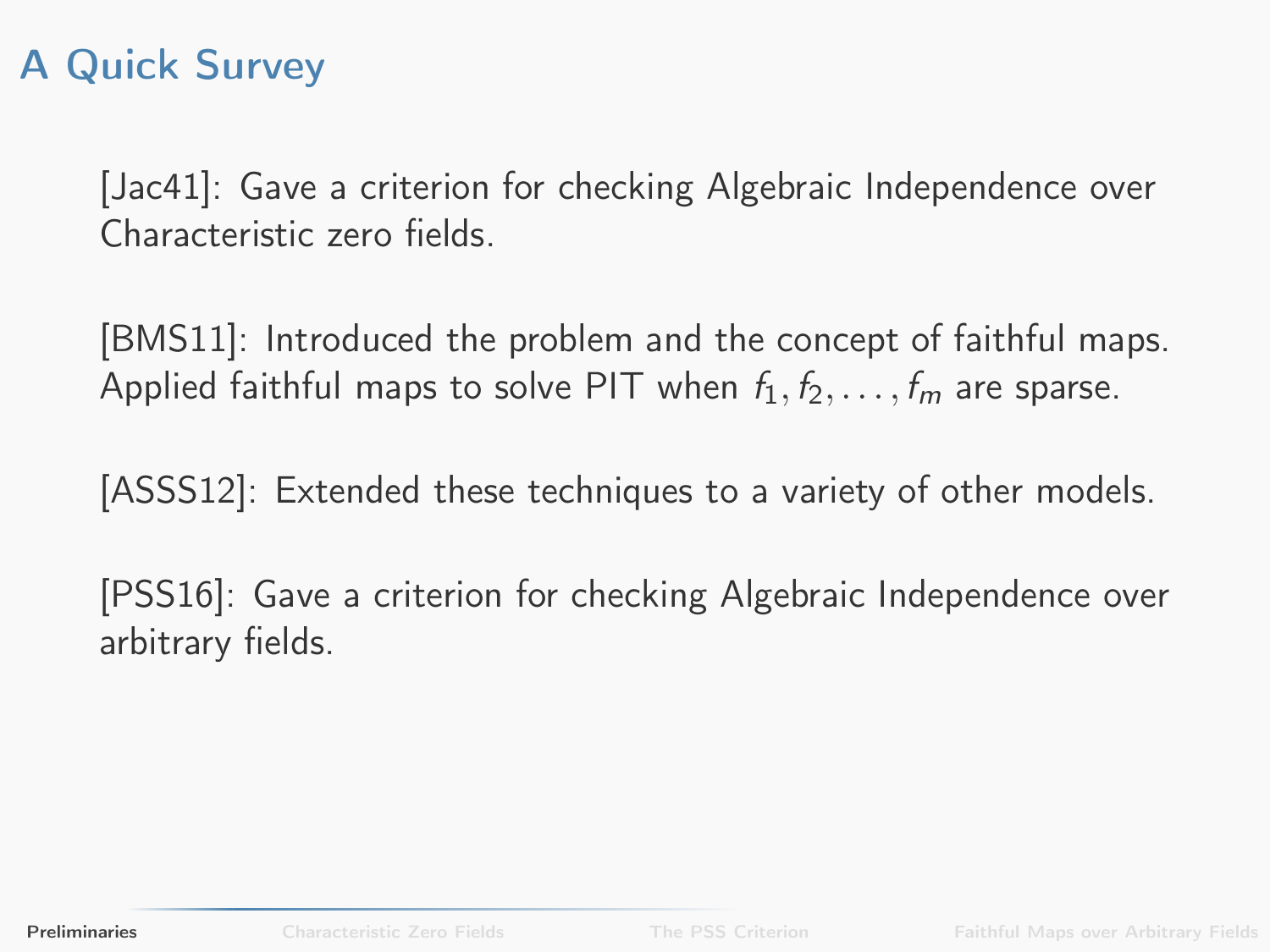[\[Jac41\]](#page-91-2): Gave a criterion for checking Algebraic Independence over Characteristic zero fields.

[\[BMS11\]](#page-90-0): Introduced the problem and the concept of faithful maps. Applied faithful maps to solve PIT when  $f_1, f_2, \ldots, f_m$  are sparse.

[\[ASSS12\]](#page-90-1): Extended these techniques to a variety of other models.

[\[PSS16\]](#page-92-0): Gave a criterion for checking Algebraic Independence over arbitrary fields.

This work: Construct Faithful Maps over arbitrary fields and extend results in [\[ASSS12\]](#page-90-1) to other fields.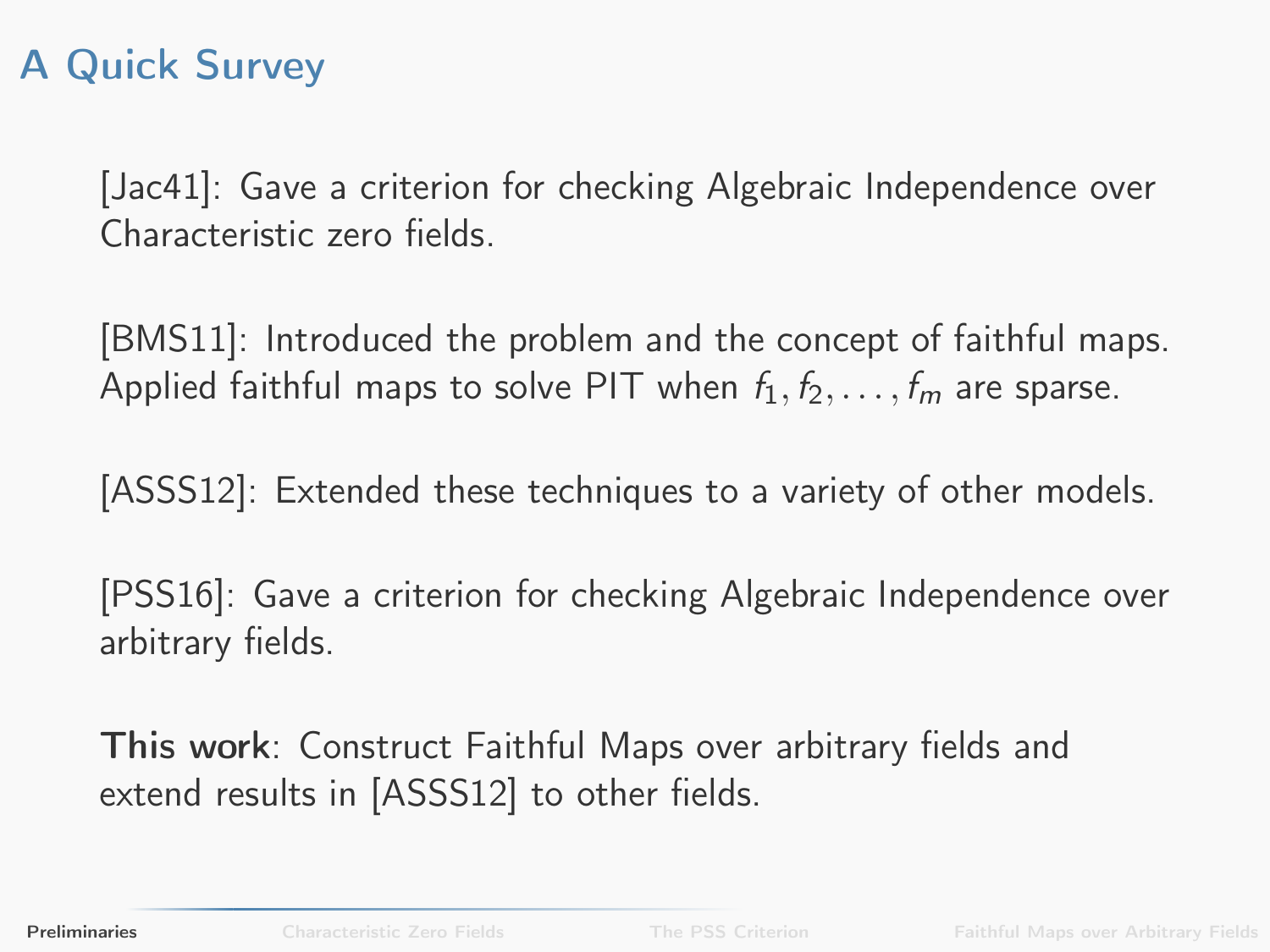#### Fact: A random affine transformation is a faithful map

<span id="page-22-0"></span>
$$
\varphi: x_i = \sum_{j=1}^k s_{ij} y_j + a_i
$$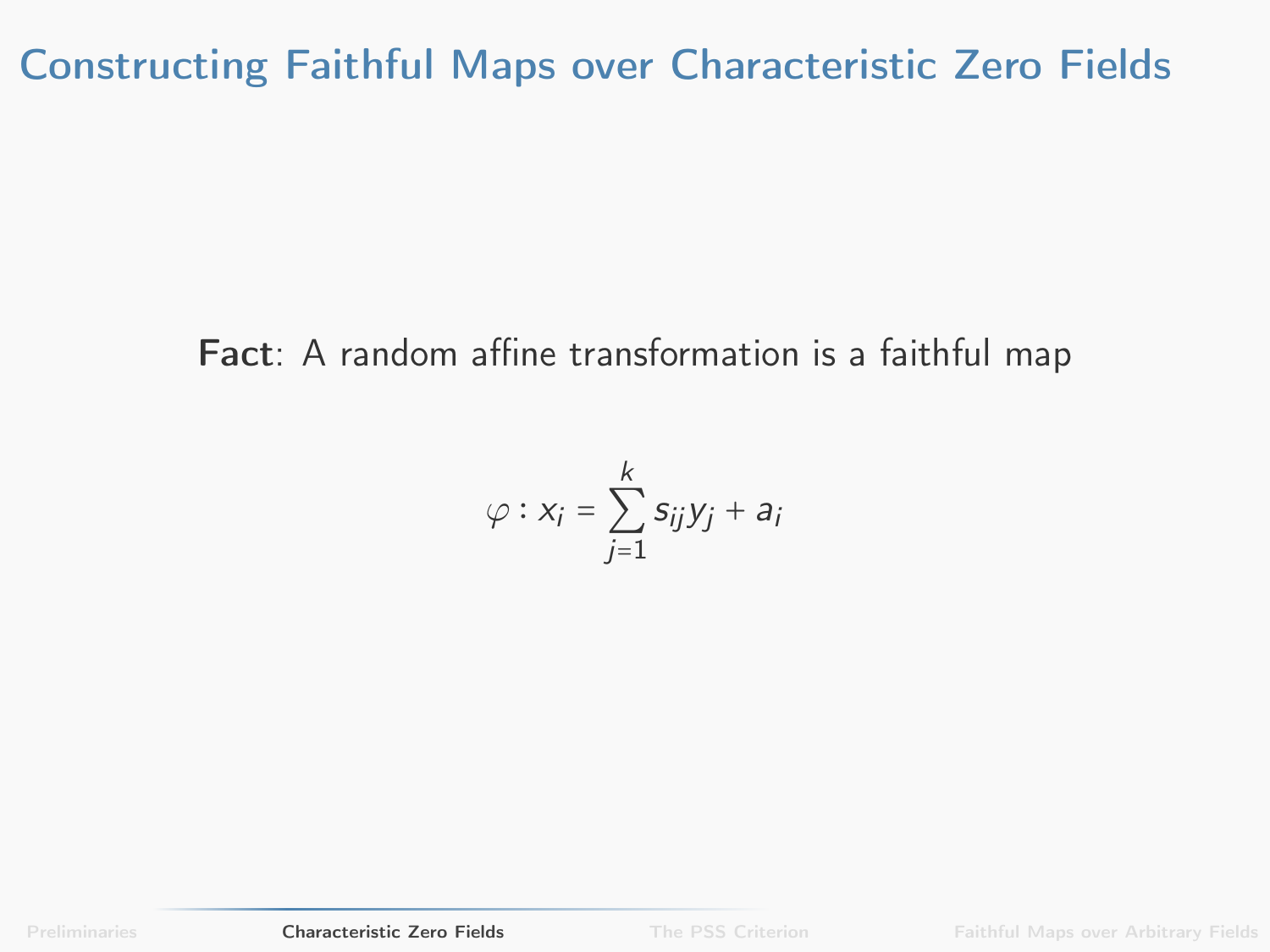Fact: A random affine transformation is a faithful map

$$
\varphi: x_i = \sum_{j=1}^k s_{ij} y_j + a_i
$$

#### Question: Can we construct faithful maps deterministically?

[Preliminaries](#page-1-0) **[Characteristic Zero Fields](#page-22-0)** [The PSS Criterion](#page-34-0) [Faithful Maps over Arbitrary Fields](#page-49-0)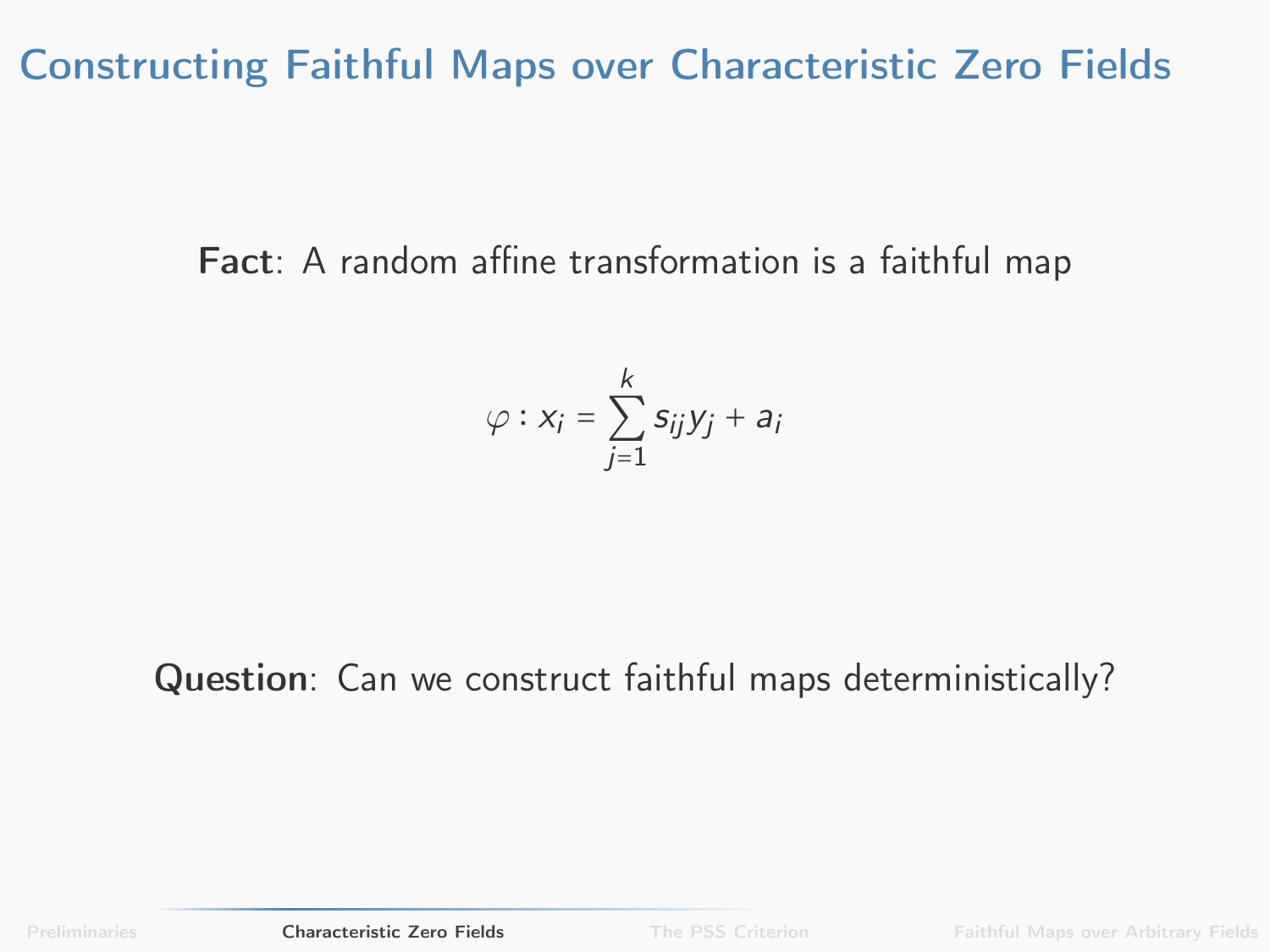$$
\varphi : x_i = \sum_{j=1}^k s_{ij} y_j + a_i
$$
  
  

$$
\mathsf{J}_\mathbf{y}(\mathbf{f}(\varphi))
$$

[Preliminaries](#page-1-0) **[Characteristic Zero Fields](#page-22-0)** [The PSS Criterion](#page-34-0) [Faithful Maps over Arbitrary Fields](#page-49-0)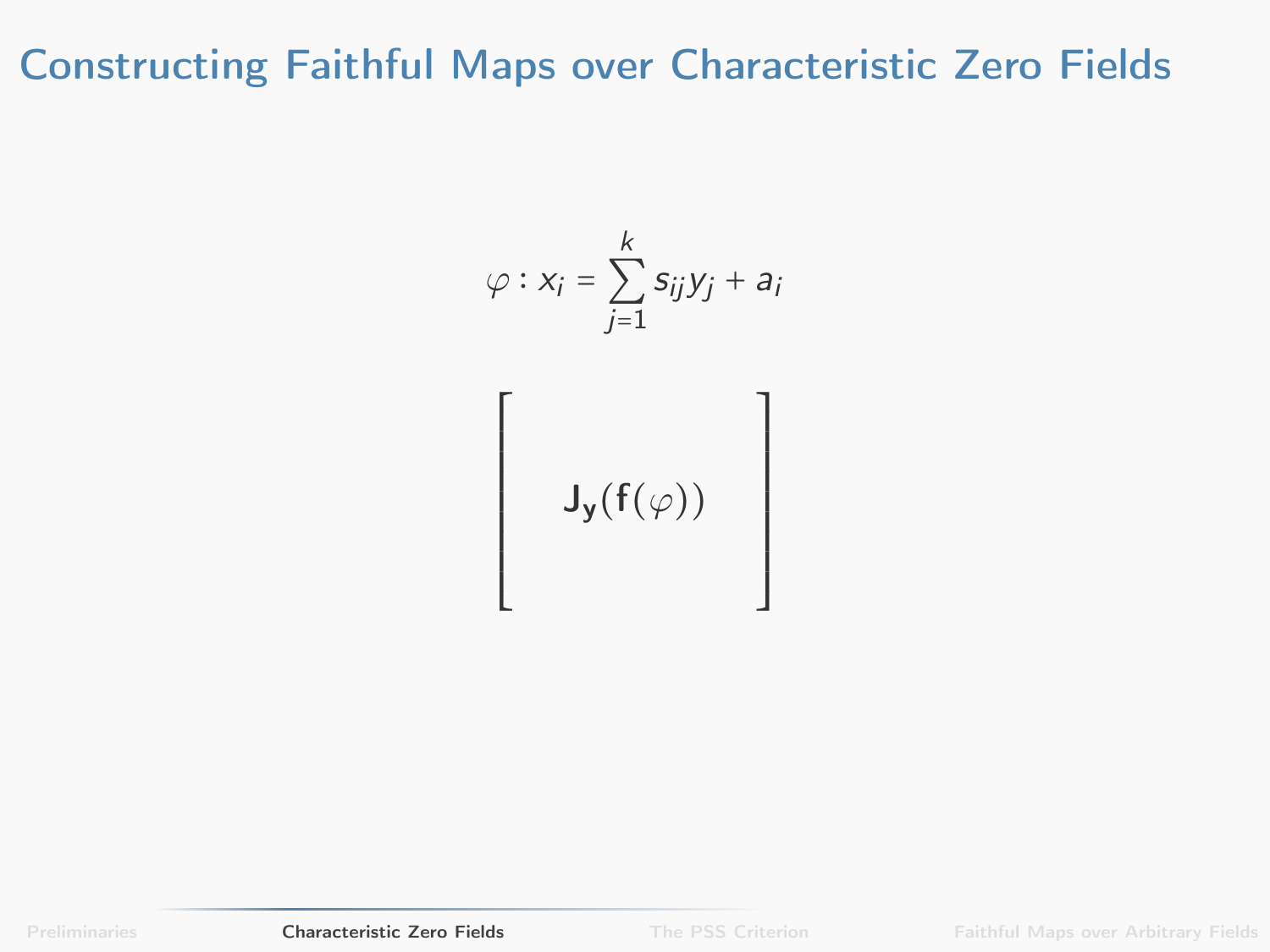$$
\varphi : x_i = \sum_{j=1}^k s_{ij} y_j + a_i
$$
  
  

$$
\mathcal{J}_y(f(\varphi)) = \begin{bmatrix} \varphi(\mathbf{J}_x(f)) & \mathbf{J}_x \\ \varphi(\mathbf{J}_x(f)) & \mathbf{J}_x \end{bmatrix} \times M_\varphi
$$

[Preliminaries](#page-1-0) **[Characteristic Zero Fields](#page-22-0)** [The PSS Criterion](#page-34-0) [Faithful Maps over Arbitrary Fields](#page-49-0)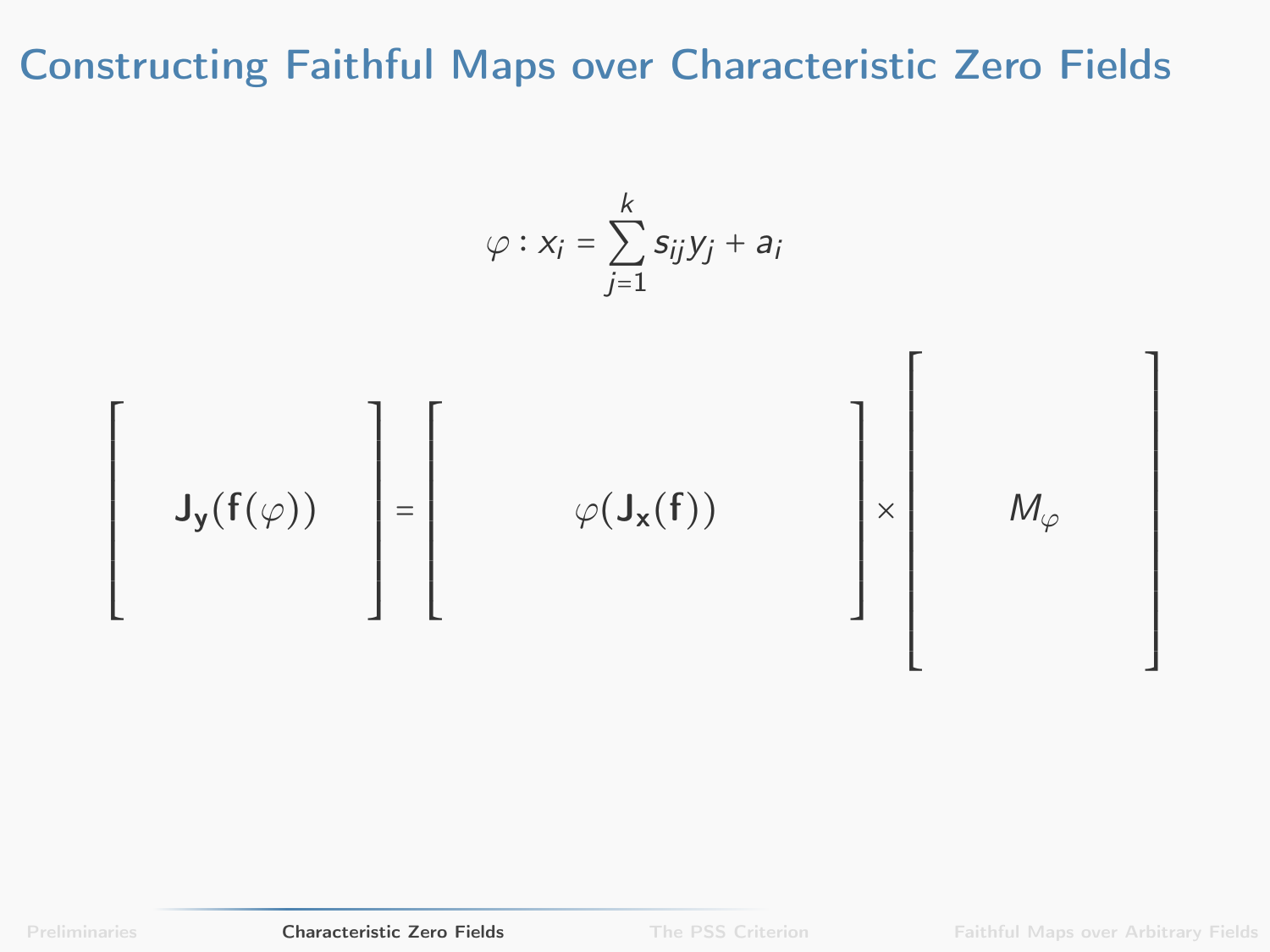$$
\varphi: x_i = \sum_{j=1}^k s_{ij} y_j + a_i
$$



What we need:  $\varphi$  such that

1. 
$$
rank(J_{x}(f)) = rank(\varphi(J_{x}(f)))
$$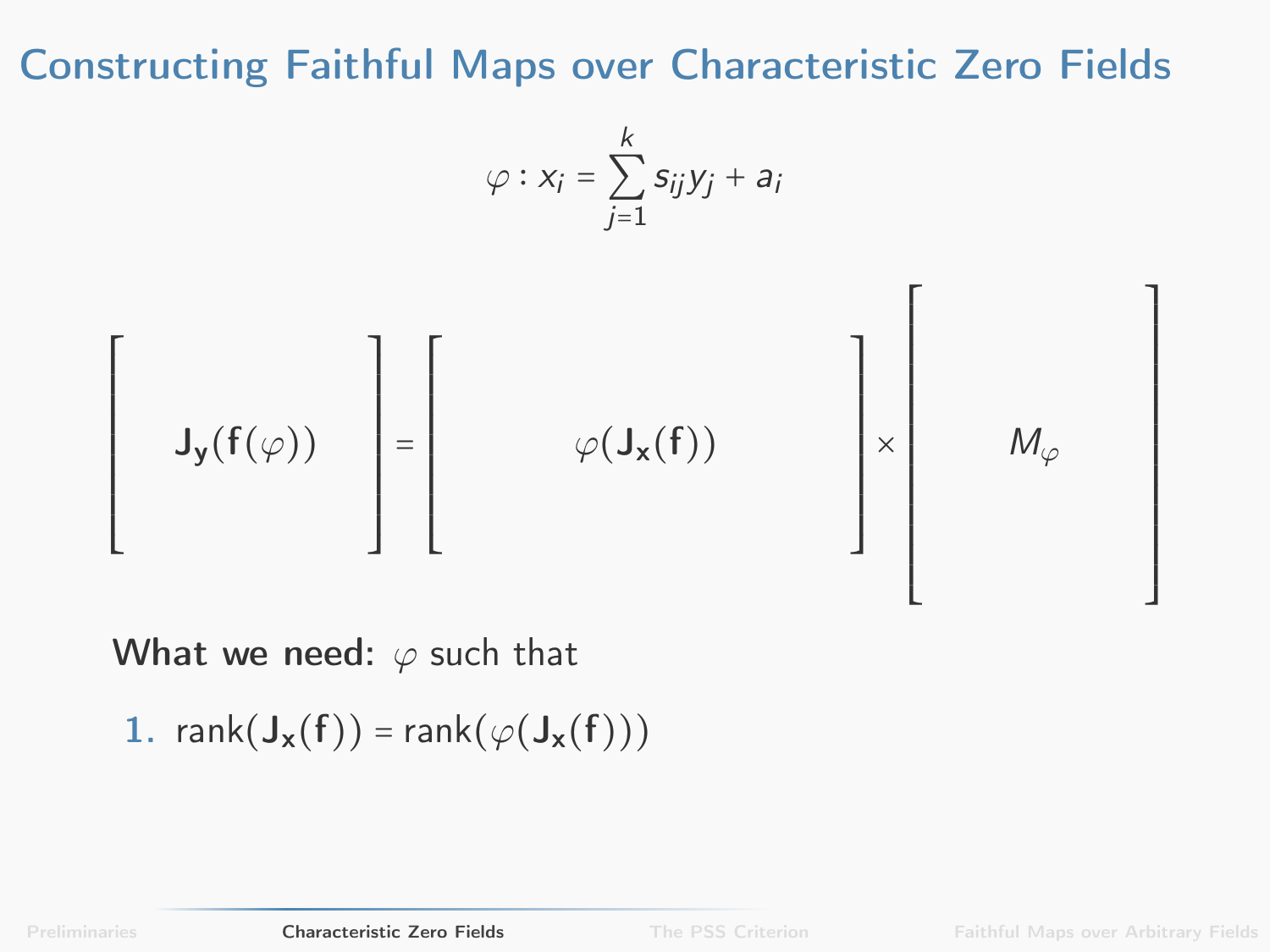$$
\varphi: x_i = \sum_{j=1}^k s_{ij} y_j + a_i
$$

$$
\left[\begin{array}{c} \mathsf{J}_{\mathsf{y}}(\mathsf{f}(\varphi)) \end{array}\right] = \left[\begin{array}{c} \varphi(\mathsf{J}_{\mathsf{x}}(\mathsf{f})) \end{array}\right] \times \left[\begin{array}{c} \mathsf{M}_{\varphi} \end{array}\right]
$$

What we need:  $\varphi$  such that

1. rank $(J_x(f))$  = rank $(\varphi(J_x(f)))$  : a<sub>i</sub>s are responsible for this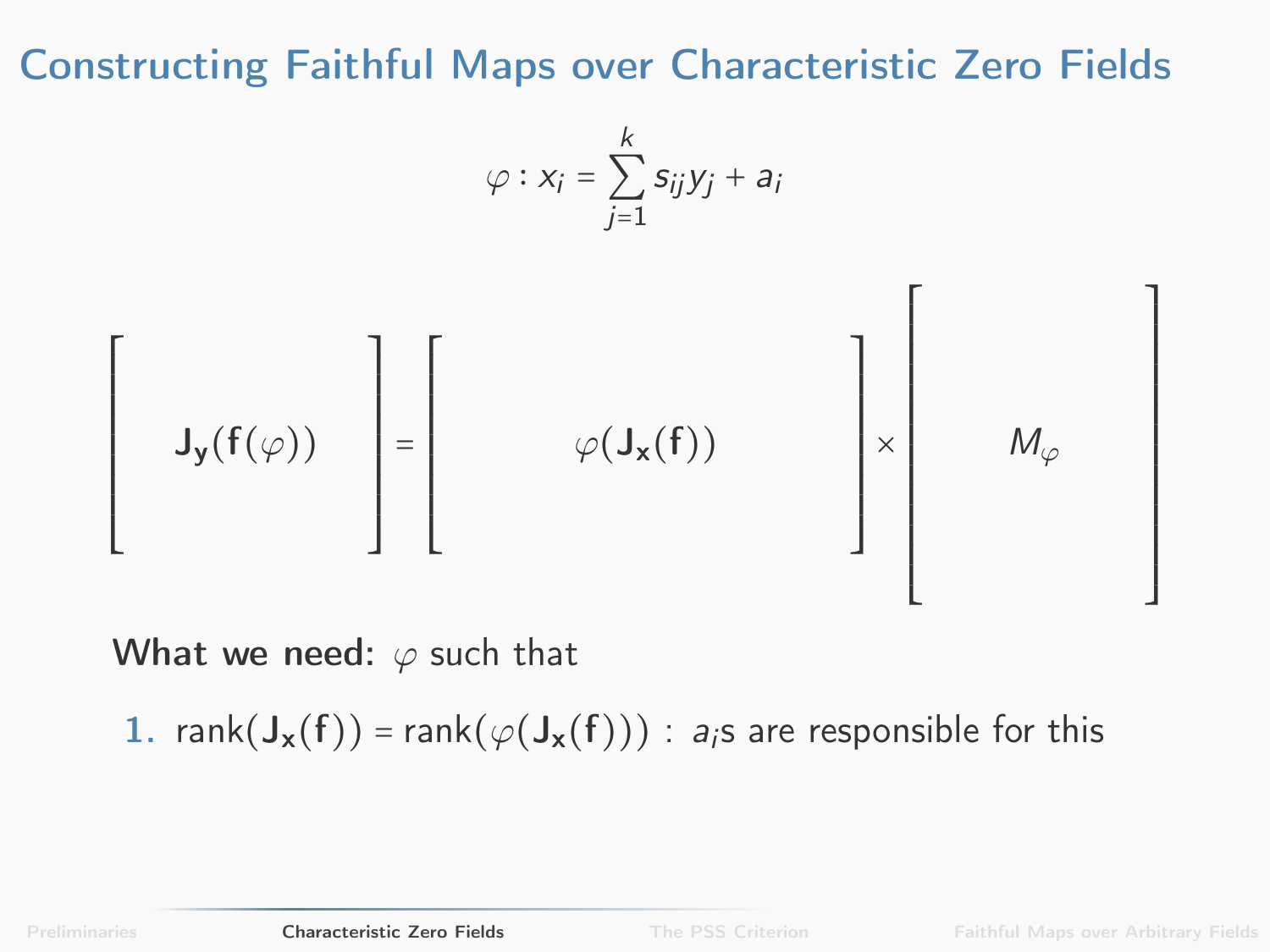$$
\varphi: x_i = \sum_{j=1}^k s_{ij} y_j + a_i
$$

$$
\left[\begin{array}{c} \mathsf{J}_{\mathsf{y}}(\mathsf{f}(\varphi)) \end{array}\right] = \left[\begin{array}{c} \varphi(\mathsf{J}_{\mathsf{x}}(\mathsf{f})) \end{array}\right] \times \left[\begin{array}{c} \mathsf{M}_{\varphi} \end{array}\right]
$$

What we need:  $\varphi$  such that

1. rank( $J_x(f)$ ) = rank( $\varphi(J_x(f))$ ) : a<sub>i</sub>s are responsible for this 2.  $M_{\varphi}$  preserves rank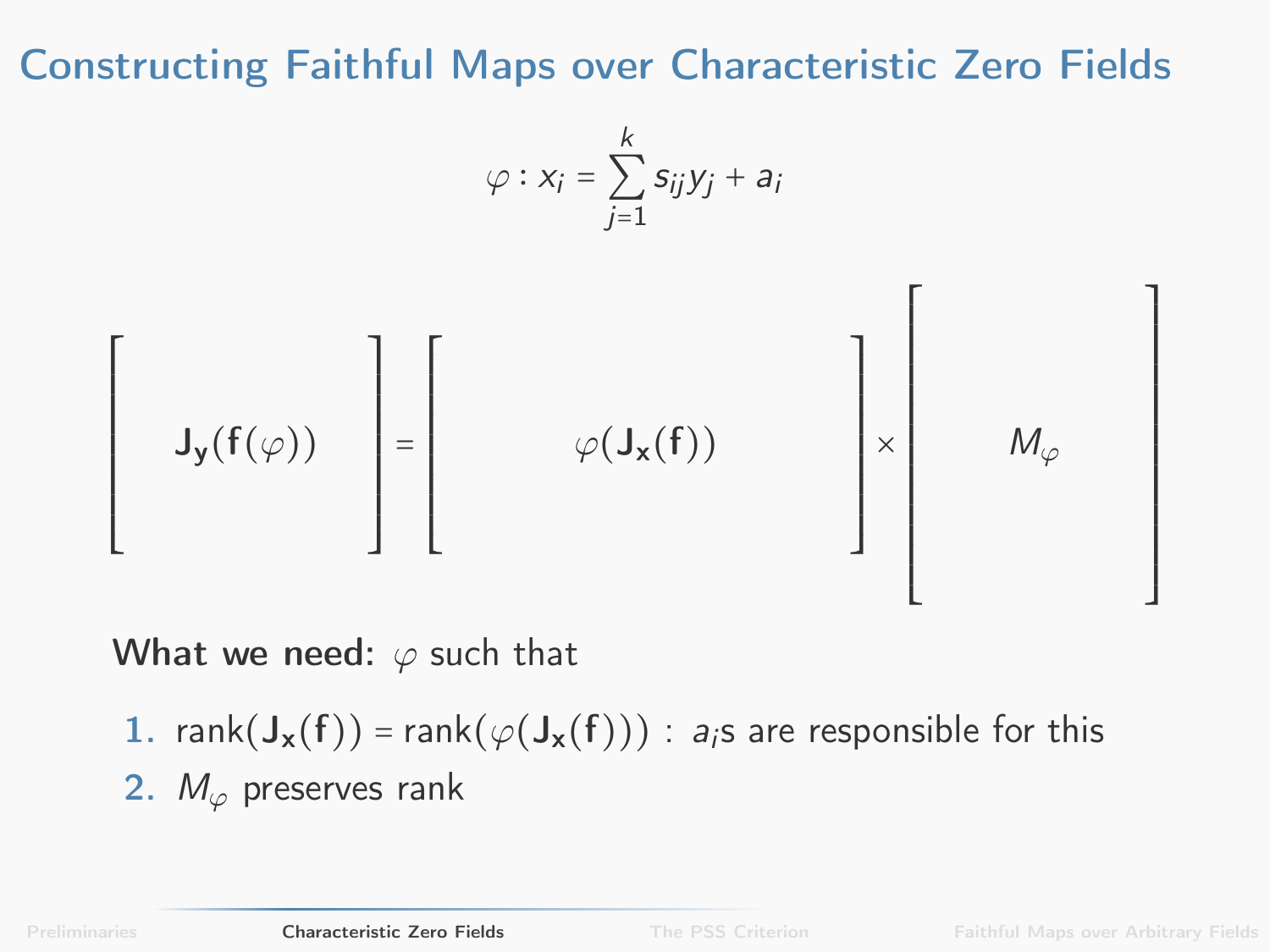$$
\varphi: x_i = \sum_{j=1}^k s_{ij} y_j + a_i
$$

Chain Rule  $\Rightarrow M_{\varphi}[i,j] = s_{ij}$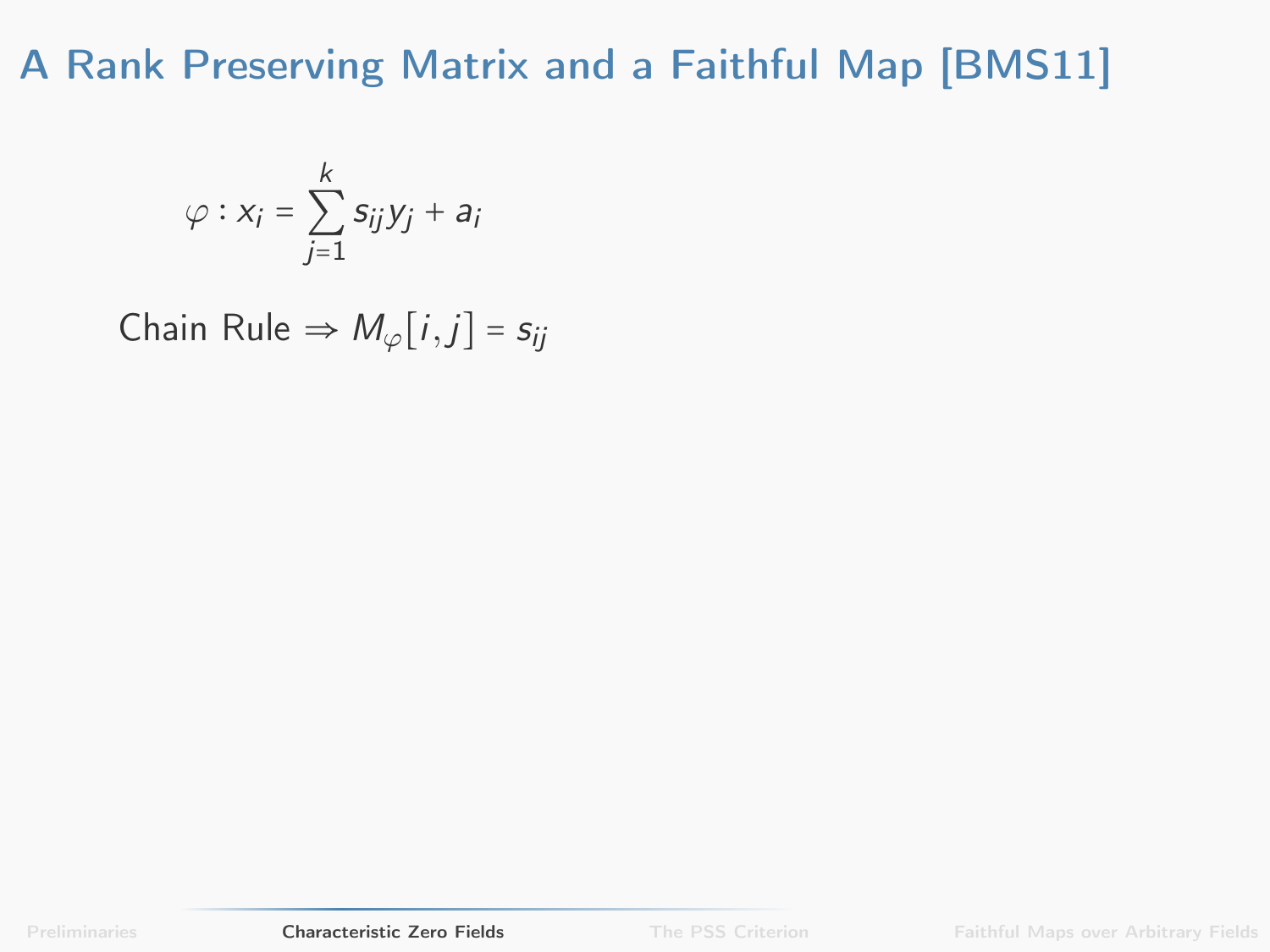$$
\varphi: x_i = \sum_{j=1}^k s_{ij} y_j + a_i
$$

Chain Rule  $\Rightarrow M_{\varphi}[i,j] = s_{ij}$ 

For every  $m \times n$  matrix A, rank $(A)$  = rank $(AM_{\varphi})$ .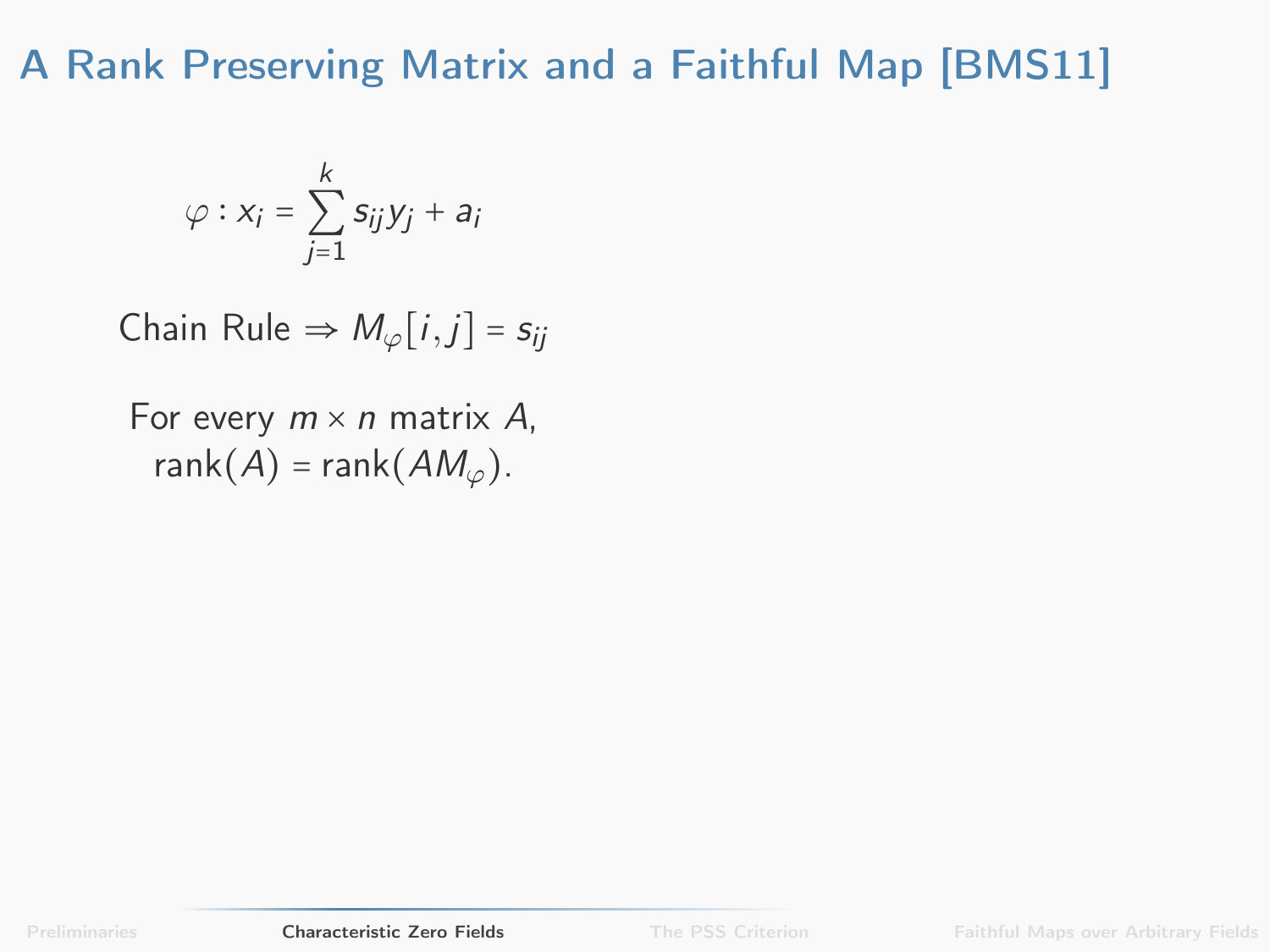$$
\varphi: x_i = \sum_{j=1}^k s_{ij} y_j + a_i
$$

Chain Rule  $\Rightarrow M_{\varphi}[i,j] = s_{ii}$ 

For every  $m \times n$  matrix A, rank $(A)$  = rank $(AM_{\varphi})$ .

Family of matrices or one matrix parameterised by  $s\colon \left\{\mathit{M}_{\varphi(s)}\right\}_{s\in\mathcal{F}}$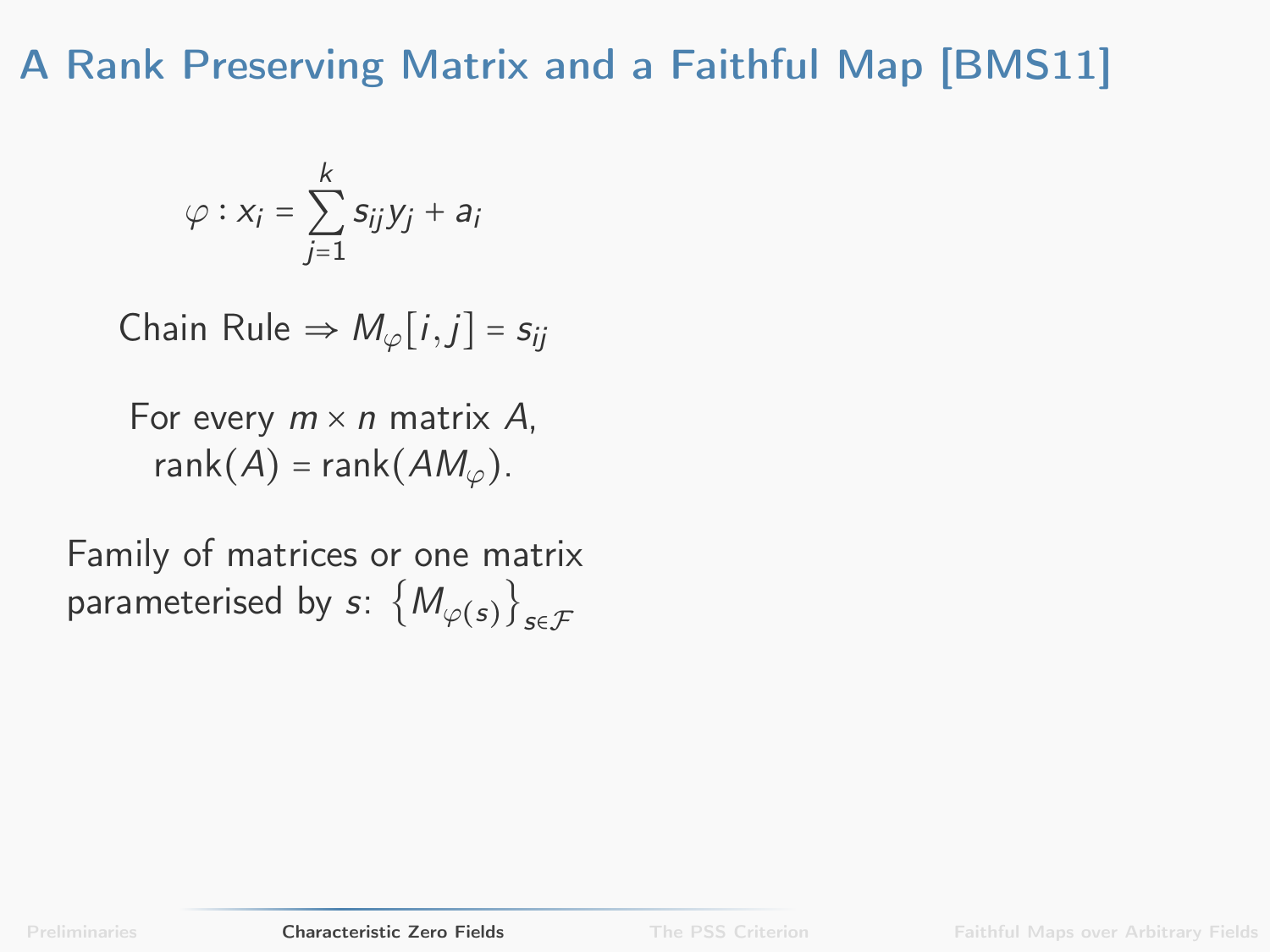$$
\varphi: x_i = \sum_{j=1}^k s_{ij} y_j + a_i
$$

Chain Rule  $\Rightarrow M_{\varphi}[i,j] = s_{ii}$ 

For every  $m \times n$  matrix A, rank $(A)$  = rank $(AM_{\varphi})$ .

Family of matrices or one matrix parameterised by  $s\colon \left\{\mathit{M}_{\varphi(s)}\right\}_{s\in\mathcal{F}}$ 

[\[GR05\]](#page-90-2): Vandermonde type matrices preserve rank.

| S     | $s^2$    | $s^k$    |
|-------|----------|----------|
| $s^2$ | $s^4$    | $s^{2k}$ |
|       |          |          |
|       |          |          |
|       |          |          |
|       |          |          |
| $s^n$ | $s^{2n}$ | $s^{kn}$ |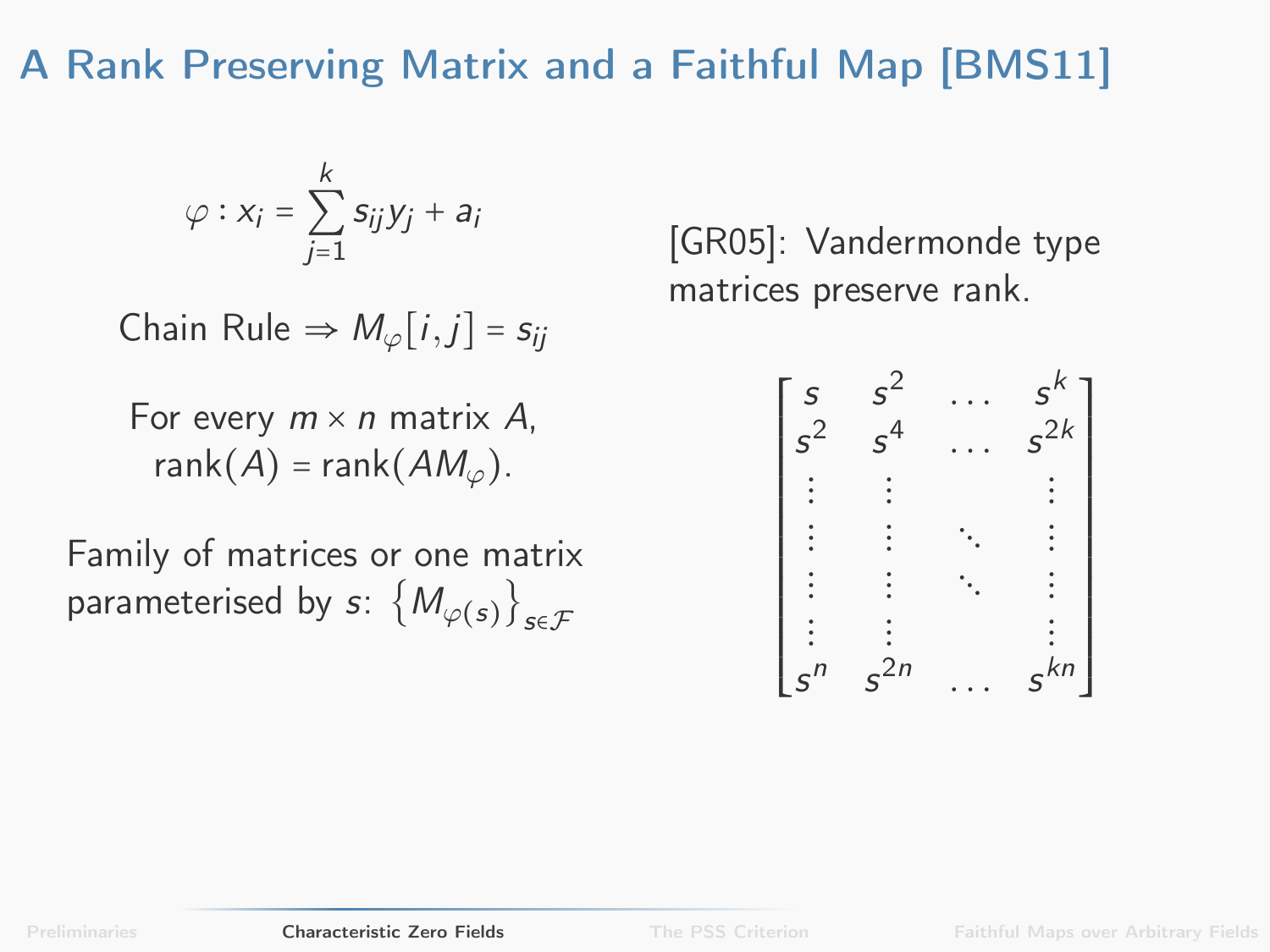$$
\varphi: x_i = \sum_{j=1}^k s_{ij} y_j + a_i
$$

Chain Rule  $\Rightarrow M_{\varphi}[i,j] = s_{ii}$ 

For every  $m \times n$  matrix A, rank $(A)$  = rank $(AM_{\varphi})$ .

Family of matrices or one matrix parameterised by  $s\colon \left\{\mathit{M}_{\varphi(s)}\right\}_{s\in\mathcal{F}}$ 

$$
\varphi: x_i = \sum_{j=1}^k s^{ij} y_j + a_i \text{ will work.}
$$

[\[GR05\]](#page-90-2): Vandermonde type matrices preserve rank.

| S     | $^{2}$      |          |
|-------|-------------|----------|
| $s^2$ | $\varsigma$ | $s^{2k}$ |
|       |             |          |
|       |             |          |
|       |             |          |
|       |             |          |
| $s^n$ | $s^{2n}$    | $s^{kn}$ |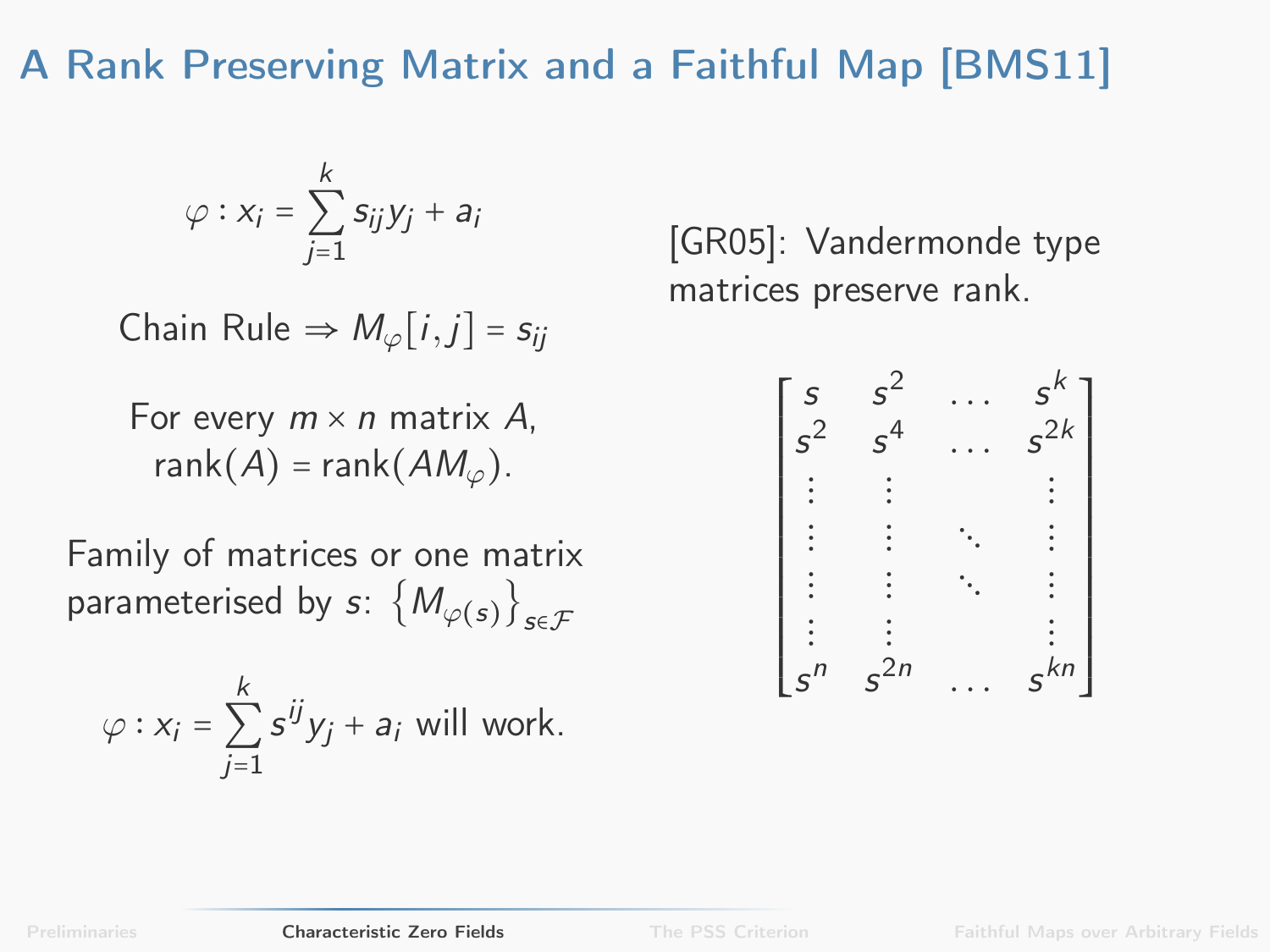### What goes wrong over arbitrary fields?

<span id="page-34-0"></span>Jacobian Matrix has partial derivatives as entries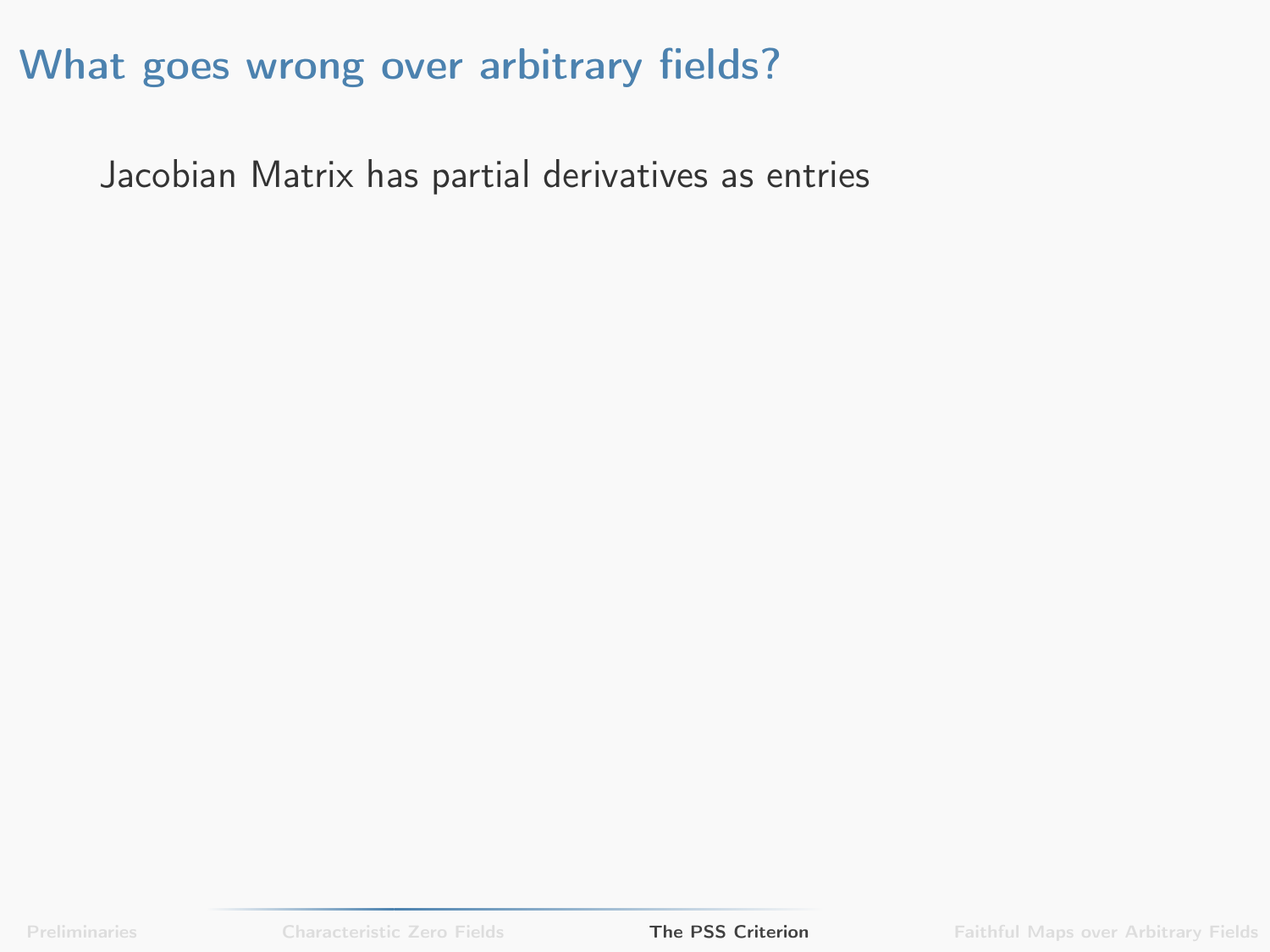### What goes wrong over arbitrary fields?

Jacobian Matrix has partial derivatives as entries - Entries can start becoming zero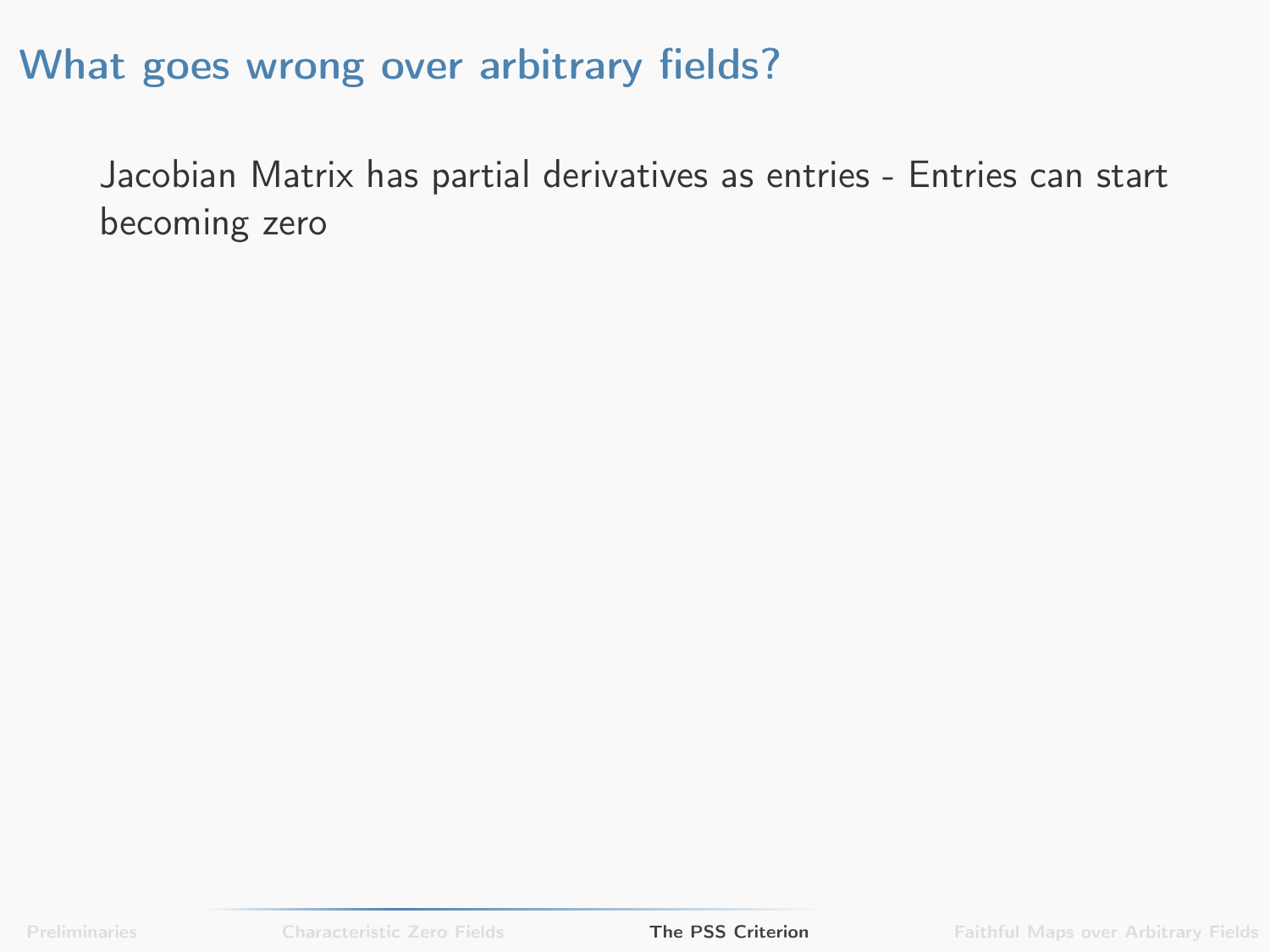Jacobian Matrix has partial derivatives as entries - Entries can start becoming zero : Not the only case.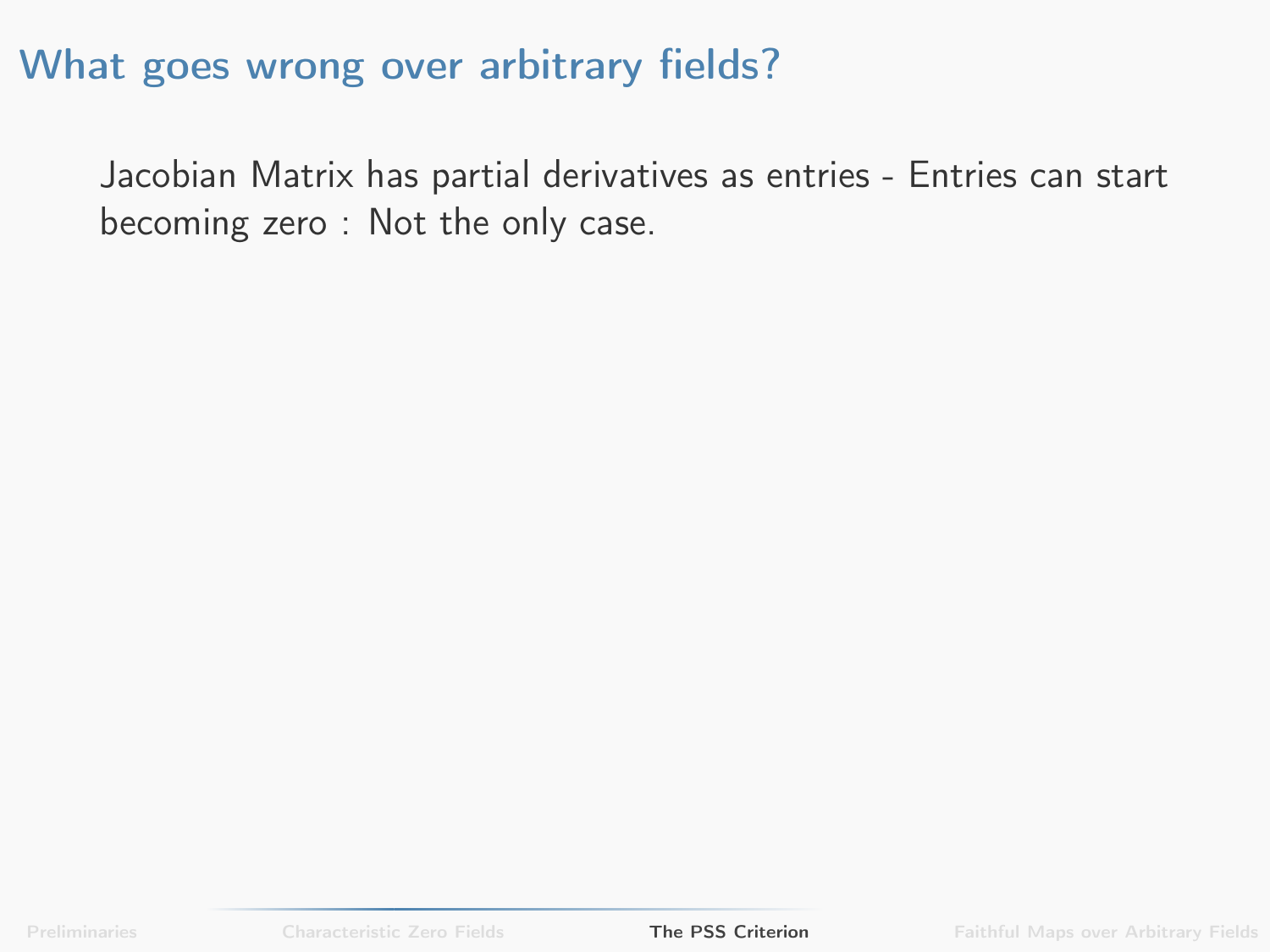Jacobian Matrix has partial derivatives as entries - Entries can start becoming zero : Not the only case.

 $f_1 = xy^{p-1}$ ,  $f_2 = x^{p-1}y$ : Algebraically Independent over  $\mathbb{F}_p$ .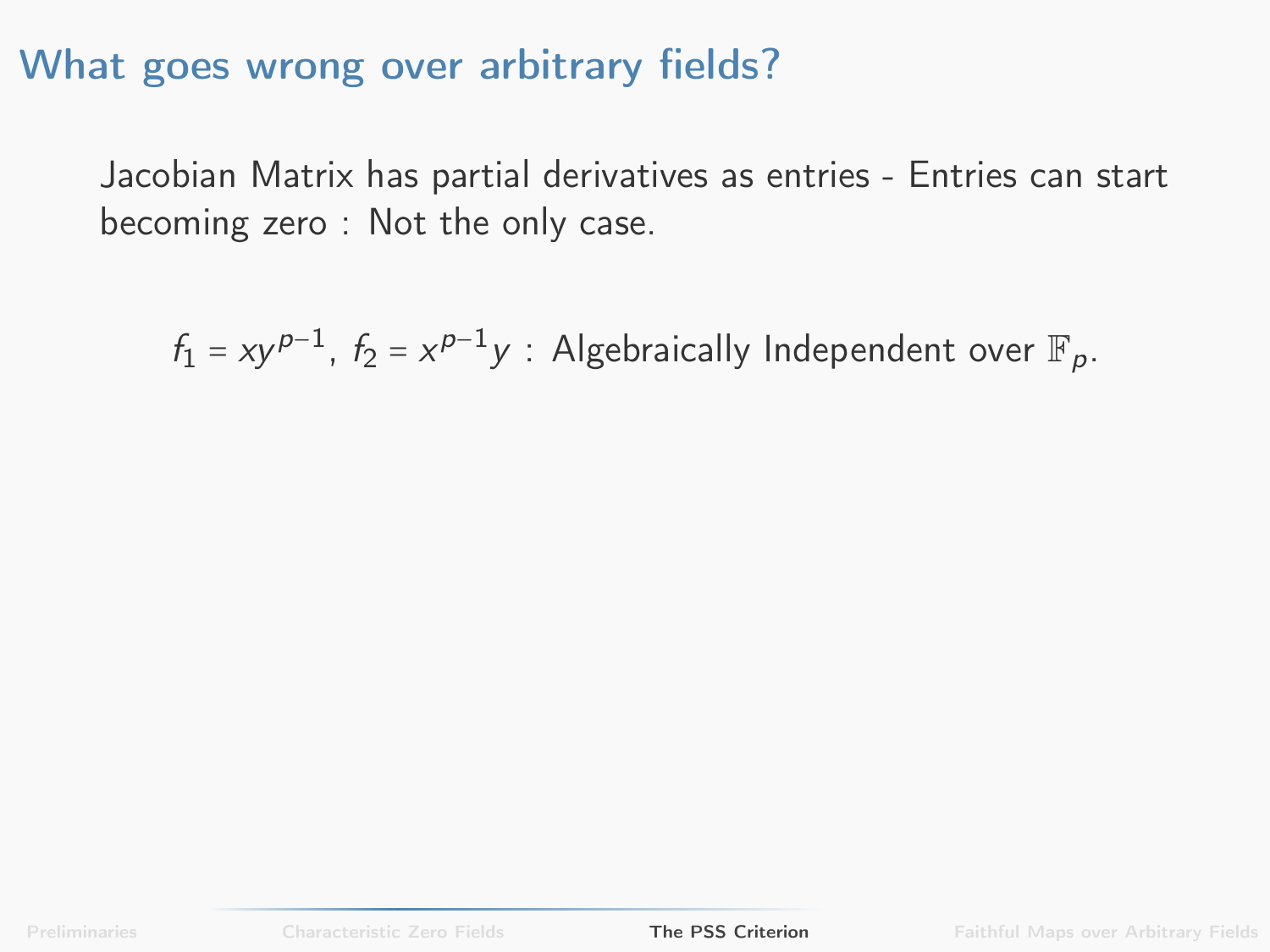Jacobian Matrix has partial derivatives as entries - Entries can start becoming zero : Not the only case.

 $f_1 = xy^{p-1}$ ,  $f_2 = x^{p-1}y$ : Algebraically Independent over  $\mathbb{F}_p$ .

$$
\mathbf{J}_{x,y} = \begin{bmatrix} y^{p-1} & (p-1)xy^{p-2} \\ (p-1)x^{p-2}y & x^{p-1} \end{bmatrix}
$$
\n
$$
\det(\mathbf{J}_{x,y}) = (xy)^{p-1} - (p^2 - 2p + 1)(xy)^{p-1} = 0 \text{ over } \mathbb{F}_p.
$$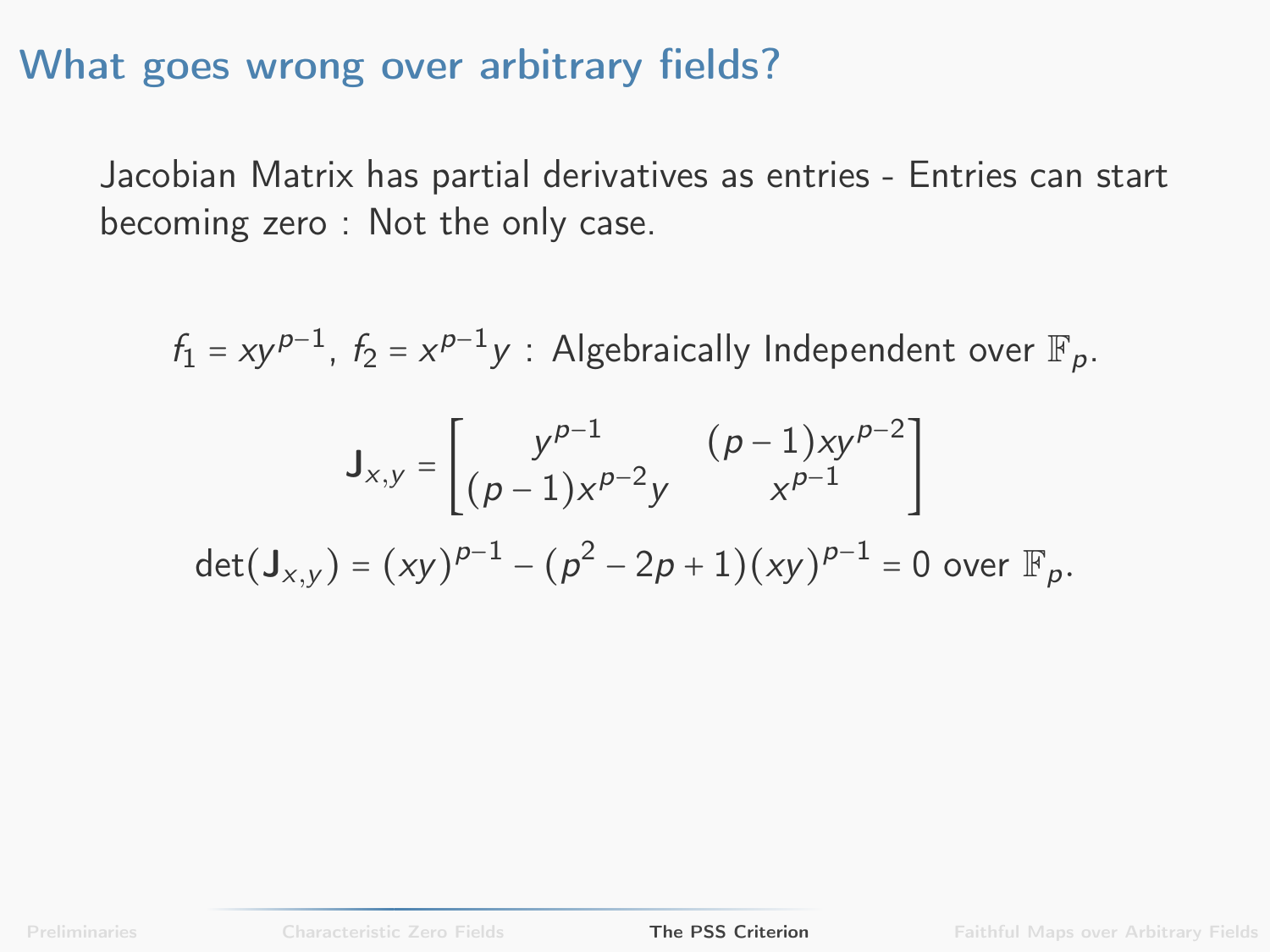Jacobian Matrix has partial derivatives as entries - Entries can start becoming zero : Not the only case.

$$
f_1 = xy^{p-1}, f_2 = x^{p-1}y : \text{Algebraically Independent over } \mathbb{F}_p.
$$
\n
$$
J_{x,y} = \begin{bmatrix} y^{p-1} & (p-1)xy^{p-2} \\ (p-1)x^{p-2}y & x^{p-1} \end{bmatrix}
$$
\n
$$
\det(J_{x,y}) = (xy)^{p-1} - (p^2 - 2p + 1)(xy)^{p-1} = 0 \text{ over } \mathbb{F}_p.
$$

Characteristic Zero: J has full rank  $\Leftarrow$  J has an inverse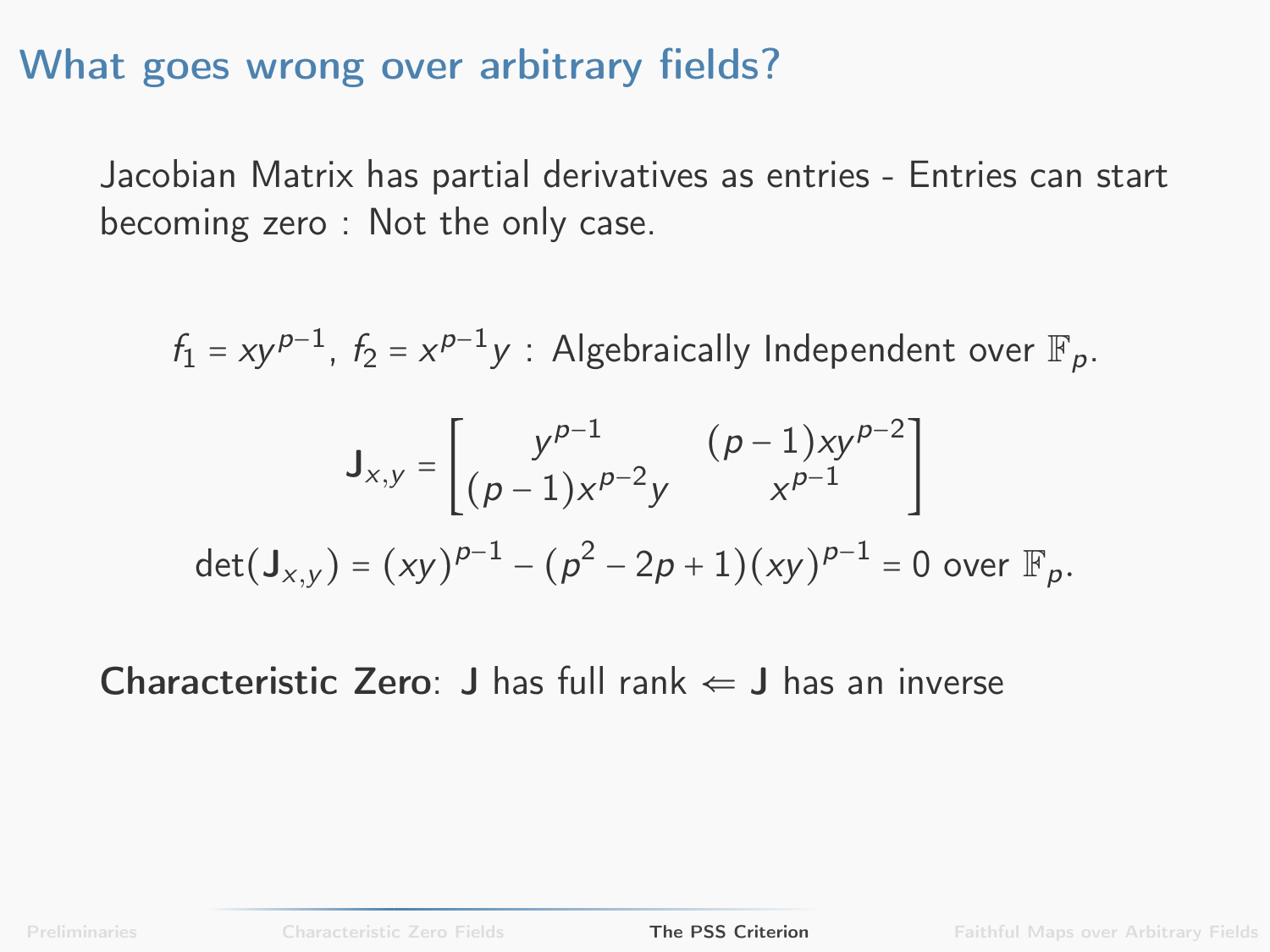Jacobian Matrix has partial derivatives as entries - Entries can start becoming zero : Not the only case.

$$
f_1 = xy^{p-1}, f_2 = x^{p-1}y : \text{Algebraically Independent over } \mathbb{F}_p.
$$
\n
$$
J_{x,y} = \begin{bmatrix} y^{p-1} & (p-1)xy^{p-2} \\ (p-1)x^{p-2}y & x^{p-1} \end{bmatrix}
$$
\n
$$
\det(J_{x,y}) = (xy)^{p-1} - (p^2 - 2p + 1)(xy)^{p-1} = 0 \text{ over } \mathbb{F}_p.
$$

**Characteristic Zero:** J has full rank  $\Leftarrow$  J has an inverse

Finite Characteristic: Entries in "inverse" have denominators that are partial derivatives of some annihilators, which can become zero.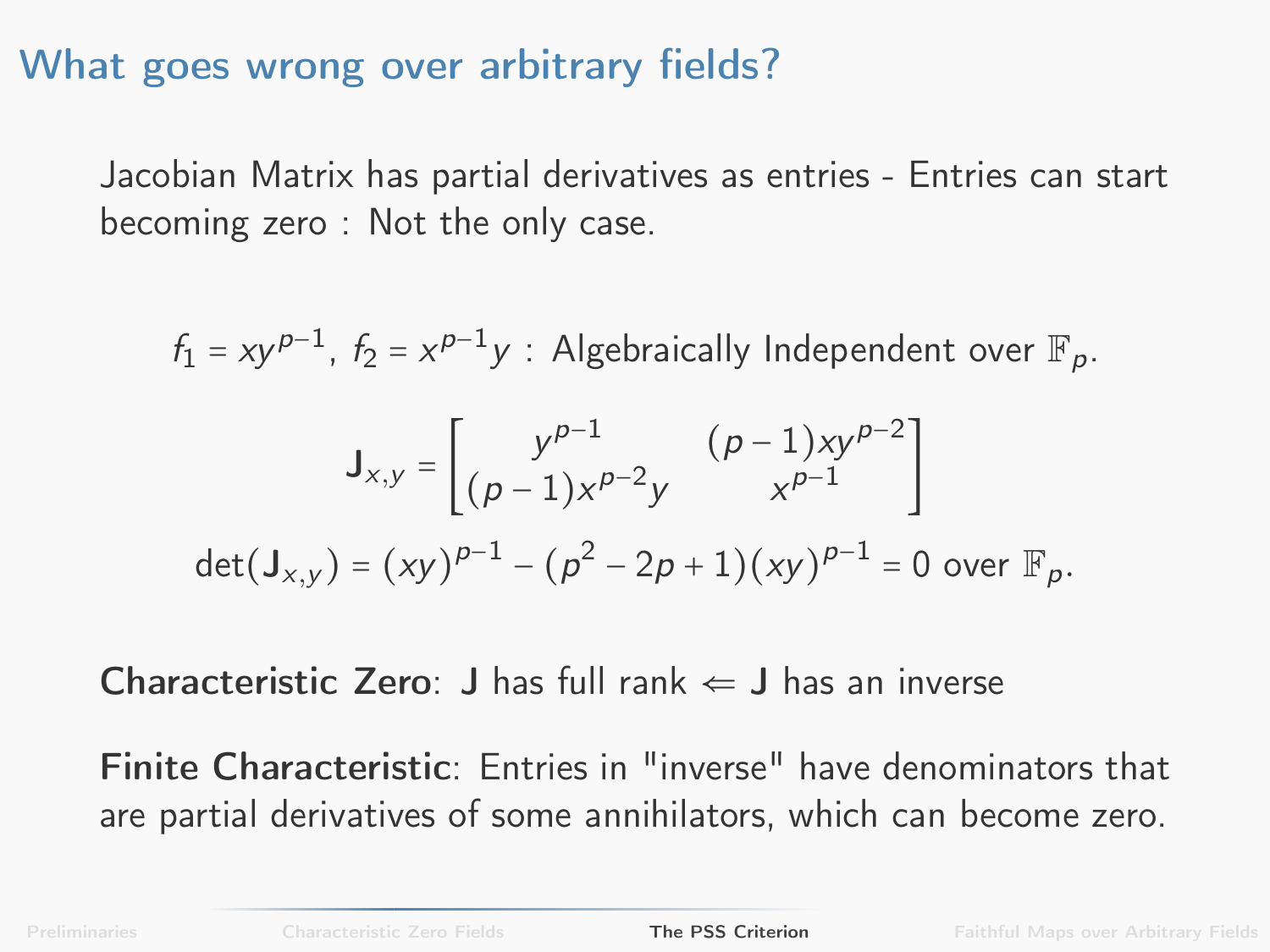For any 
$$
f \in \mathbb{F}[x_1, x_2, ..., x_n]
$$
 and  $z \in \mathbb{F}^n$ ,  
\n
$$
f(x + z) - f(z) = x_1 \cdot \partial_{x_1} f + \dots + x_n \cdot \partial_{x_n} f + \text{higher order terms}
$$
\nJacobian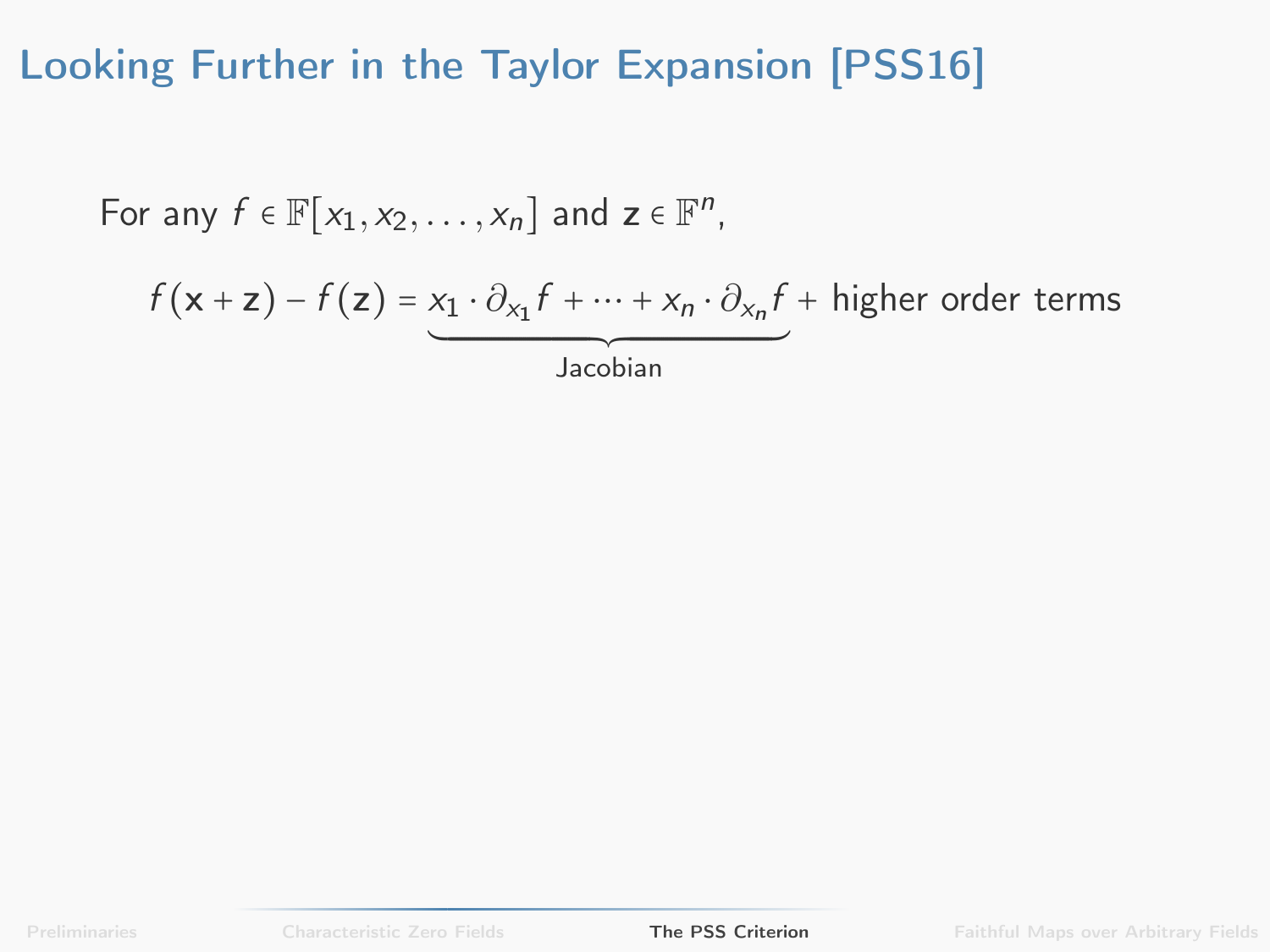For any 
$$
f \in \mathbb{F}[x_1, x_2, ..., x_n]
$$
 and  $z \in \mathbb{F}^n$ ,  
\n
$$
f(x + z) - f(z) = x_1 \cdot \partial_{x_1} f + \dots + x_n \cdot \partial_{x_n} f + \text{higher order terms}
$$
\nJacobian

[\[PSS16\]](#page-92-0): Look at Taylor expansions up to the "inseparable degree".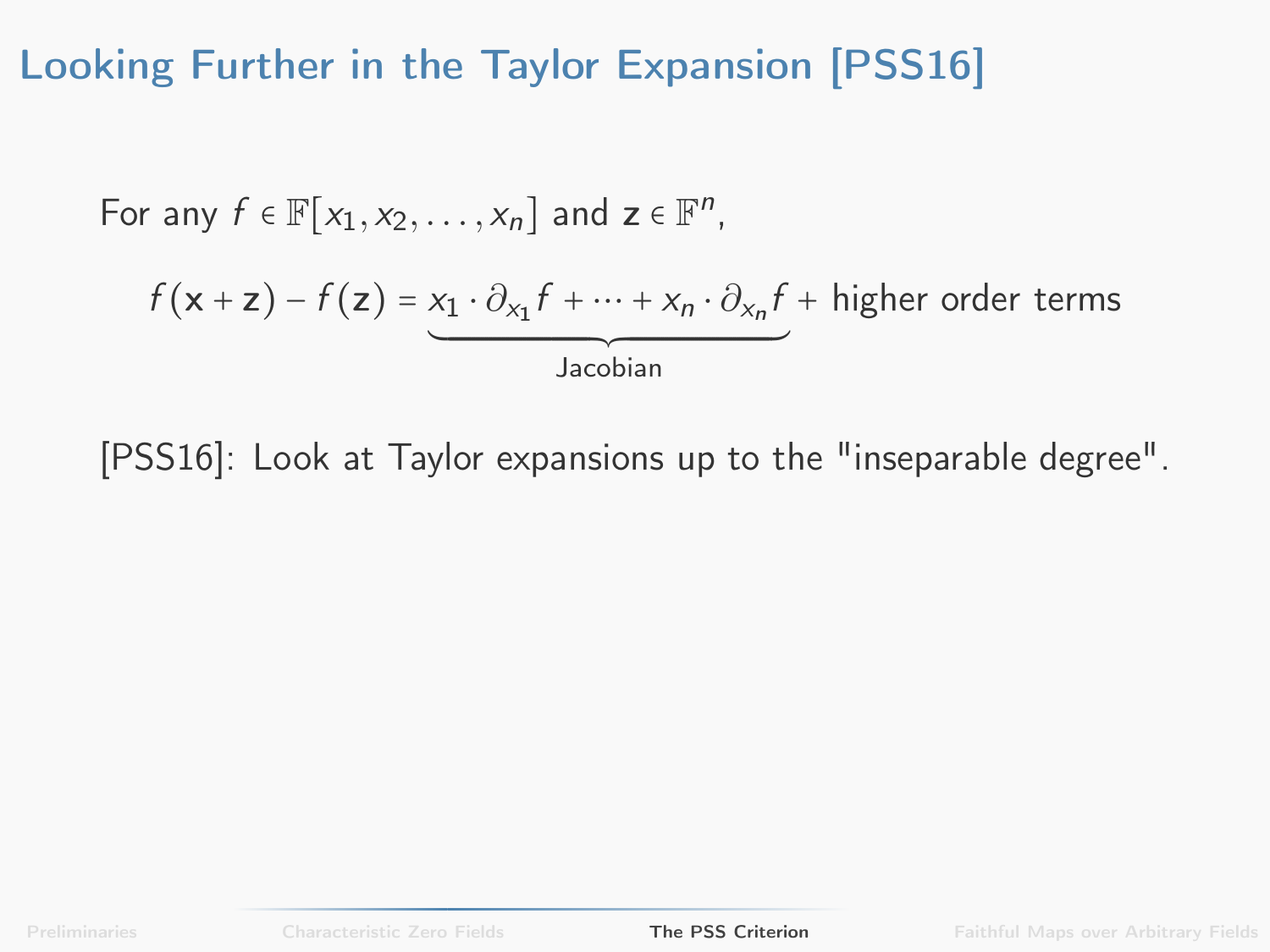For any 
$$
f \in \mathbb{F}[x_1, x_2, ..., x_n]
$$
 and  $z \in \mathbb{F}^n$ ,  
\n
$$
f(x + z) - f(z) = x_1 \cdot \partial_{x_1} f + \dots + x_n \cdot \partial_{x_n} f + \text{higher order terms}
$$
\nJacobian

[\[PSS16\]](#page-92-0): Look at Taylor expansions up to the "inseparable degree".

**Definition:** A new Operator

\nFor any 
$$
f \in \mathbb{F}[x_1, x_2, \ldots, x_n]
$$
,

\n
$$
\mathcal{H}_t(f) = \deg^{\leq t} (f(\mathbf{x} + \mathbf{z}) - f(\mathbf{z}))
$$

[Preliminaries](#page-1-0) [Characteristic Zero Fields](#page-22-0) [The PSS Criterion](#page-34-0) [Faithful Maps over Arbitrary Fields](#page-49-0)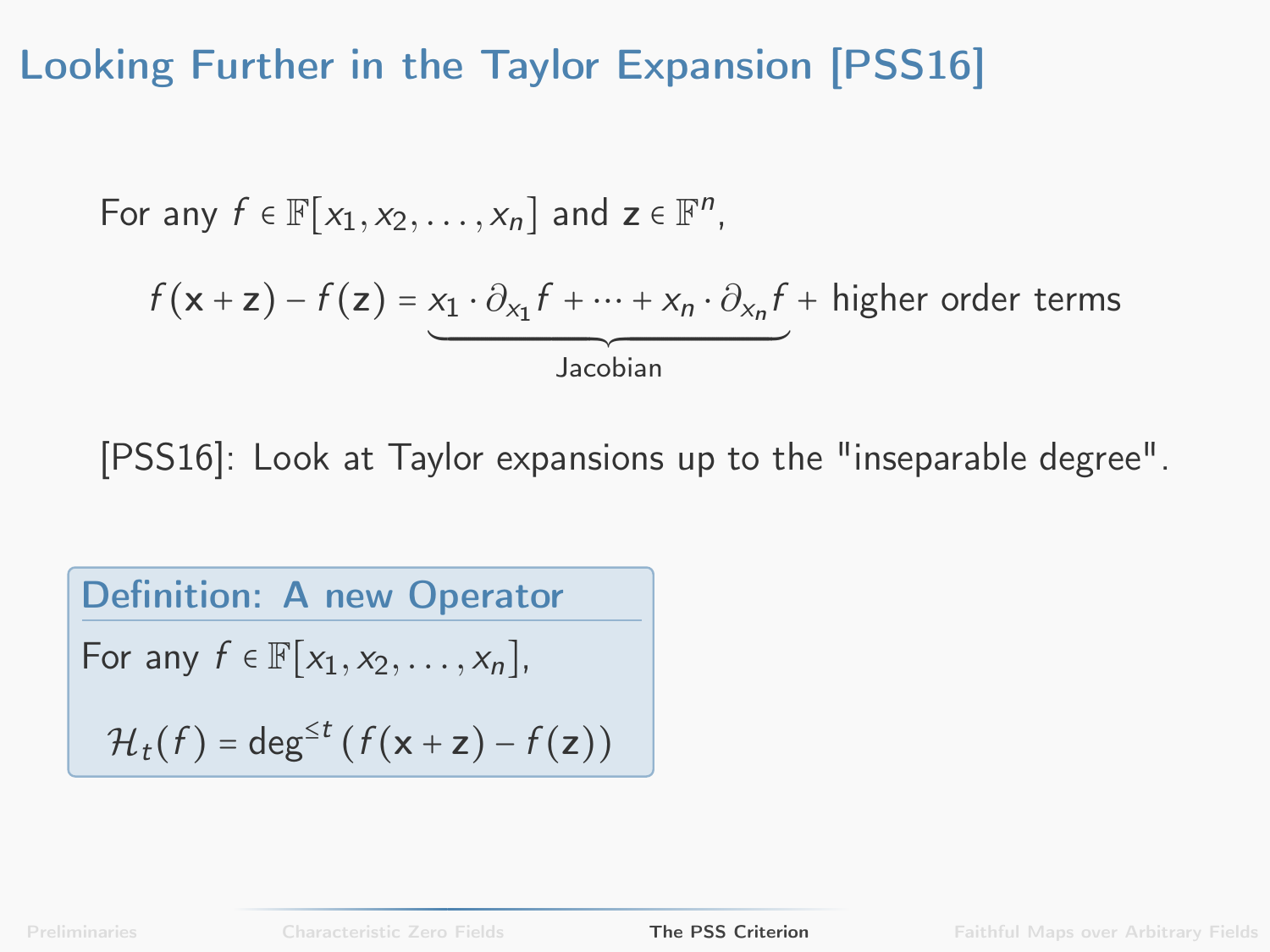For any 
$$
f \in \mathbb{F}[x_1, x_2, ..., x_n]
$$
 and  $z \in \mathbb{F}^n$ ,  
\n
$$
f(x + z) - f(z) = x_1 \cdot \partial_{x_1} f + \dots + x_n \cdot \partial_{x_n} f + \text{higher order terms}
$$
\nJacobian

[\[PSS16\]](#page-92-0): Look at Taylor expansions up to the "inseparable degree".

| Definition: A new Operator                       |                                                                                                                                                                                                |
|--------------------------------------------------|------------------------------------------------------------------------------------------------------------------------------------------------------------------------------------------------|
| For any $f \in \mathbb{F}[x_1, x_2, ..., x_n]$ , | $\hat{\mathcal{H}}(f) = \begin{bmatrix} ... & \mathcal{H}_t(f_1) & ... \\ ... & \mathcal{H}_t(f_2) & ... \\ \vdots & \vdots & \ddots & \vdots \\ ... & \mathcal{H}_t(f_k) & ... \end{bmatrix}$ |

.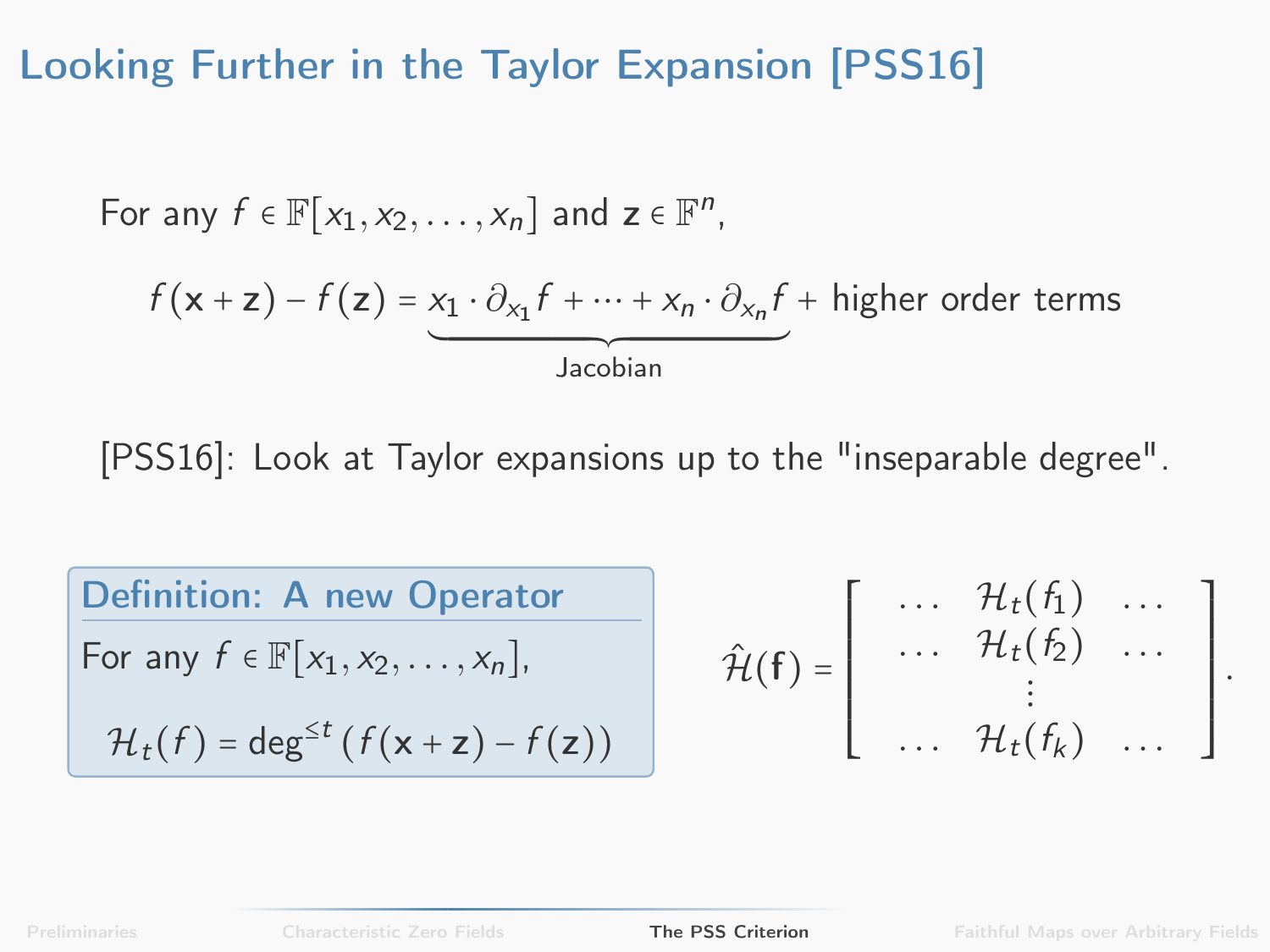# The [\[PSS16\]](#page-92-0) Criterion

A given set of polynomials  $\{f_1, f_2, \ldots, f_k\} \in \mathbb{F}[x_1, x_2, \ldots, x_n]$  is algebraically independent if and only if for a random  $\mathsf{z} \in \mathbb{F}^n$ ,  $\{\mathcal{H}_t(f_1), \mathcal{H}_t(f_2), \ldots, \mathcal{H}_t(f_k)\}\$ are linearly independent in

$$
\frac{\mathbb{F}(z)[x_1,x_2,\ldots,x_n]}{\mathcal{I}_t}
$$

where t is the inseparable degree of  $\{f_1, f_2, \ldots, f_k\}$  and

 $\mathcal{I}_t = \langle \mathcal{H}_t(f_1), \mathcal{H}_t(f_2), \ldots, \mathcal{H}_t(f_k) \rangle_{\mathbb{F}(\mathsf{z})}^{\geq 2} \ \ \text{mod} \ \langle \mathsf{x} \rangle^{t+1} \subseteq \mathbb{F}(\mathsf{z})[\mathsf{x}].$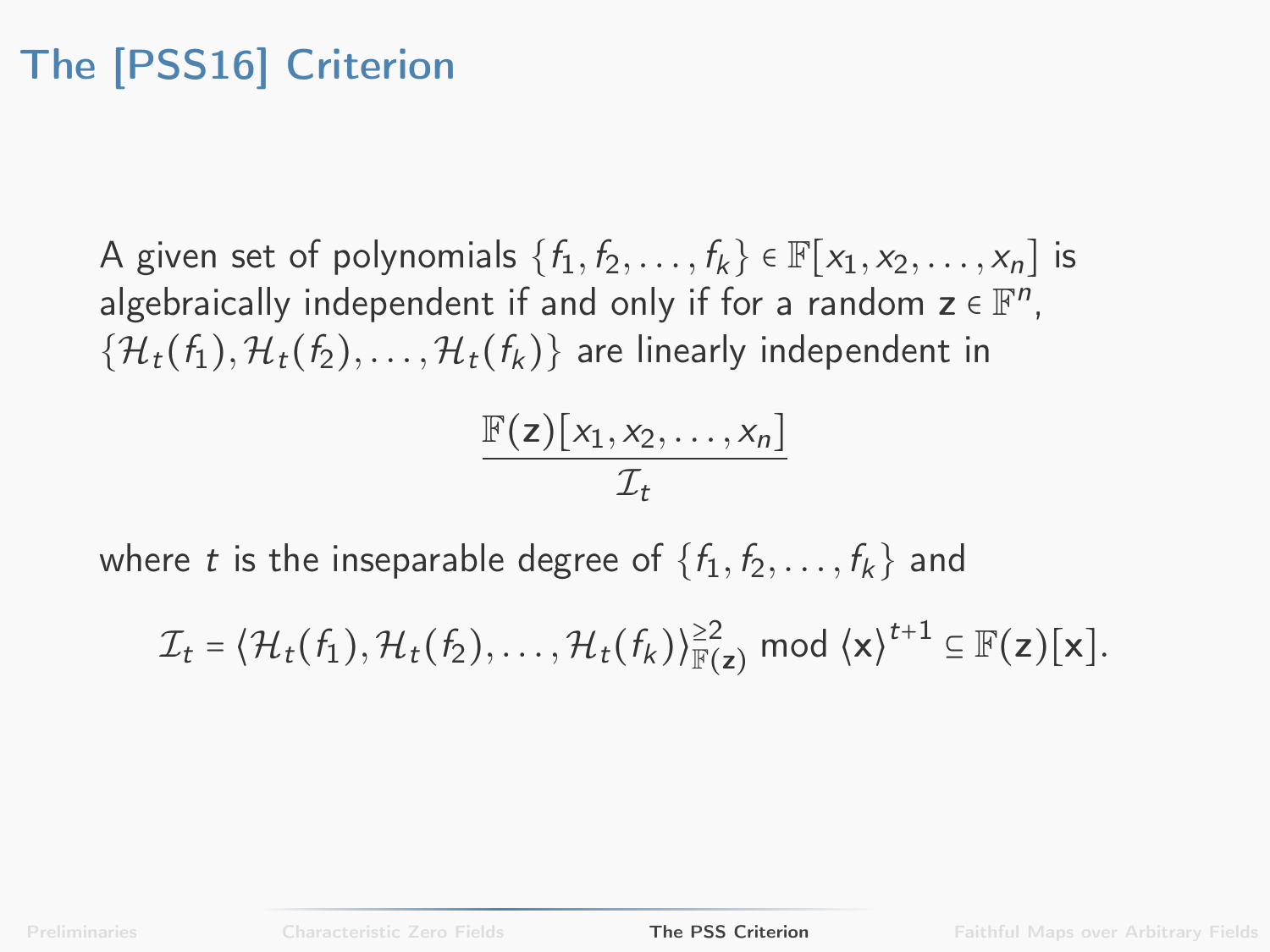## Alternate Statement for the [\[PSS16\]](#page-92-0) Criterion

 $\{f_1, f_2, \ldots, f_k\}$  is algebraically independent if and only if for every  $(v_1, v_2, \ldots, v_k)$  with  $v_i$ s in  $\mathcal{I}_t$ ,

$$
\mathcal{H}(\mathbf{f}, \mathbf{v}) = \left[\begin{array}{ccc} \cdots & \mathcal{H}_t(f_1) + v_1 & \cdots \\ \cdots & \mathcal{H}_t(f_2) + v_2 & \cdots \\ \vdots & & \vdots \\ \cdots & \mathcal{H}_t(f_k) + v_k & \cdots \end{array}\right] \text{ has full rank over } \mathbb{F}(\mathbf{z}).
$$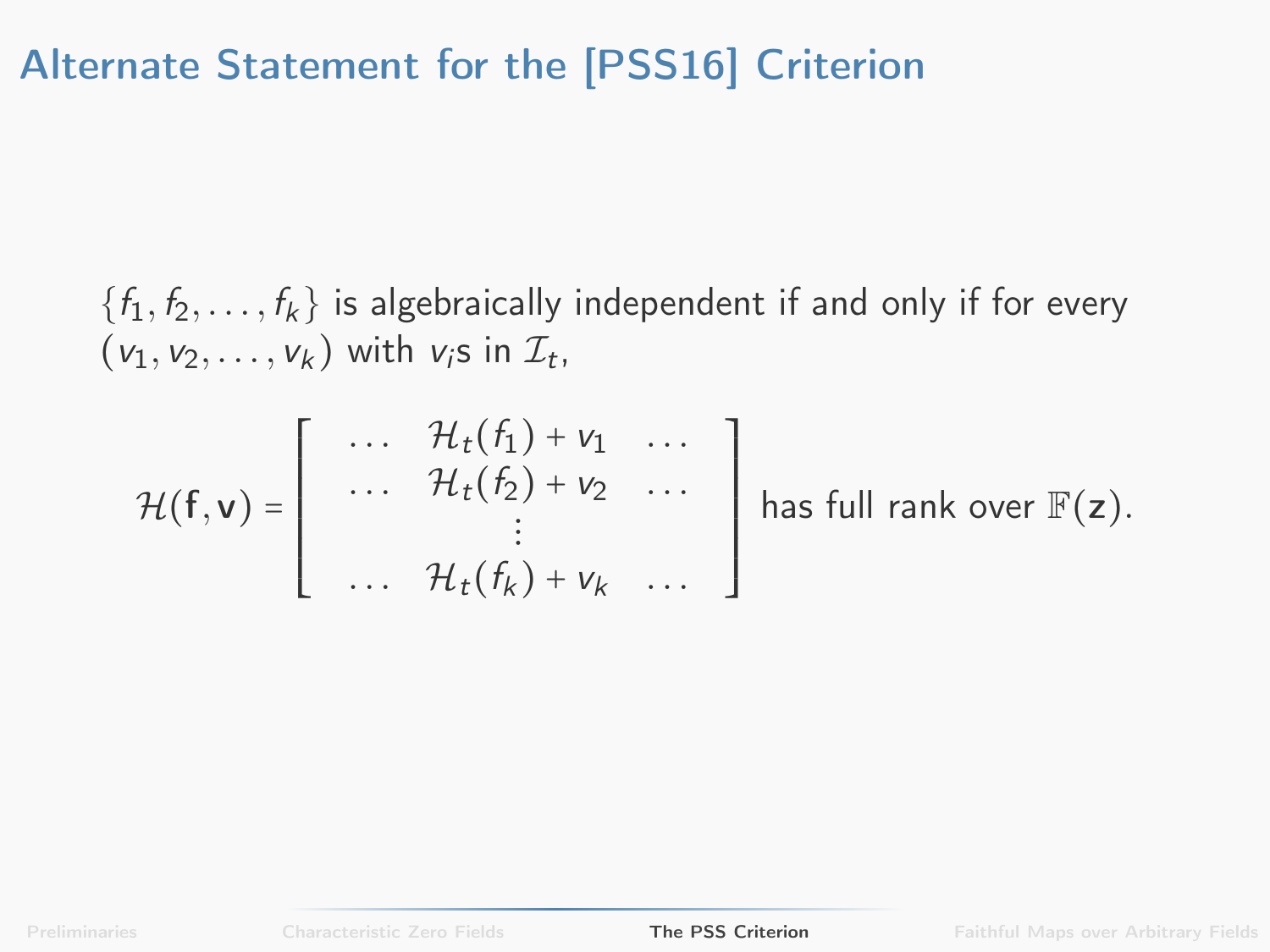### The Goal

What we know:

$$
\mathcal{H}(\mathbf{f}, \mathbf{v}) = \left[ \begin{array}{ccc} \cdots & \mathcal{H}_t(f_1) + v_1 & \cdots \\ \cdots & \mathcal{H}_t(f_2) + v_2 & \cdots \\ \vdots & & \vdots \\ \cdots & \mathcal{H}_t(f_k) + v_k & \cdots \end{array} \right]
$$

has full rank for every  $v_1, v_2, \ldots, v_k \in \mathcal{I}_t$ .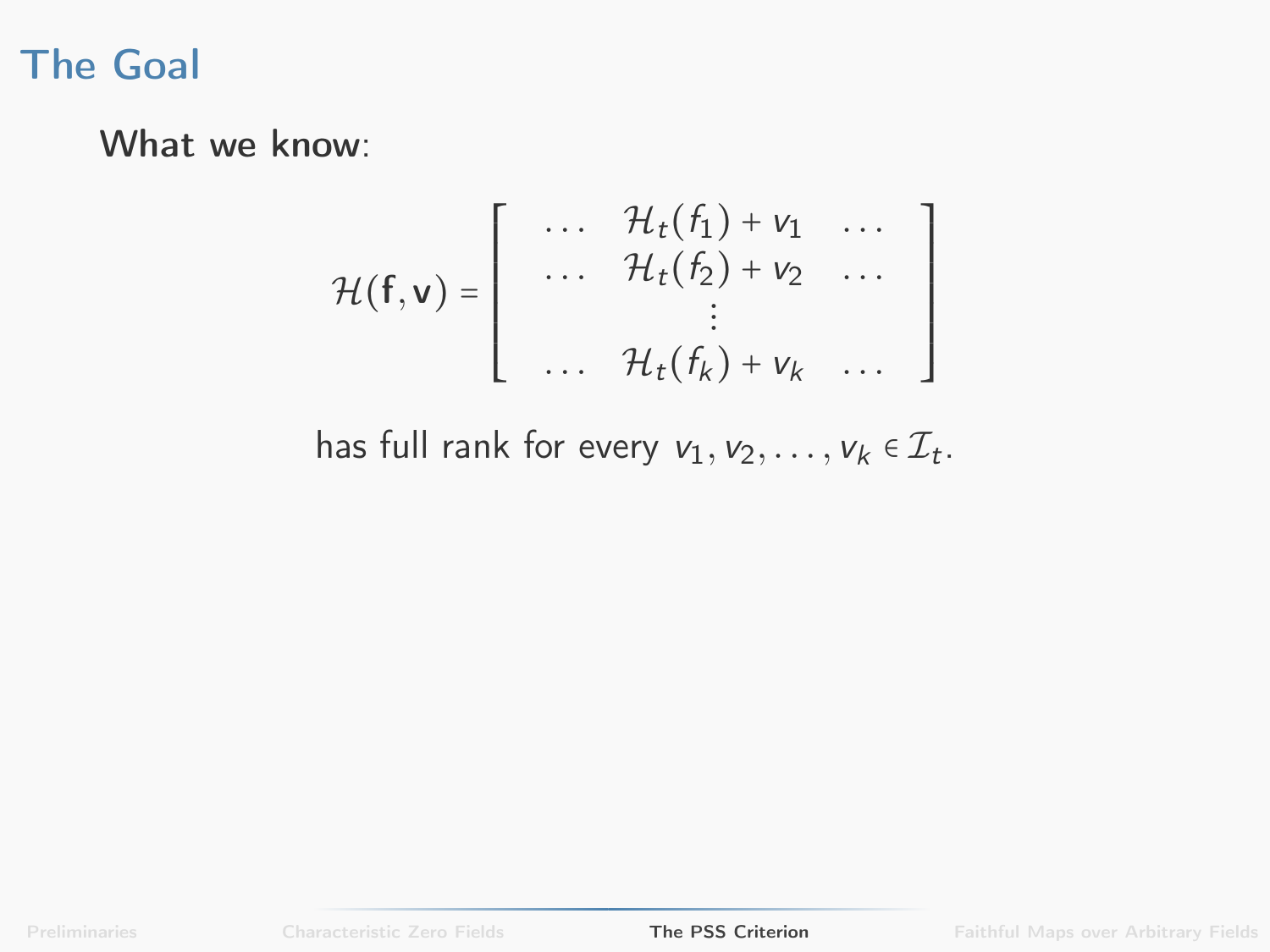### The Goal

What we know:

$$
\mathcal{H}(\mathbf{f}, \mathbf{v}) = \left[ \begin{array}{ccc} \cdots & \mathcal{H}_t(f_1) + v_1 & \cdots \\ \cdots & \mathcal{H}_t(f_2) + v_2 & \cdots \\ \vdots & & \vdots \\ \cdots & \mathcal{H}_t(f_k) + v_k & \cdots \end{array} \right]
$$

has full rank for every  $v_1, v_2, \ldots, v_k \in \mathcal{I}_t$ .

What we want to show:

$$
\mathcal{H}(\mathbf{f}(\varphi), \mathbf{u}) = \left[ \begin{array}{ccc} \cdots & \mathcal{H}_t(f_1(\varphi)) + u_1 & \cdots \\ \cdots & \mathcal{H}_t(f_2(\varphi)) + u_2 & \cdots \\ \vdots & & \vdots \\ \cdots & \mathcal{H}_t(f_k(\varphi)) + u_k & \cdots \end{array} \right]
$$

has full rank for every  $u_1, u_2, \ldots, u_k \in \mathcal{I}_t(\varphi)$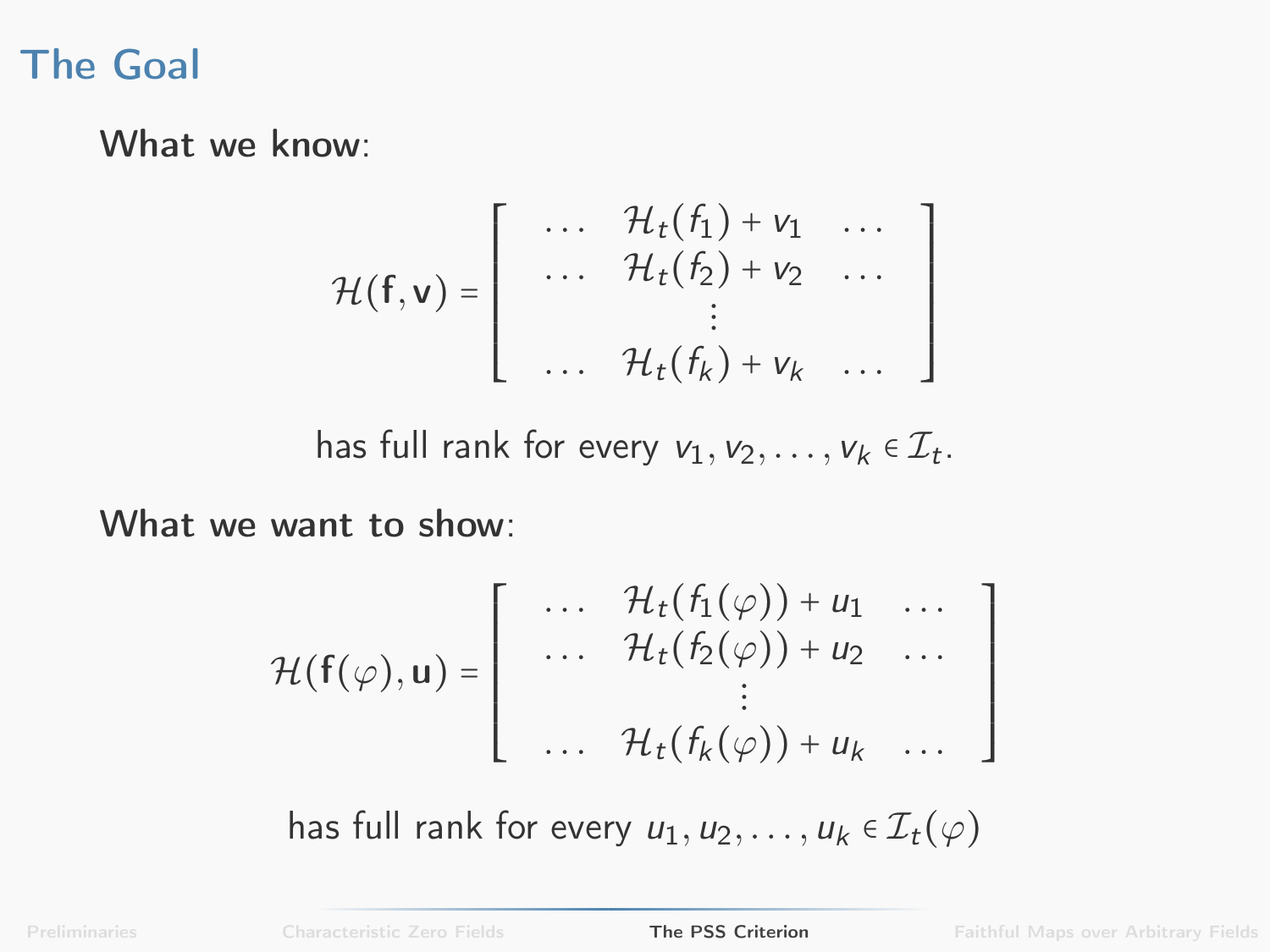$$
\varphi: x_i \to \sum_{j=1}^k s_{ij} y_j + a_i y_0 \text{ and } z_i \to \sum_{j=1}^k s_{ij} w_j + a_i w_0
$$

<span id="page-49-0"></span>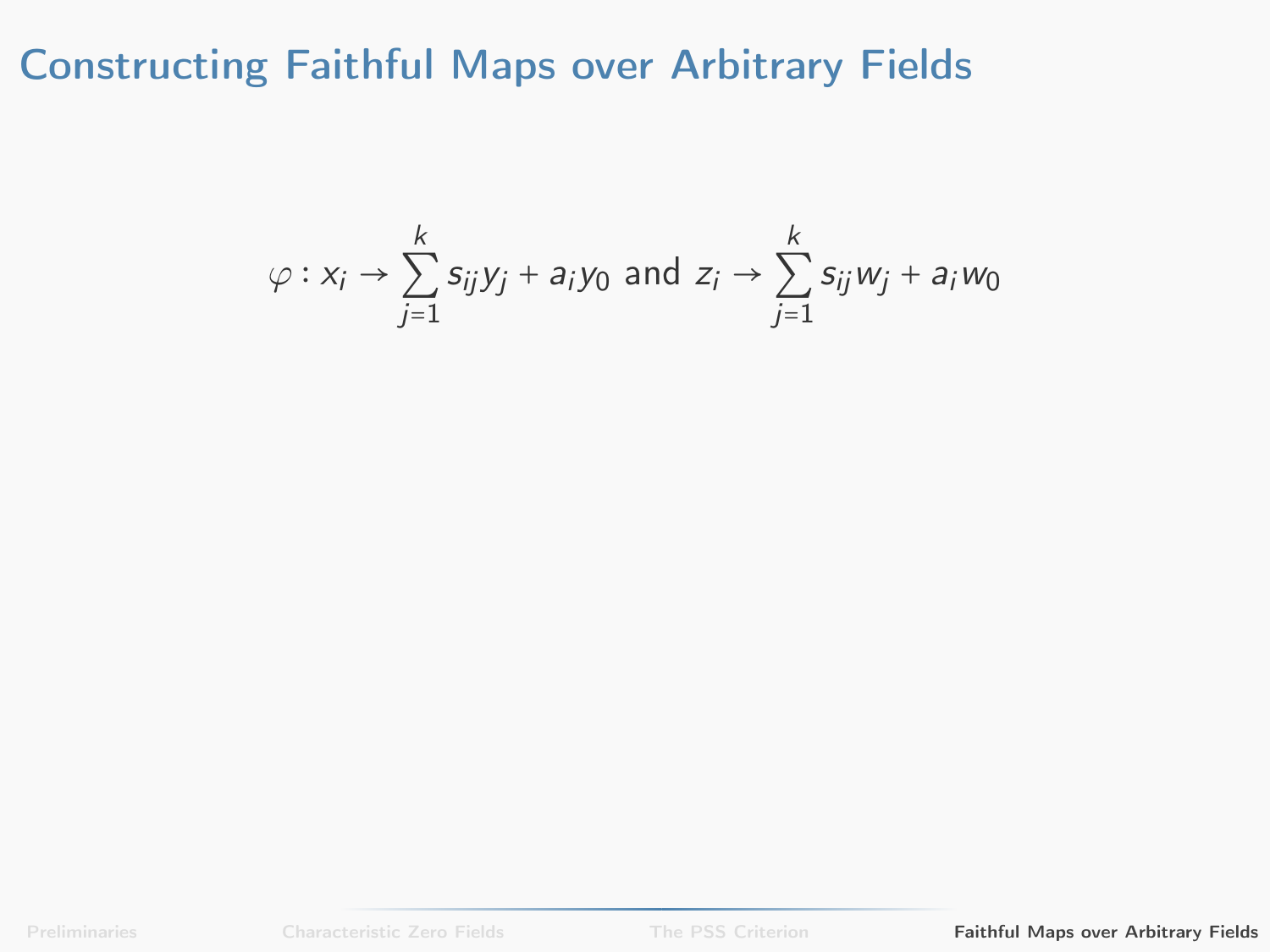$$
\varphi: x_i \to \sum_{j=1}^k s_{ij}y_j + a_iy_0 \text{ and } z_i \to \sum_{j=1}^k s_{ij}w_j + a_iw_0
$$

#### Sufficient Properties

1. For every u, there is a v for which  $\mathcal{H}(\mathbf{f}(\varphi), \mathbf{u}) = \mathcal{H}(\mathbf{f}(\varphi), \mathbf{v}(\varphi))$ 

[Preliminaries](#page-1-0) [Characteristic Zero Fields](#page-22-0) [The PSS Criterion](#page-34-0) [Faithful Maps over Arbitrary Fields](#page-49-0)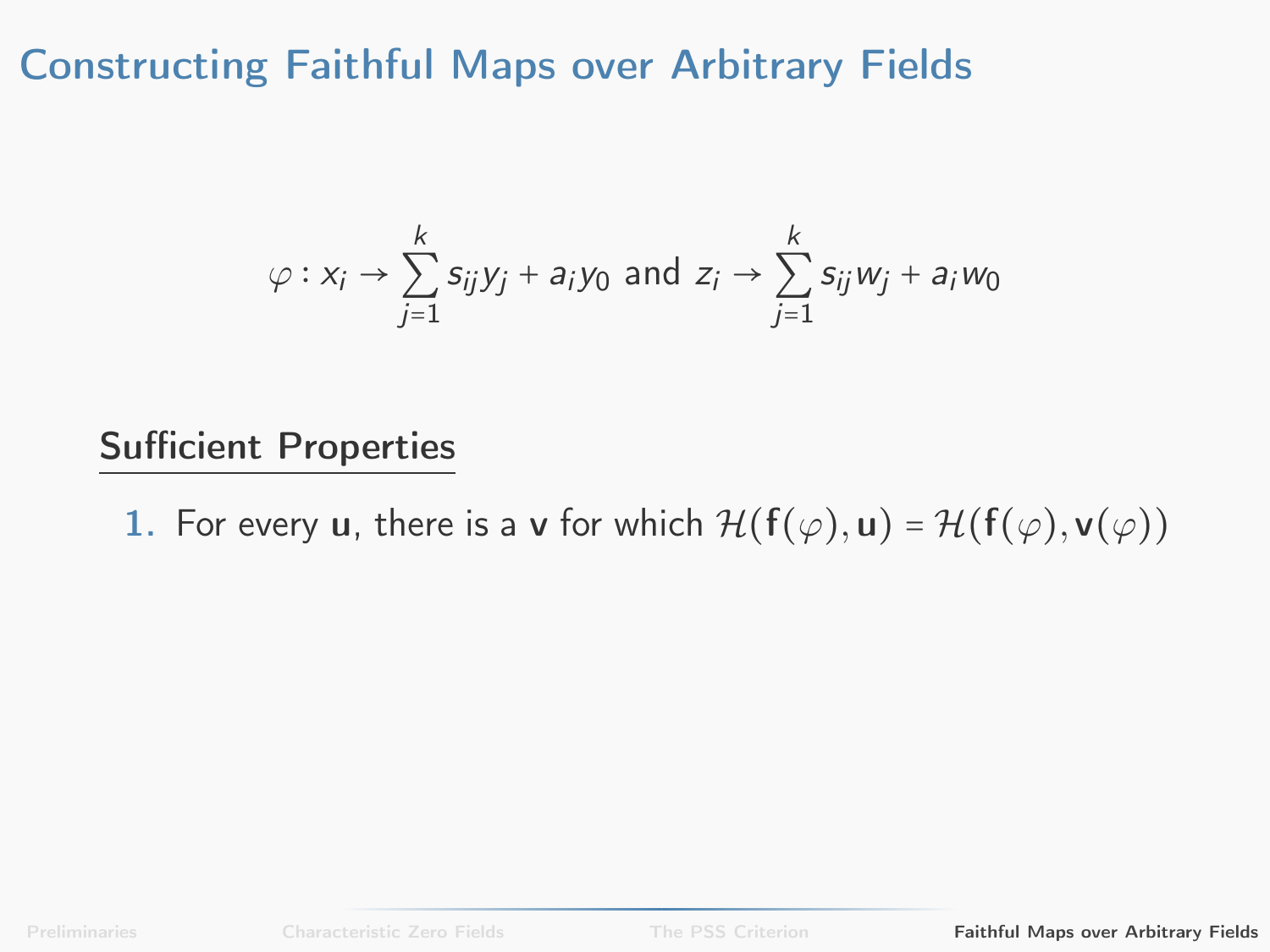$$
\varphi: x_i \to \sum_{j=1}^k s_{ij}y_j + a_iy_0 \text{ and } z_i \to \sum_{j=1}^k s_{ij}w_j + a_iw_0
$$

#### Sufficient Properties

1. For every u, there is a v for which  $\mathcal{H}(\mathbf{f}(\varphi), \mathbf{u}) = \mathcal{H}(\mathbf{f}(\varphi), \mathbf{v}(\varphi))$ 

2. 
$$
\mathcal{H}(\mathbf{f}(\varphi), \mathbf{v}(\varphi)) = \varphi(\mathcal{H}(\mathbf{f}, \mathbf{v})) \times M_{\varphi}
$$
: Chain Rule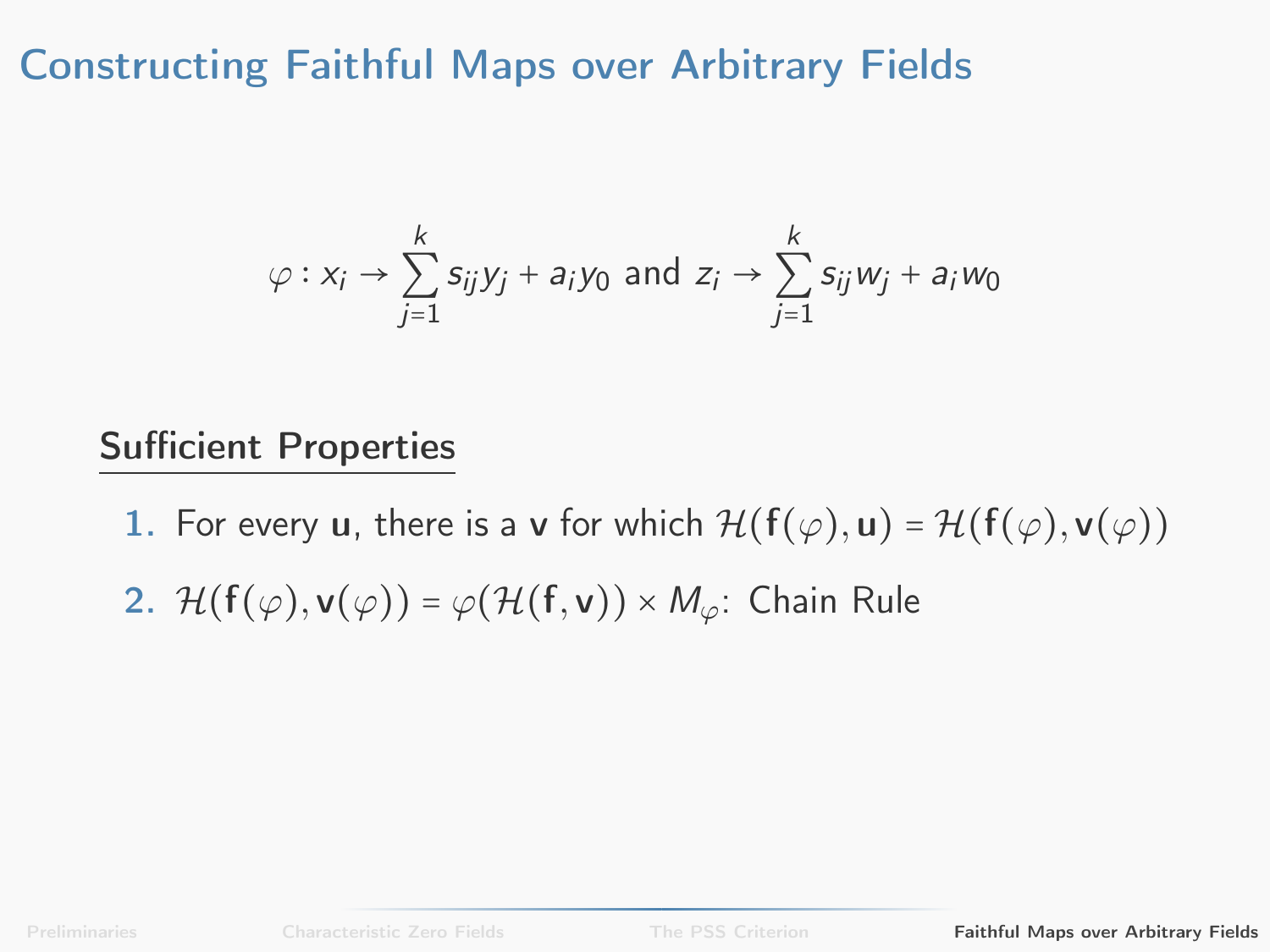$$
\varphi: x_i \to \sum_{j=1}^k s_{ij}y_j + a_iy_0 \text{ and } z_i \to \sum_{j=1}^k s_{ij}w_j + a_iw_0
$$

#### Sufficient Properties

- 1. For every u, there is a v for which  $\mathcal{H}(\mathbf{f}(\varphi), \mathbf{u}) = \mathcal{H}(\mathbf{f}(\varphi), \mathbf{v}(\varphi))$
- 2.  $\mathcal{H}(\mathsf{f}(\varphi), \mathsf{v}(\varphi)) = \varphi(\mathcal{H}(\mathsf{f}, \mathsf{v})) \times M_{\varphi}$ : Chain Rule
- 3. rank $(\mathcal{H}(f, v))$  = rank $(\varphi(\mathcal{H}(f, v)))$ : a<sub>i</sub>s are responsible for this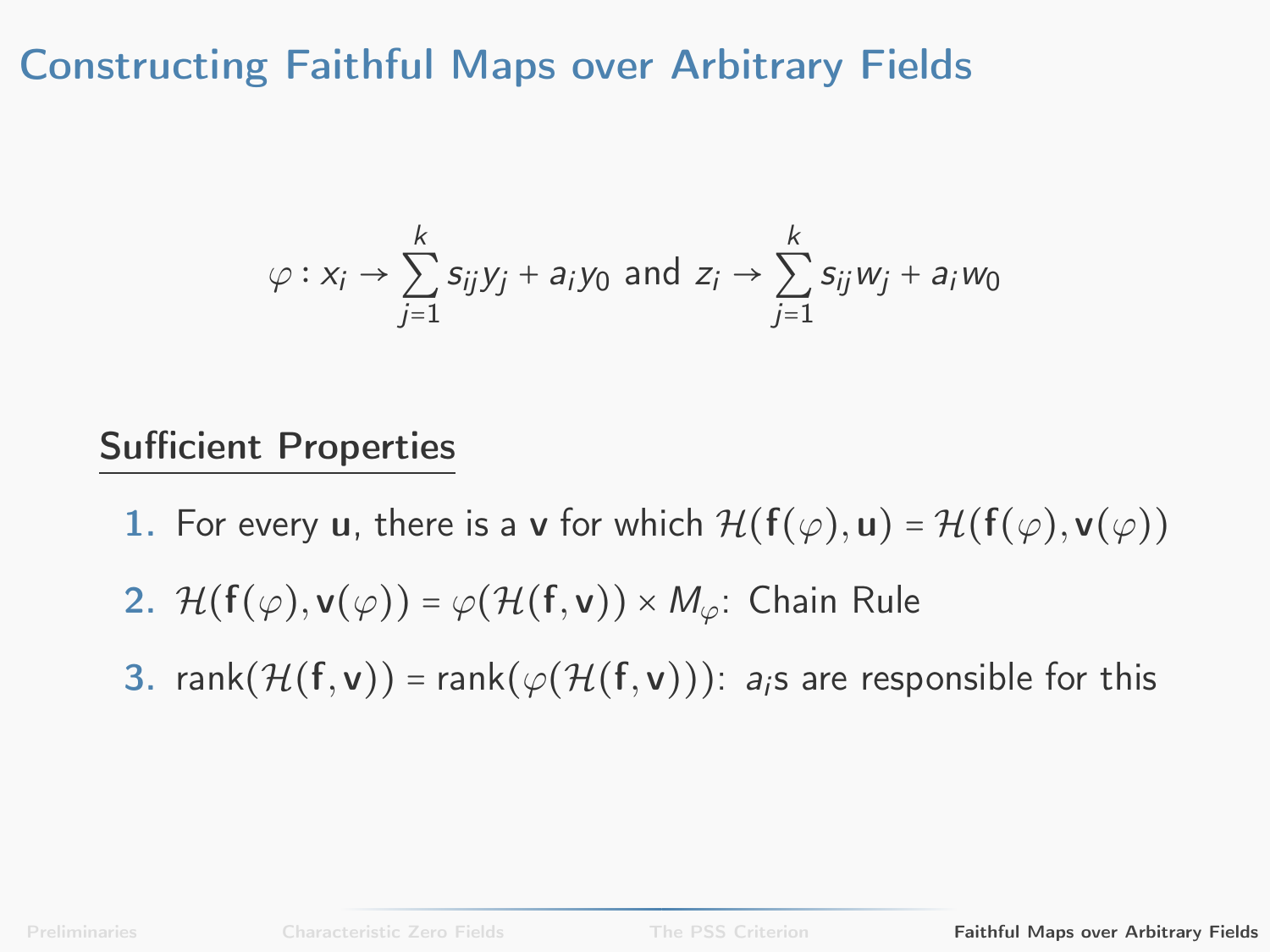$$
\varphi: x_i \to \sum_{j=1}^k s_{ij}y_j + a_iy_0 \text{ and } z_i \to \sum_{j=1}^k s_{ij}w_j + a_iw_0
$$

#### Sufficient Properties

- 1. For every u, there is a v for which  $\mathcal{H}(\mathbf{f}(\varphi), \mathbf{u}) = \mathcal{H}(\mathbf{f}(\varphi), \mathbf{v}(\varphi))$
- 2.  $\mathcal{H}(\mathsf{f}(\varphi), \mathsf{v}(\varphi)) = \varphi(\mathcal{H}(\mathsf{f}, \mathsf{v})) \times M_{\varphi}$ : Chain Rule
- 3. rank $(\mathcal{H}(f, v))$  = rank $(\varphi(\mathcal{H}(f, v)))$ : a<sub>i</sub>s are responsible for this
- 4.  $M_{\varphi}$  preserves rank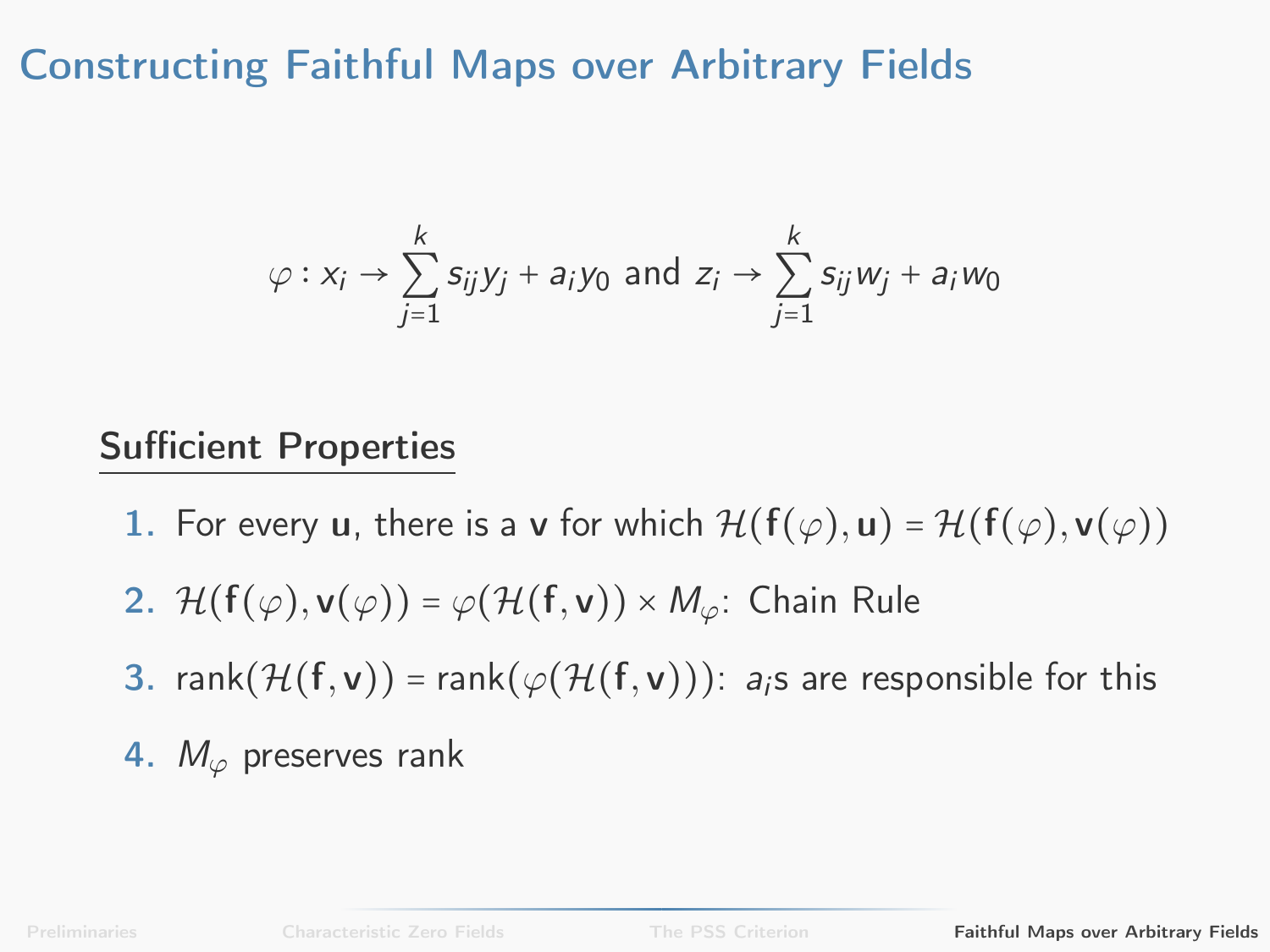### The Matrix Decomposition

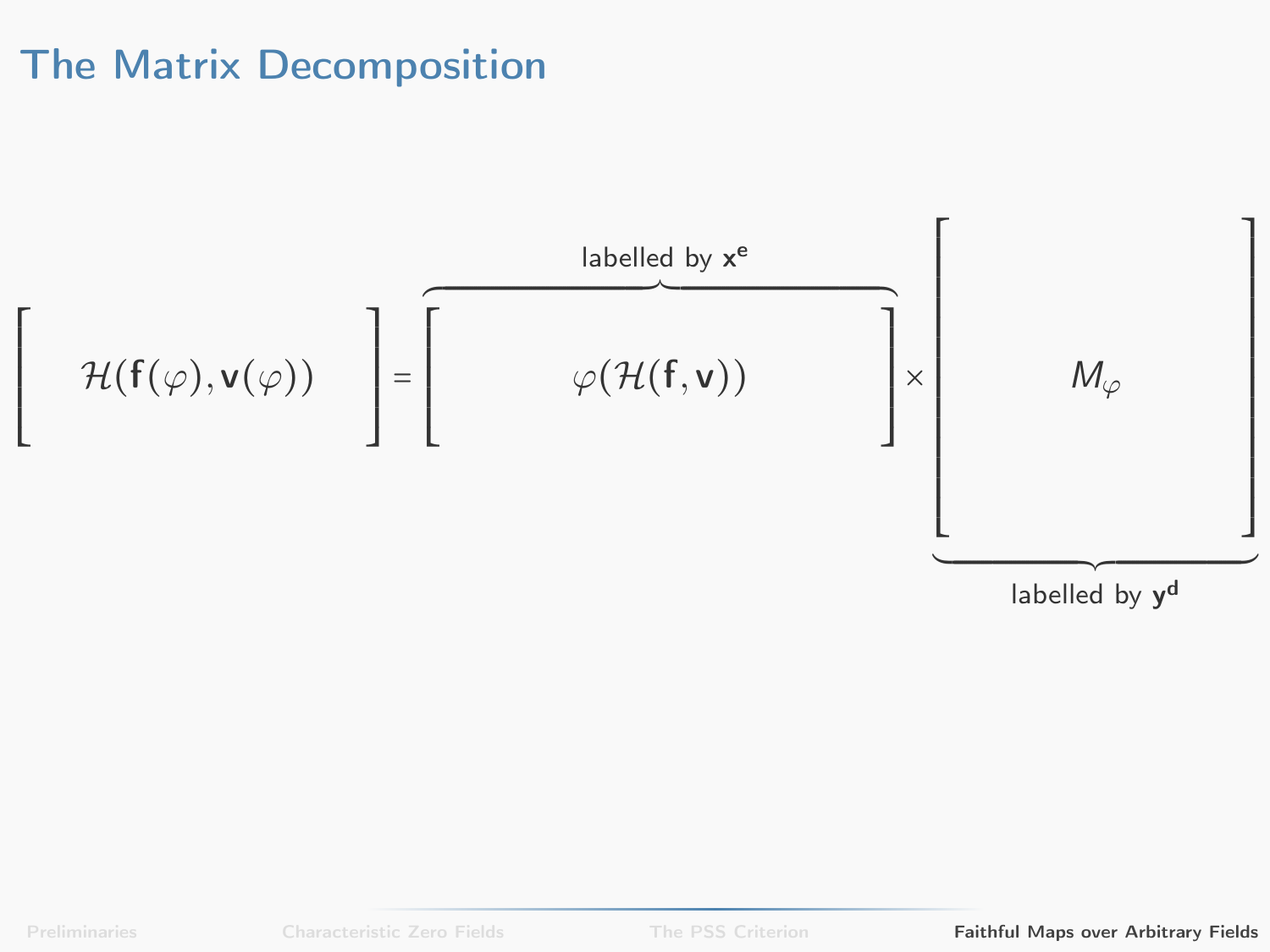### The Matrix Decomposition



where

$$
M_{\varphi}(\mathbf{x}^{\mathbf{e}}, \mathbf{y}^{\mathbf{d}}) = \begin{cases} \text{coeff}_{\mathbf{y}^{\mathbf{d}}}(\varphi(\mathbf{x}^{\mathbf{e}})) & \text{if } \sum e_i = \sum d_i \\ 0 & \text{otherwise} \end{cases}
$$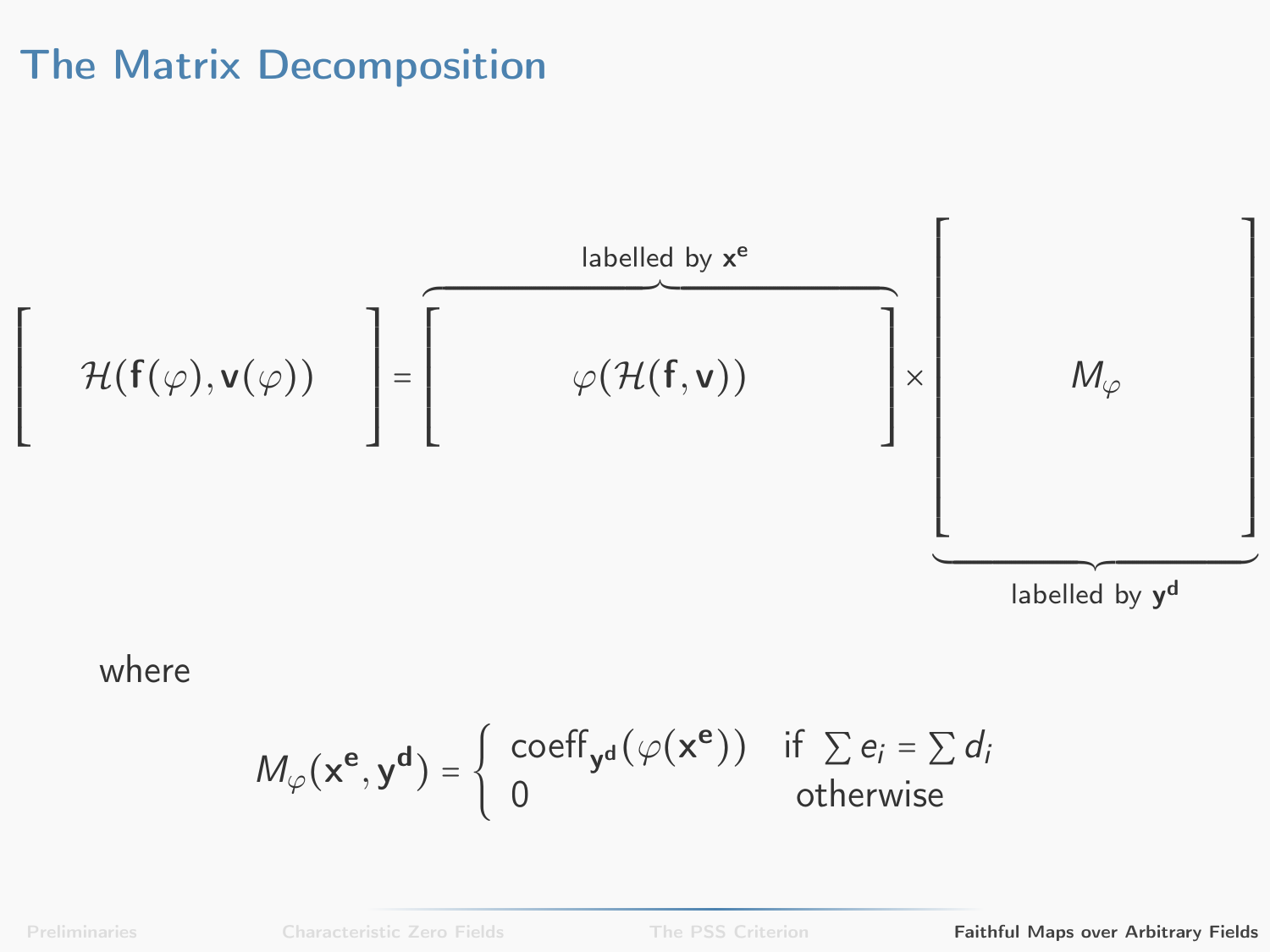

[Preliminaries](#page-1-0) **[Characteristic Zero Fields](#page-22-0)** [The PSS Criterion](#page-34-0) **[Faithful Maps over Arbitrary Fields](#page-49-0)**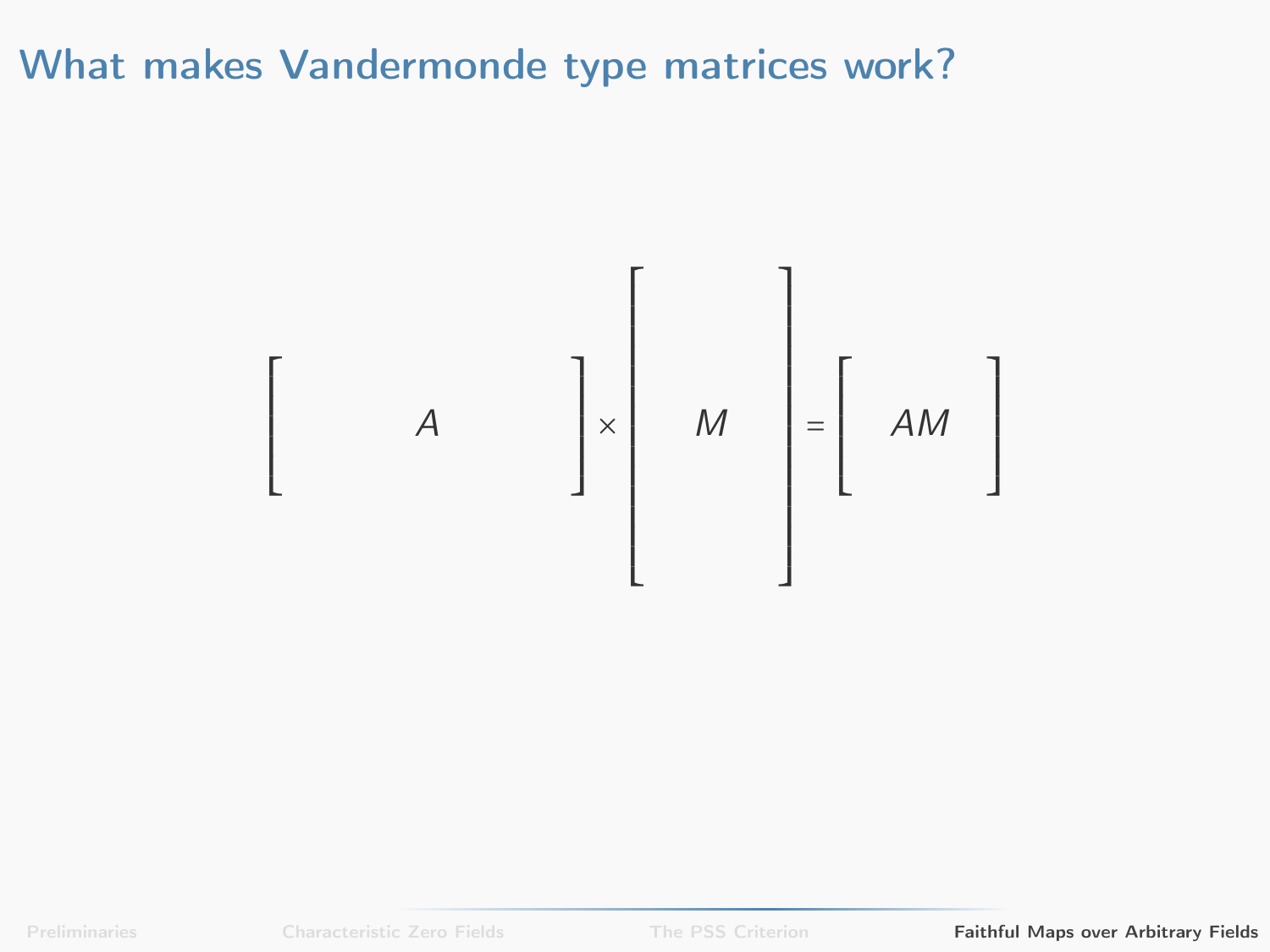

**Cauchy-Binet:** det( $AM$ ) =  $\sum_{B \subseteq \{x_i\}, |B| = k}$  det( $A_B$ ) det( $M_B$ ).

[Preliminaries](#page-1-0) **[Characteristic Zero Fields](#page-22-0)** [The PSS Criterion](#page-34-0) **[Faithful Maps over Arbitrary Fields](#page-49-0)**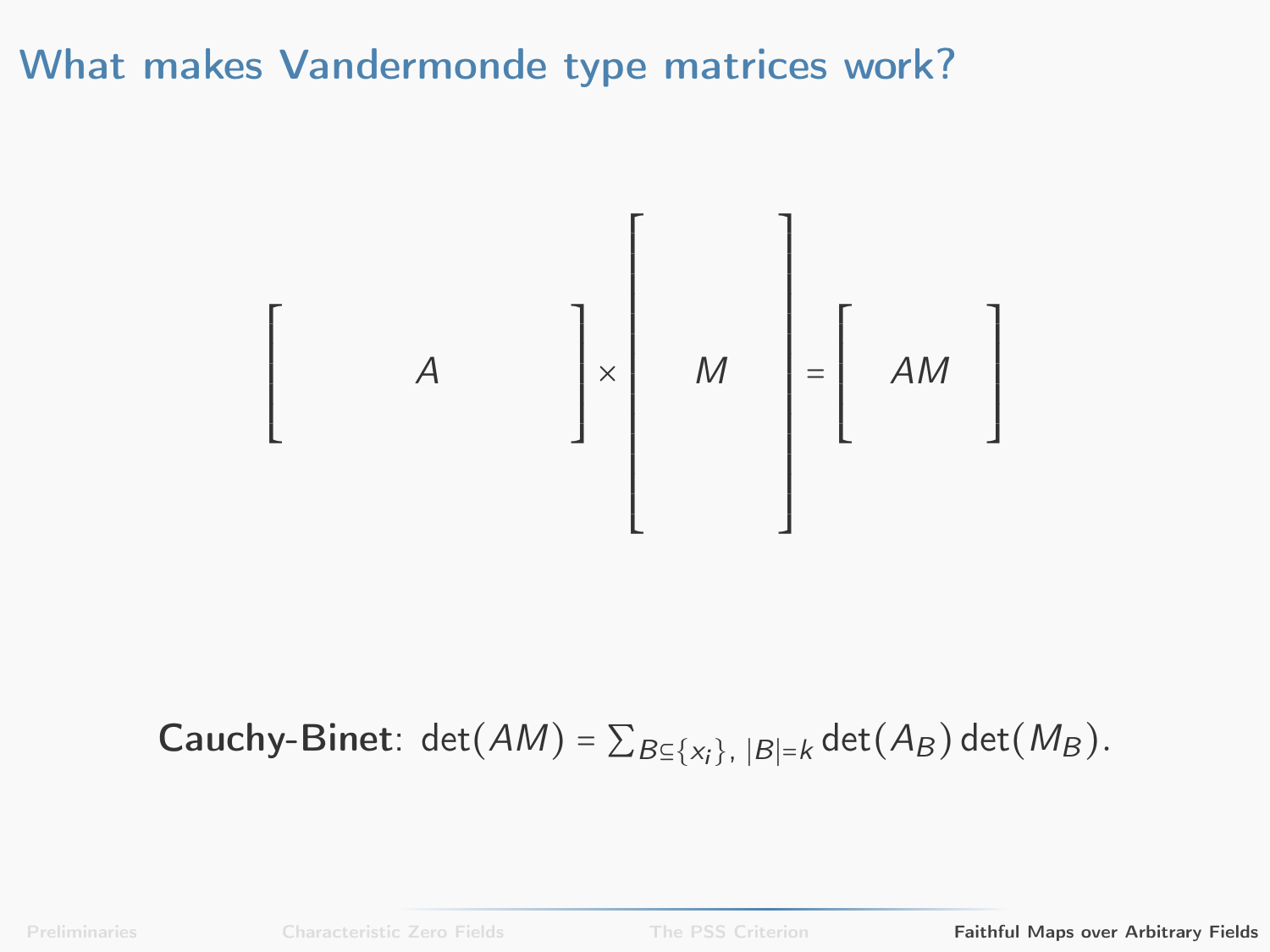**Cauchy-Binet**:  $det(AM) = \sum_{B \subseteq \{x_i\}, |B|=k} det(A_B) det(M_B)$ .

$$
\begin{bmatrix} s & s^{2} & \cdots & s^{k} \\ s^{2} & s^{4} & \cdots & s^{2k} \\ \vdots & \vdots & \ddots & \vdots \\ s^{n} & \cdots & \vdots & \vdots \\ s^{n} & s^{2n} & \cdots & s^{kn} \end{bmatrix}
$$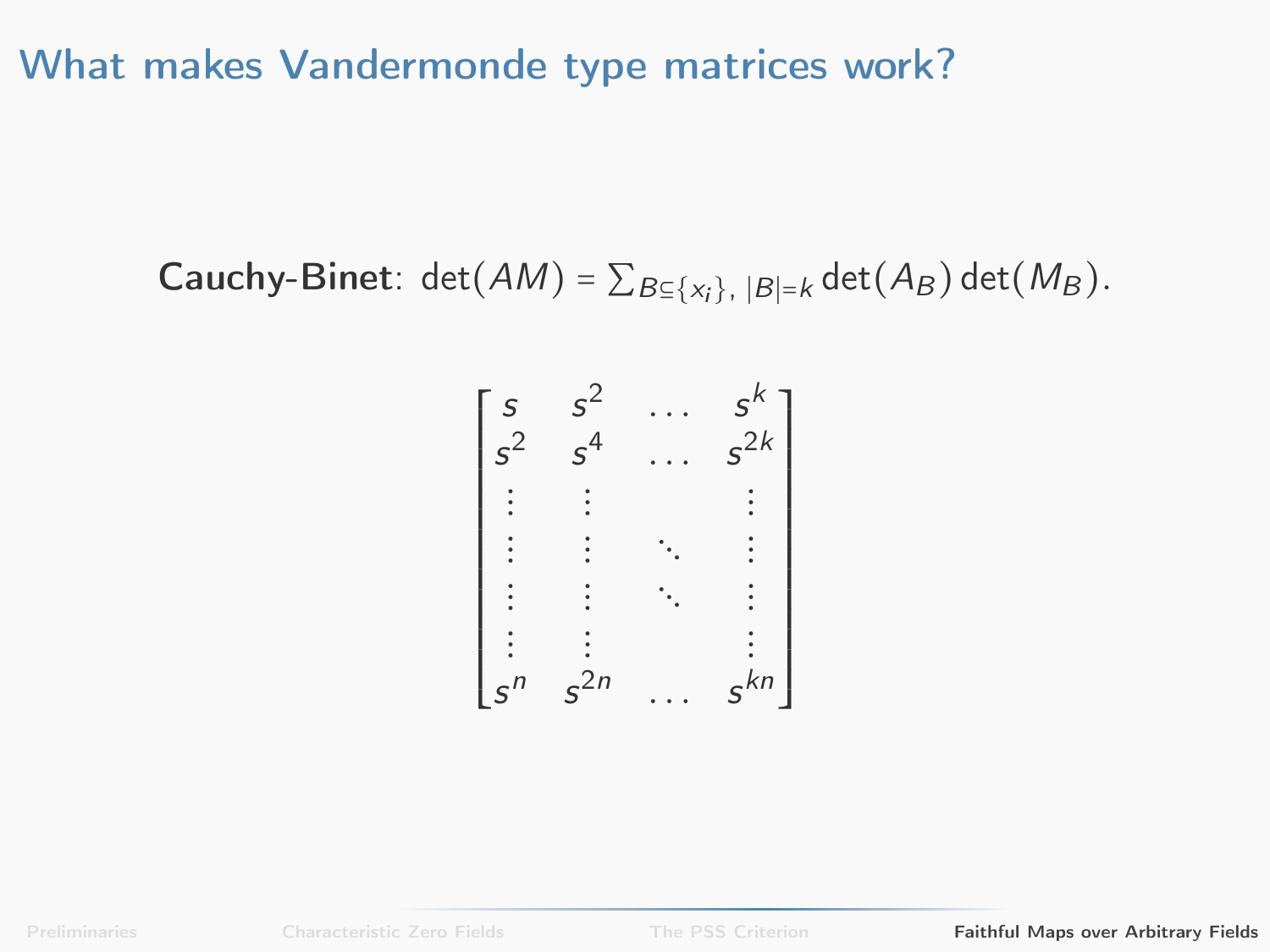**Cauchy-Binet**: 
$$
\det(AM) = \sum_{B \subseteq \{x_i\}, |B|=k} \det(A_B) \det(M_B)
$$
.

$$
\begin{bmatrix} s & \cdots & s^{k} \\ (s^{2})^{1} & \cdots & (s^{2})^{k} \\ \vdots & & \ddots & \vdots \\ s & \ddots & & \vdots \\ \vdots & & \ddots & \vdots \\ (s^{n})^{1} & \cdots & (s^{n})^{k} \end{bmatrix}
$$

[Preliminaries](#page-1-0) [Characteristic Zero Fields](#page-22-0) [The PSS Criterion](#page-34-0) [Faithful Maps over Arbitrary Fields](#page-49-0)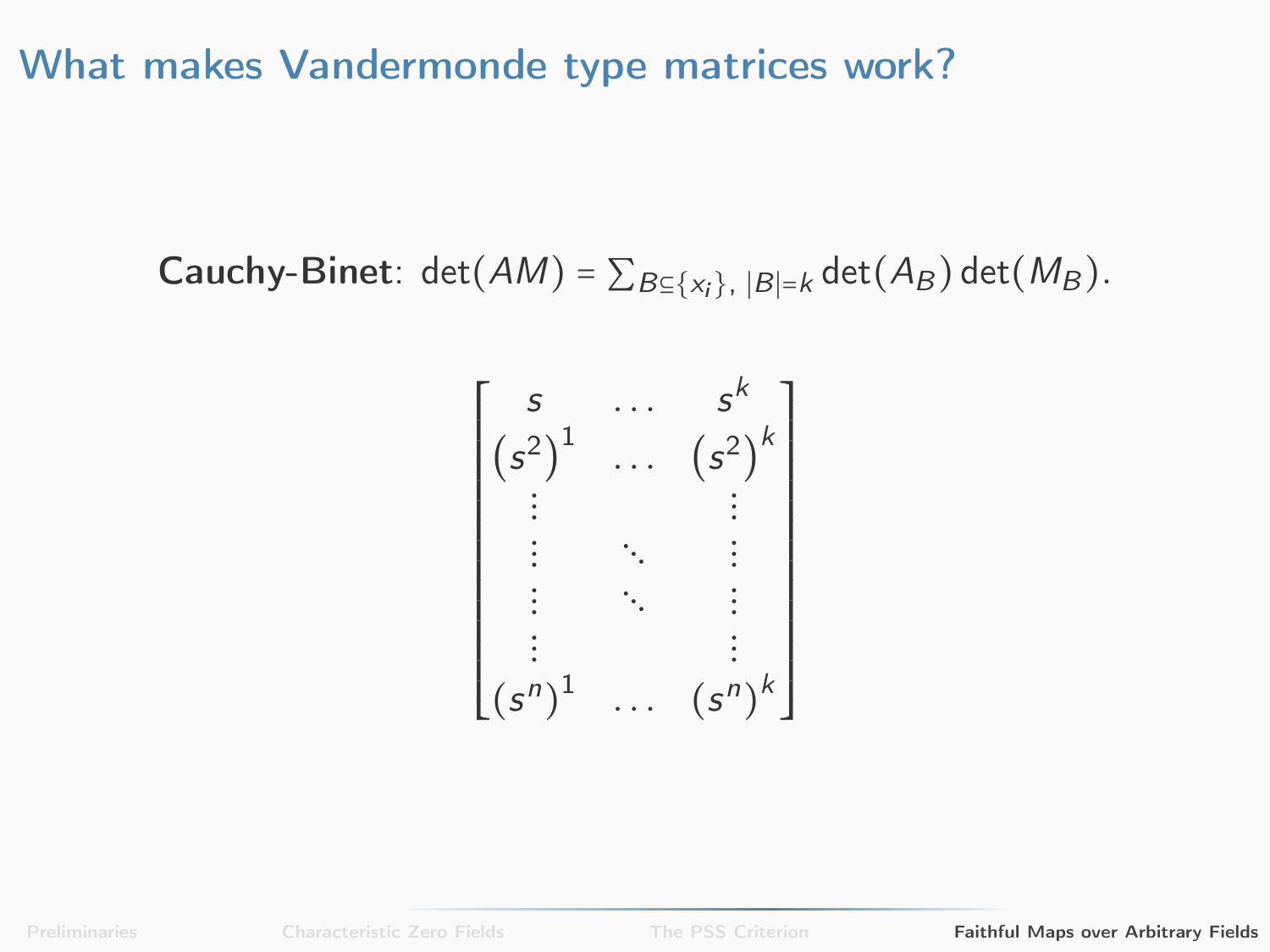**Cauchy-Binet**:  $det(AM) = \sum_{B \subseteq \{x_i\}, |B|=k} det(A_B) det(M_B)$ .

$$
x_1 \begin{bmatrix} \left(s^{wt(x_1)}\right)^1 & \dots & \left(s^{wt(x_1)}\right)^k \\ \left(s^{wt(x_2)}\right)^1 & \dots & \left(s^{wt(x_2)}\right)^k \\ \vdots & \vdots & \ddots & \vdots \\ \vdots & \ddots & \vdots & \vdots \\ \vdots & \ddots & \vdots \\ \vdots & \ddots & \vdots \\ \vdots & \ddots & \vdots \\ \vdots & \ddots & \vdots \\ \left(s^{wt(x_n)}\right)^1 & \dots & \left(s^{wt(x_n)}\right)^k \end{bmatrix} \quad wt(x_i) = i
$$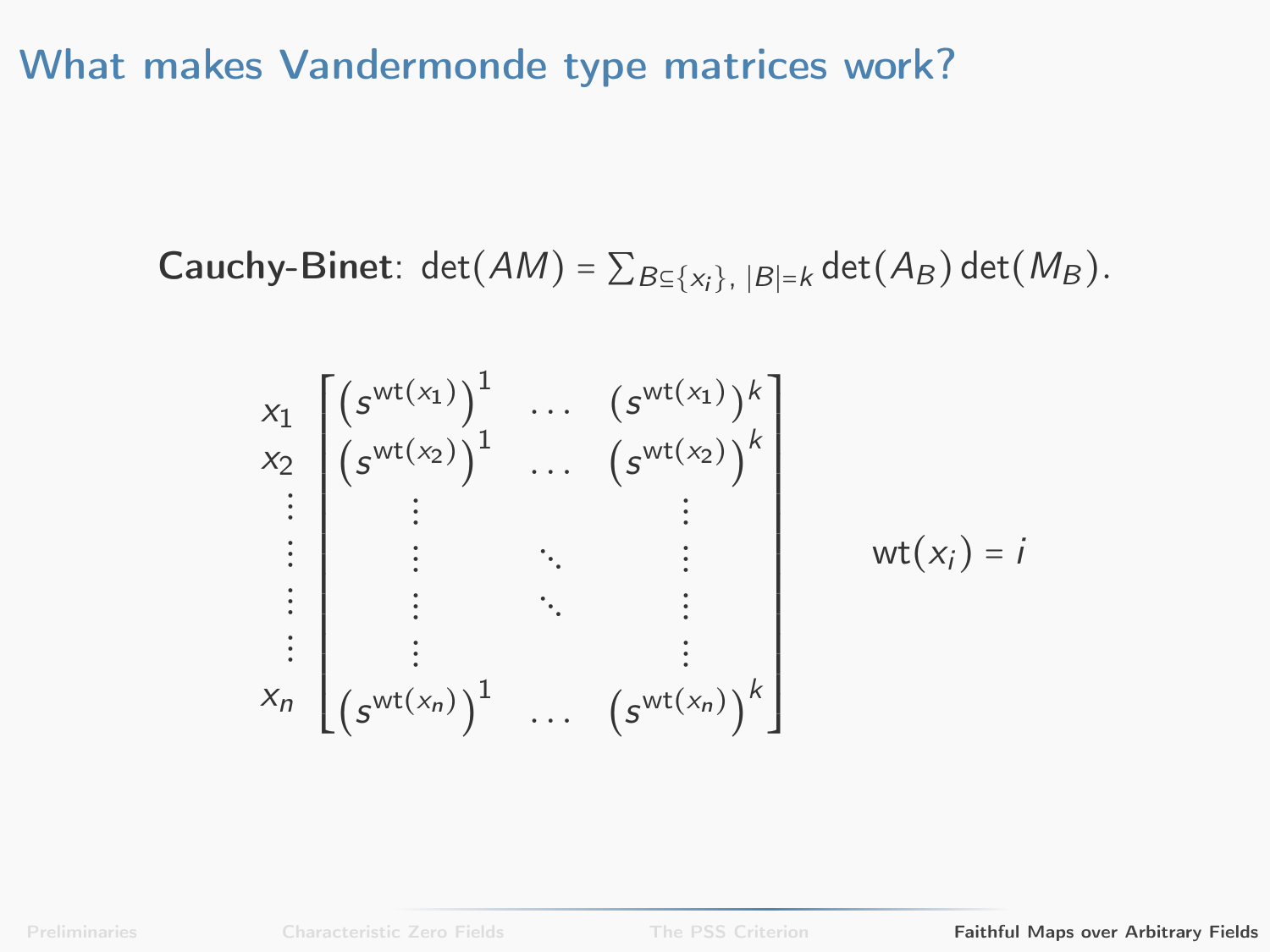**Cauchy-Binet**:  $det(AM) = \sum_{B \subseteq \{x_i\}, |B|=k} det(A_B) det(M_B)$ .

$$
x_1 \begin{bmatrix} (s^{\text{wt}(x_1)})^1 & \dots & (s^{\text{wt}(x_1)})^k \\ (s^{\text{wt}(x_2)})^1 & \dots & (s^{\text{wt}(x_2)})^k \\ \vdots & \vdots & \ddots & \vdots \\ \vdots & \vdots & \ddots & \vdots \\ \vdots & \vdots & \ddots & \vdots \\ \vdots & \vdots & \ddots & \vdots \\ \vdots & \vdots & \ddots & \vdots \\ (s^{\text{wt}(x_n)})^1 & \dots & (s^{\text{wt}(x_n)})^k \end{bmatrix} \quad \text{wt}(x_i) = i
$$

► If  $B = (x_{i_1}, x_{i_2}, ..., x_{i_k})$ , then wt $(B) = \sum_{j=1}^{k} jwt(x_{i_j})$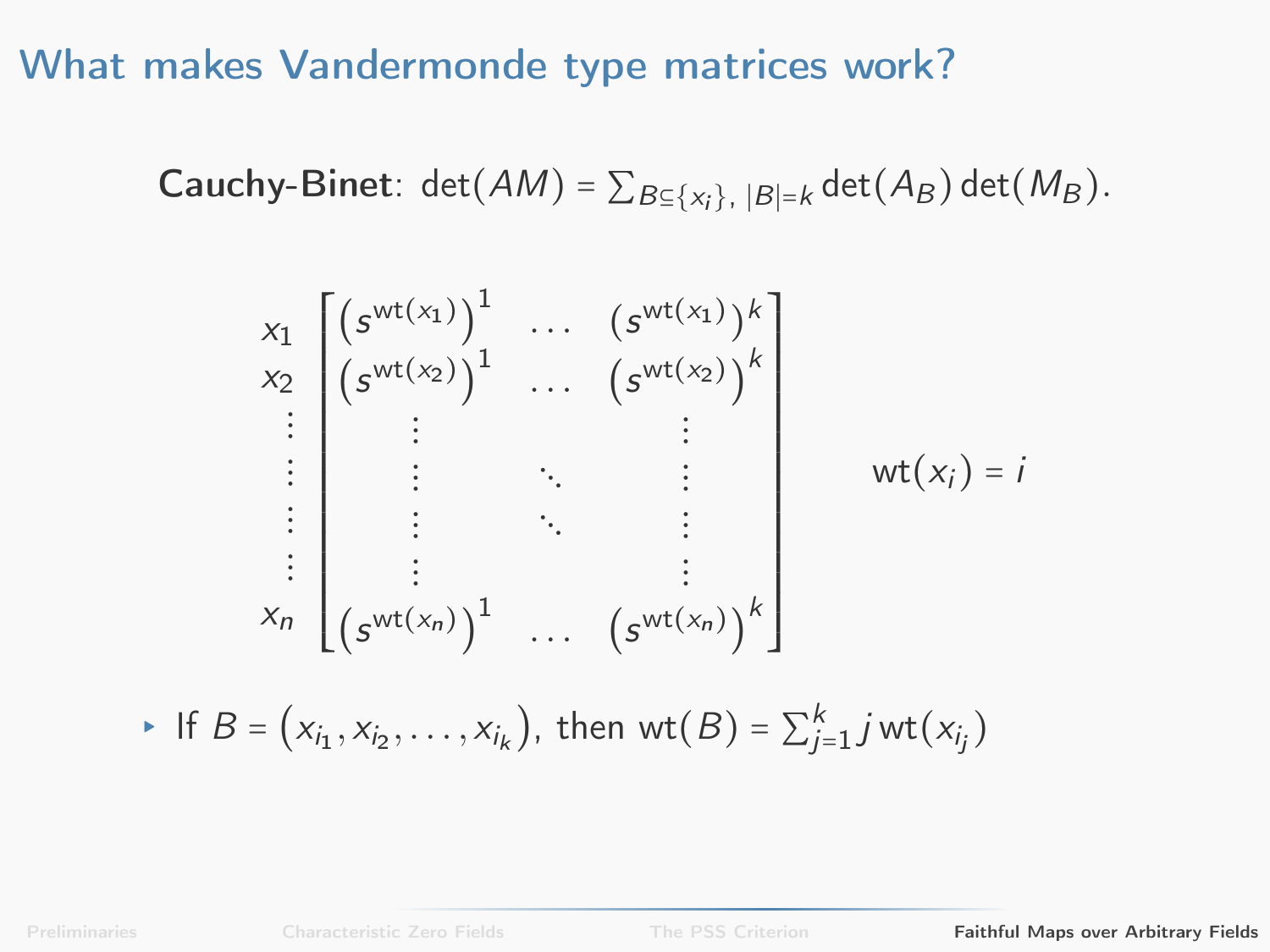**Cauchy-Binet**:  $det(AM) = \sum_{B \subseteq \{x_i\}, |B|=k} det(A_B) det(M_B)$ .

$$
x_{1} \begin{bmatrix} (s^{\text{wt}(x_{1})})^{1} & \cdots & (s^{\text{wt}(x_{1})})^{k} \\ (s^{\text{wt}(x_{2})})^{1} & \cdots & (s^{\text{wt}(x_{2})})^{k} \\ \vdots & \vdots & \ddots & \vdots \\ \vdots & \vdots & \ddots & \vdots \\ \vdots & \vdots & \ddots & \vdots \\ \vdots & \vdots & \ddots & \vdots \\ (s^{\text{wt}(x_{n})})^{1} & \cdots & (s^{\text{wt}(x_{n})})^{k} \end{bmatrix} \quad \text{wt}(x_{i}) = i
$$

• If 
$$
B = (x_{i_1}, x_{i_2}, \dots, x_{i_k})
$$
, then  $wt(B) = \sum_{j=1}^k j wt(x_{i_j})$   
\n•  $deg_s(det(M_B)) = wt(B)$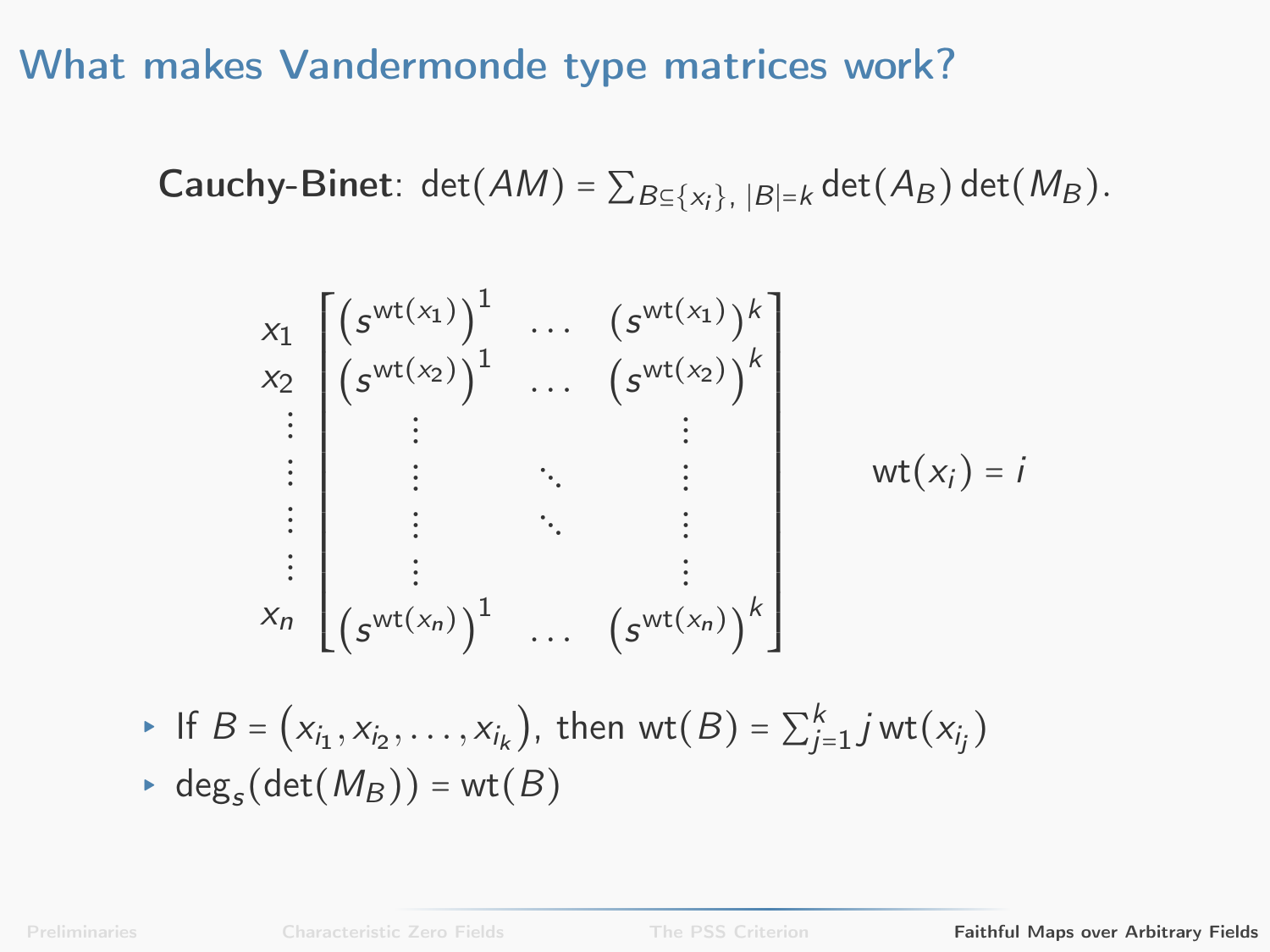**Cauchy-Binet:** det( $AM$ ) =  $\sum_{B \subseteq \{x_i\}, |B|=k}$  det( $A_B$ ) det( $M_B$ ).

$$
x_{1} \begin{bmatrix} (s^{\text{wt}(x_{1})})^{1} & \cdots & (s^{\text{wt}(x_{1})})^{k} \\ x_{2} \begin{bmatrix} (s^{\text{wt}(x_{2})})^{1} & \cdots & (s^{\text{wt}(x_{2})})^{k} \\ \vdots & \vdots & \ddots & \vdots \\ \vdots & \vdots & \ddots & \vdots \\ \vdots & \vdots & \ddots & \vdots \\ \vdots & \vdots & \ddots & \vdots \\ \vdots & \vdots & \ddots & \vdots \\ (s^{\text{wt}(x_{n})})^{1} & \cdots & (s^{\text{wt}(x_{n})})^{k} \end{bmatrix} \quad \text{wt}(x_{j}) = i
$$

• If 
$$
B = (x_{i_1}, x_{i_2}, \dots, x_{i_k})
$$
, then  $wt(B) = \sum_{j=1}^k jwt(x_{i_j})$ 

$$
\text{ } \cdot \text{ deg}_s(\det(M_B)) = \text{wt}(B)
$$

 $\triangleright$  Isolate a unique non-zero minor of  $A$  with maximum weight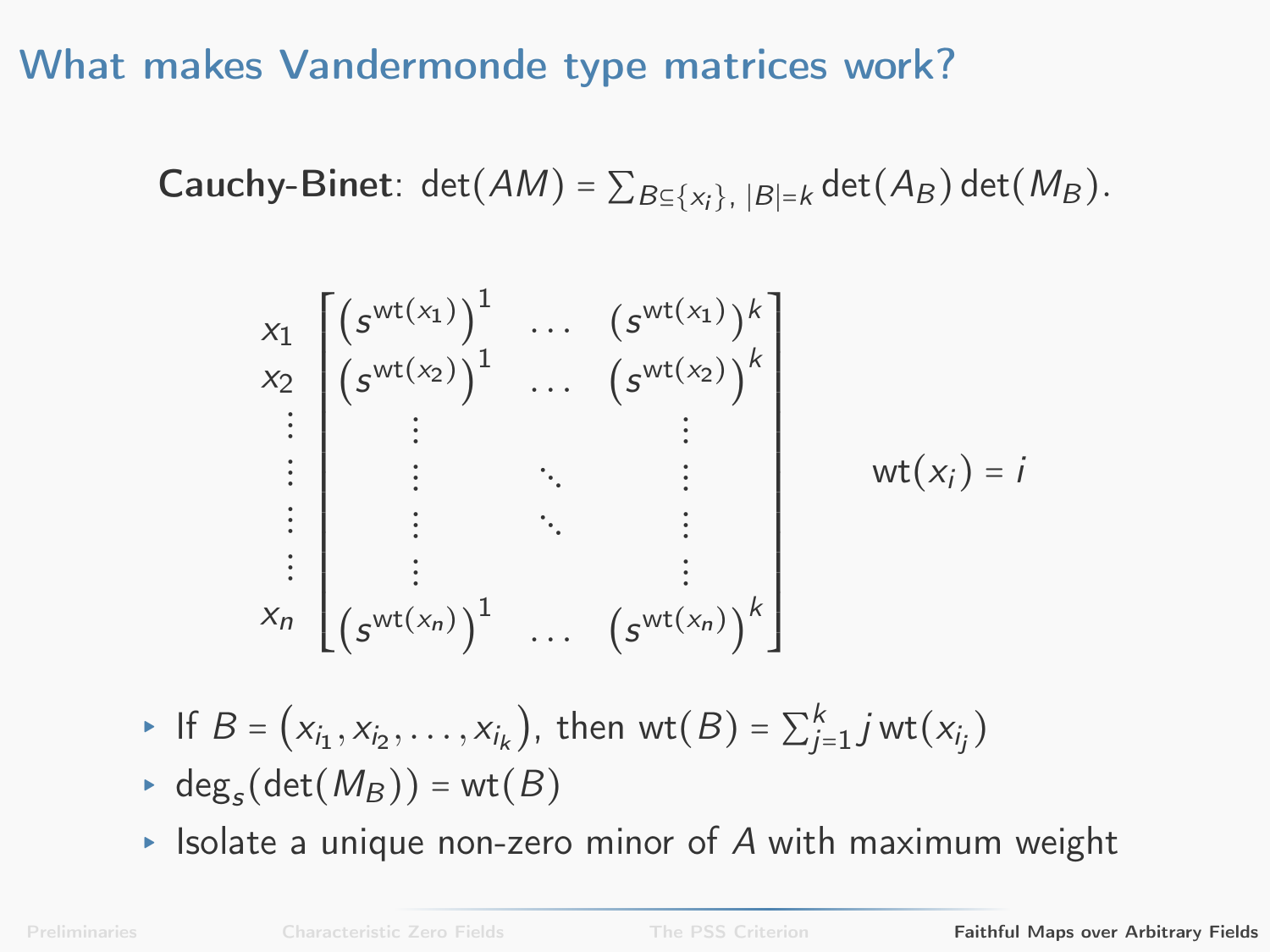**Cauchy-Binet**:  $det(AM) = \sum_{B \subseteq \{x_i\}, |B|=k} det(A_B) det(M_B)$ .

$$
x_1 \begin{bmatrix} \left(s^{wt(x_1)}\right)^1 & \cdots & \left(s^{wt(x_1)}\right)^k \\ x_2 \begin{bmatrix} \left(s^{wt(x_2)}\right)^1 & \cdots & \left(s^{wt(x_2)}\right)^k \\ \vdots & \vdots & \ddots & \vdots \\ \vdots & \ddots & \vdots & \vdots \\ \vdots & \ddots & \vdots \\ \vdots & \ddots & \vdots \\ \vdots & \ddots & \vdots \\ \vdots & \ddots & \vdots \\ \left(s^{wt(x_n)}\right)^1 & \cdots & \left(s^{wt(x_n)}\right)^k \end{bmatrix} \quad \text{wt}(x_i) \text{ is distinct for each } i
$$

- ► If  $B = (x_{i_1}, x_{i_2}, ..., x_{i_k})$ , then wt $(B) = \sum_{j=1}^{k} jwt(x_{i_j})$
- $\blacktriangleright$  deg<sub>s</sub>(det( $M_B$ )) = wt( $B$ )
- $\triangleright$  Isolate a unique non-zero minor of A with maximum weight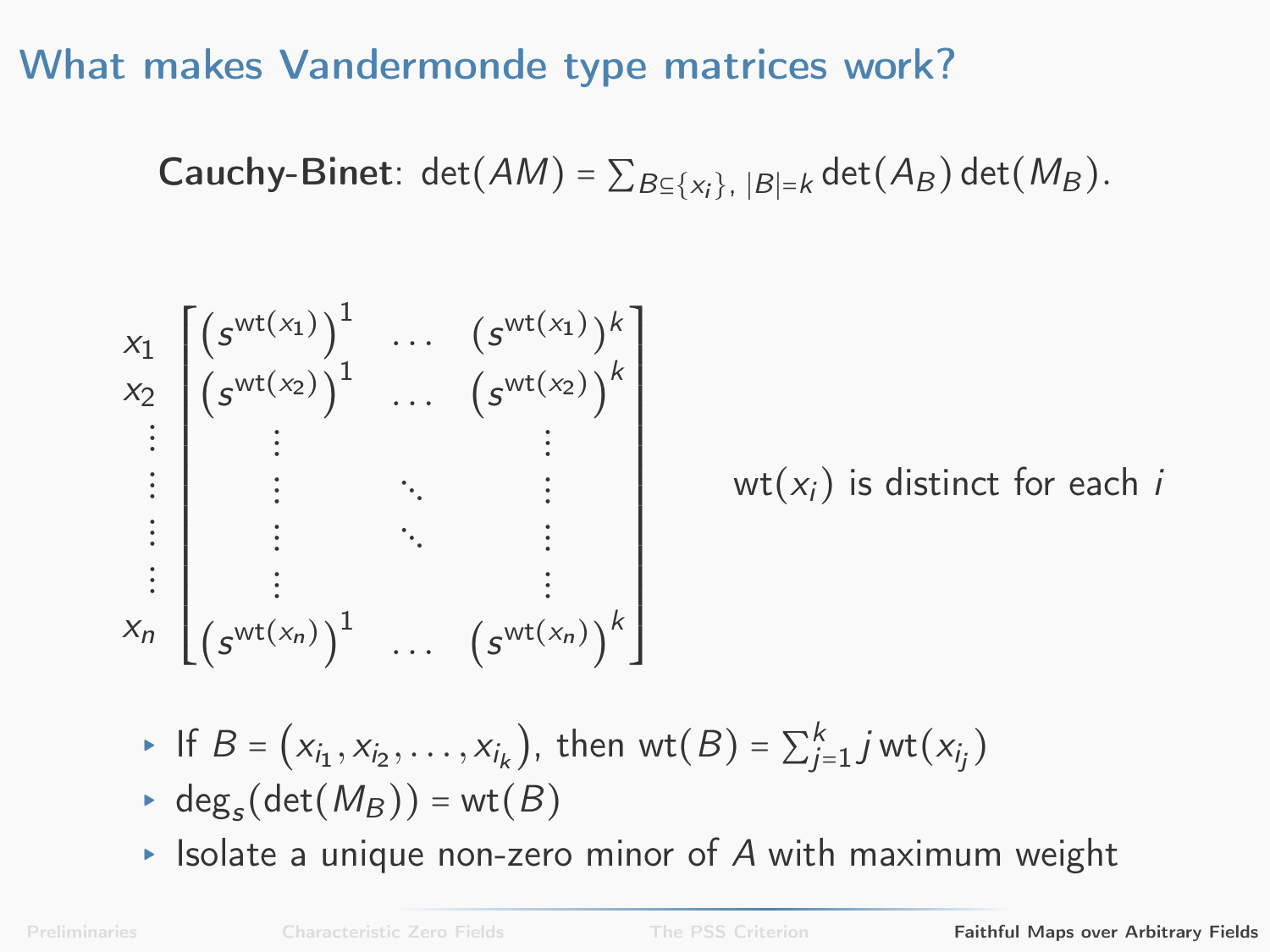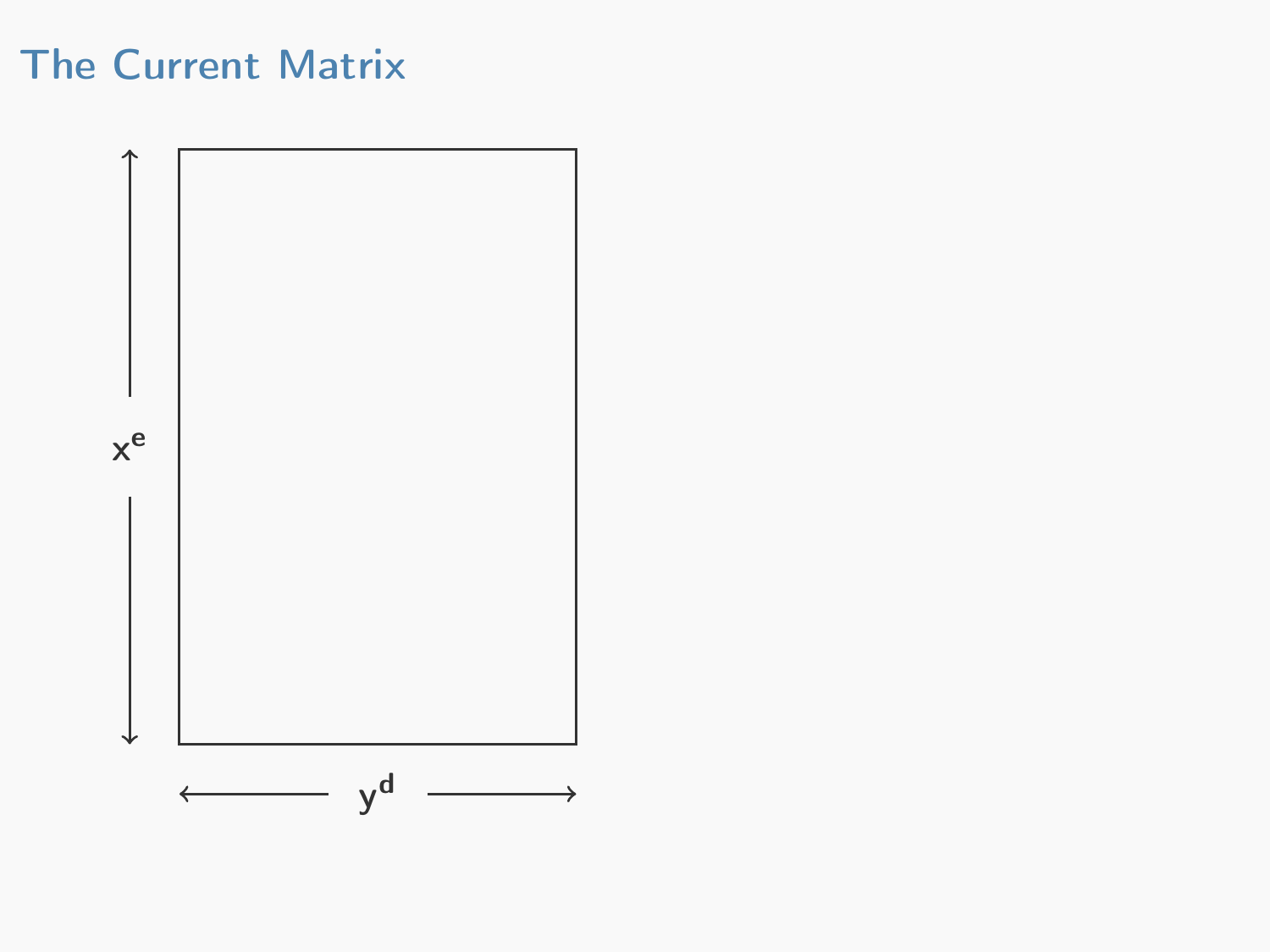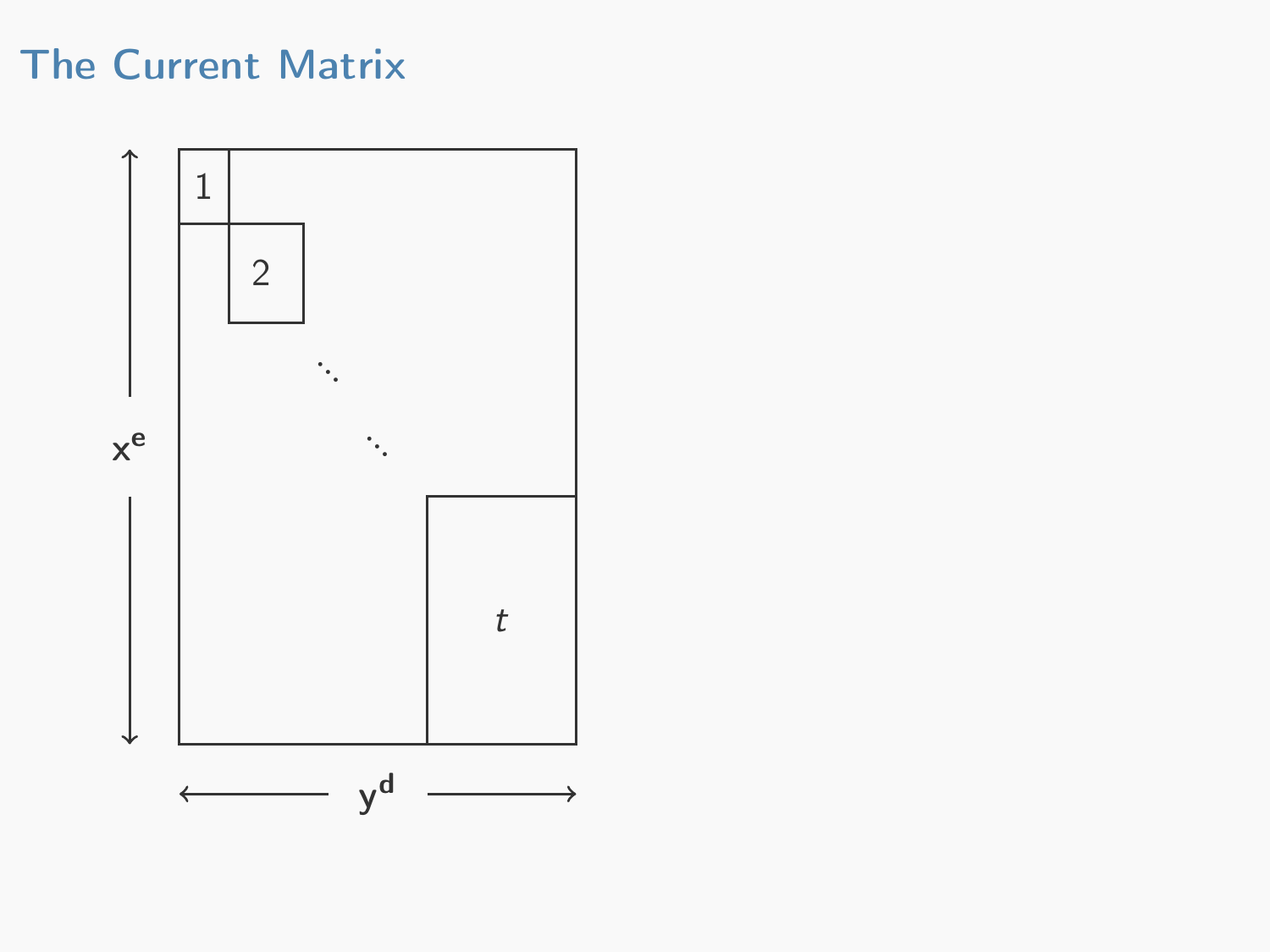

$$
M_\varphi(\mathbf{x}^\mathbf{e}, \mathbf{y}^\mathbf{d}) = \mathrm{coeff}_{\mathbf{y}^\mathbf{d}}(\varphi(\mathbf{x}^\mathbf{e}))
$$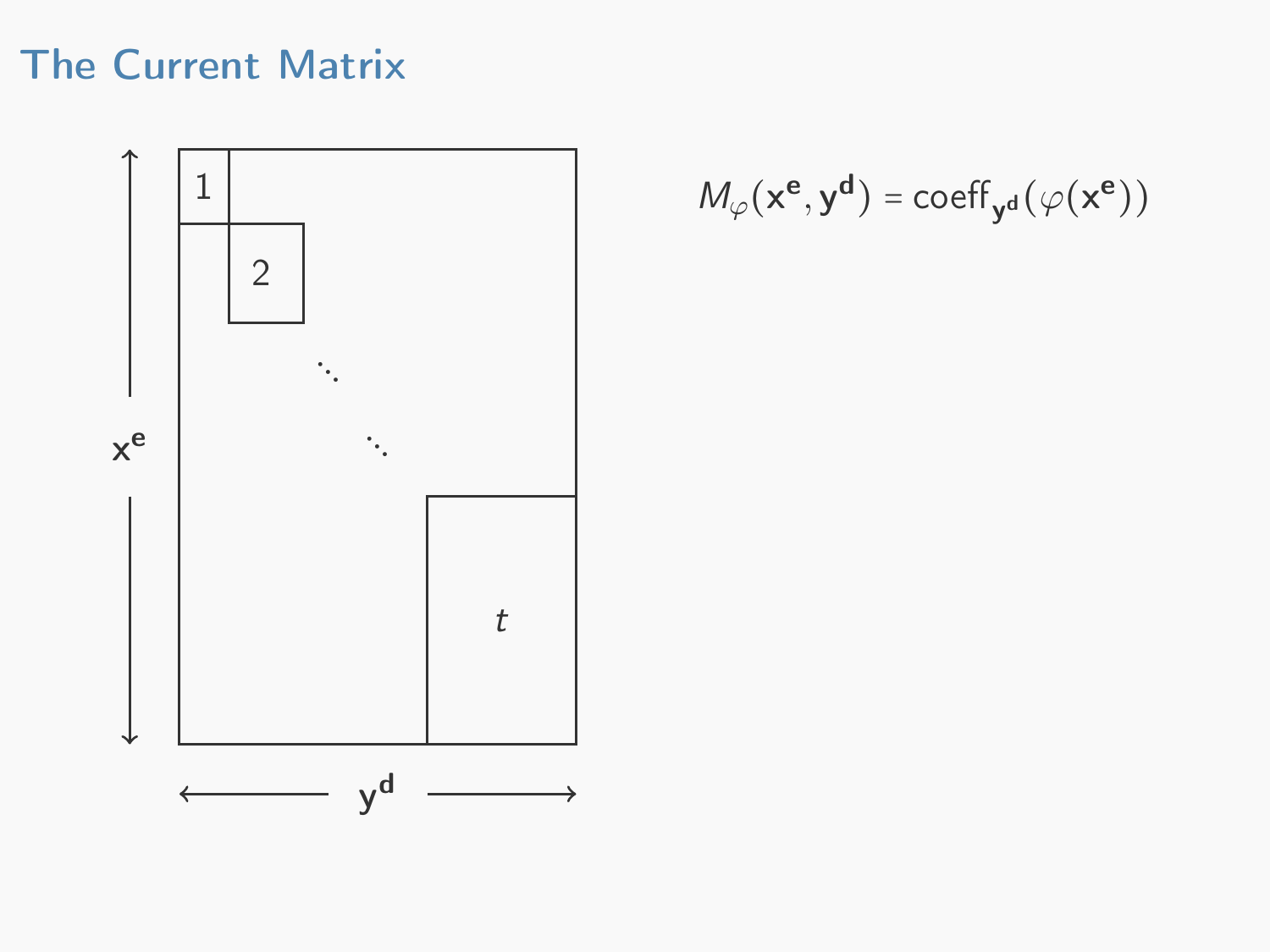

$$
M_\varphi(\mathbf{x}^\mathbf{e}, \mathbf{y}^\mathbf{d}) = \text{coeff}_{\mathbf{y}^\mathbf{d}}(\varphi(\mathbf{x}^\mathbf{e}))
$$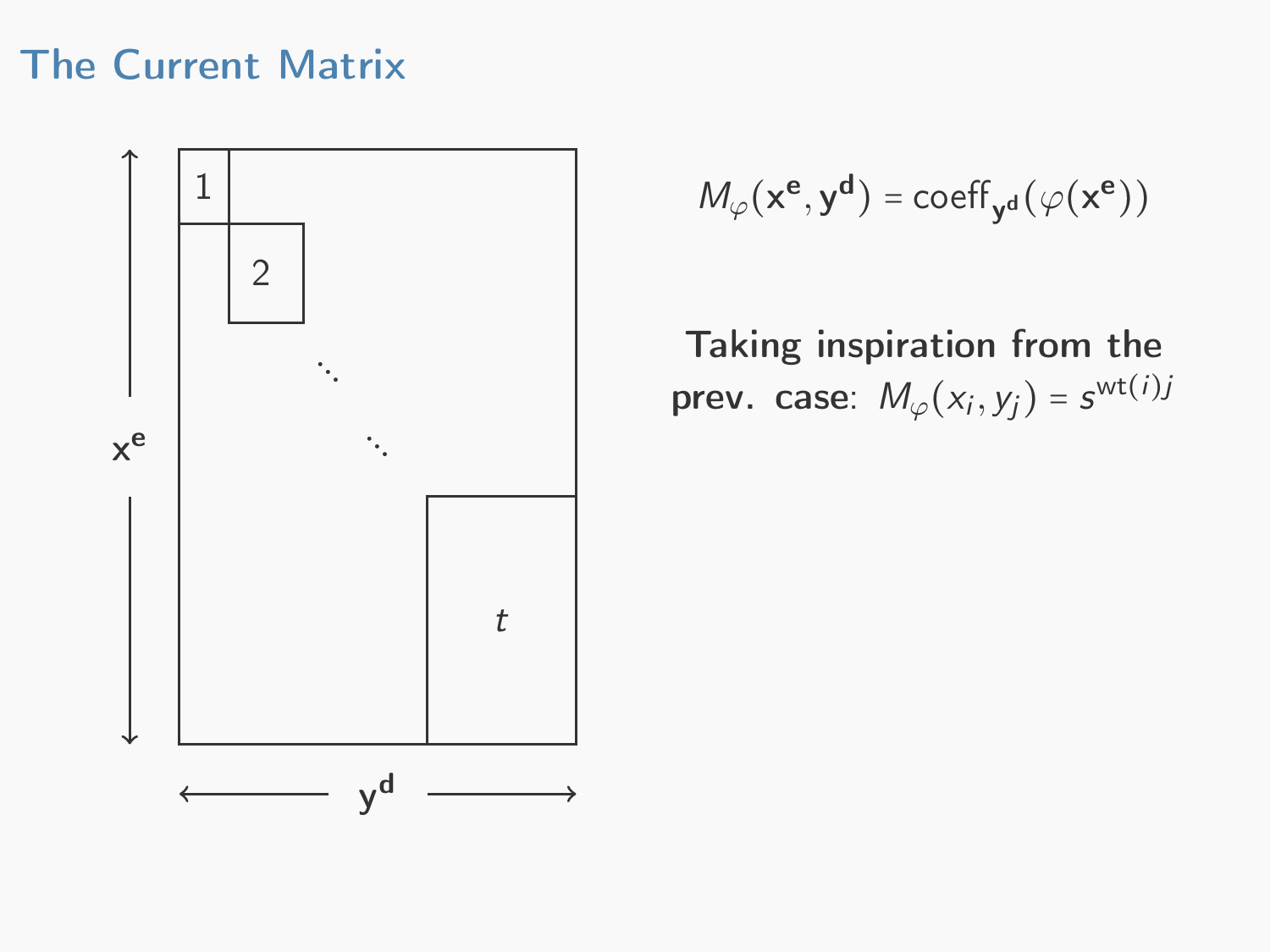

$$
M_\varphi(\mathbf{x}^\mathbf{e}, \mathbf{y}^\mathbf{d}) = \text{coeff}_{\mathbf{y}^\mathbf{d}}(\varphi(\mathbf{x}^\mathbf{e}))
$$

$$
\mathsf{wt}(\mathsf{x}^\mathsf{e}) = \sum_{i\in[n]} e_i \mathsf{wt}(i)
$$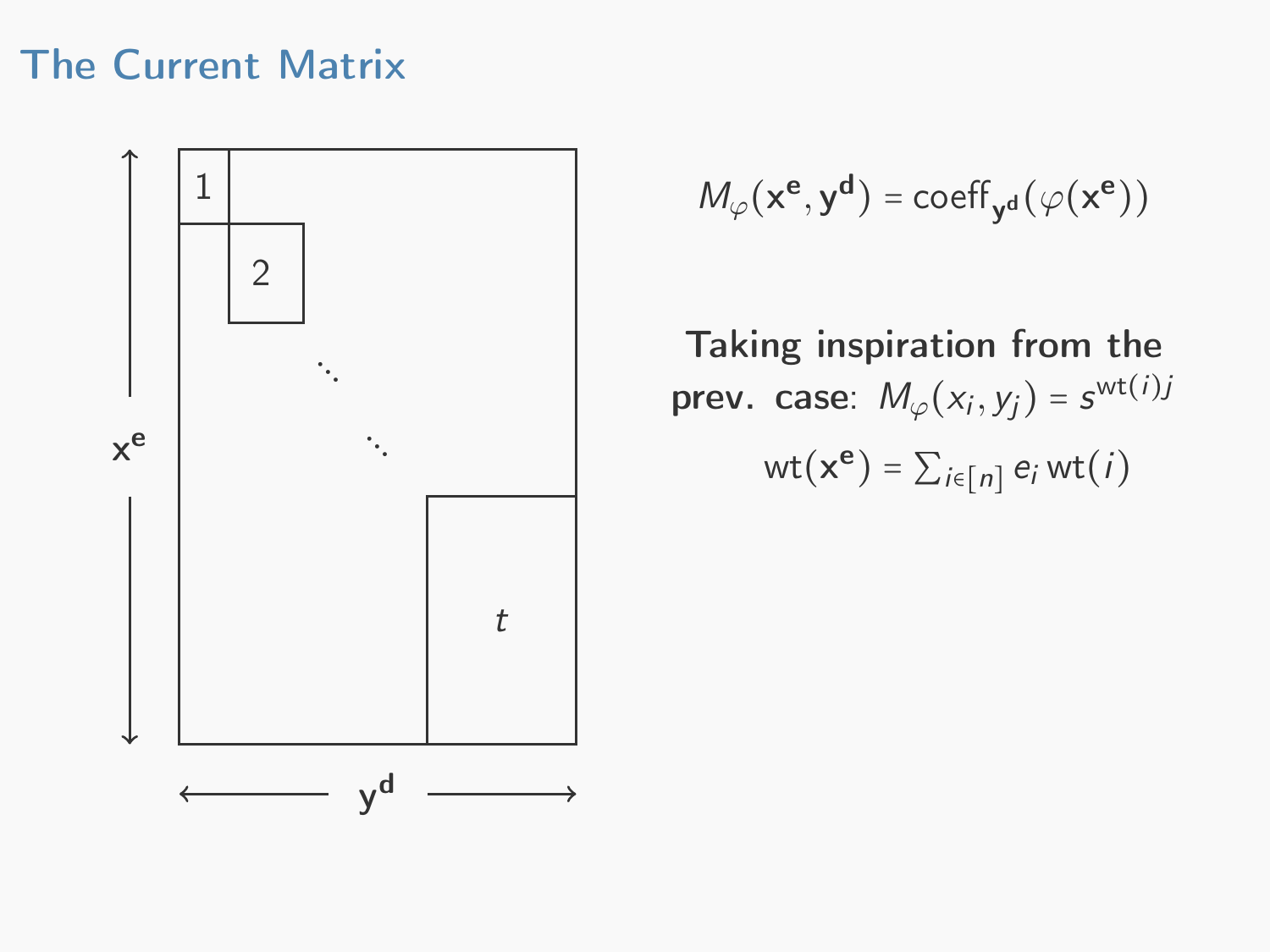

$$
M_\varphi(\mathbf{x}^\mathbf{e}, \mathbf{y}^\mathbf{d}) = \text{coeff}_{\mathbf{y}^\mathbf{d}}(\varphi(\mathbf{x}^\mathbf{e}))
$$

$$
wt(\mathbf{x}^{\mathbf{e}}) = \sum_{i \in [n]} e_i wt(i)
$$

$$
M_{\varphi}(\mathbf{x}^{\mathbf{e}}, y_j^d) = s^{wt(\mathbf{x}^{\mathbf{e}})j}
$$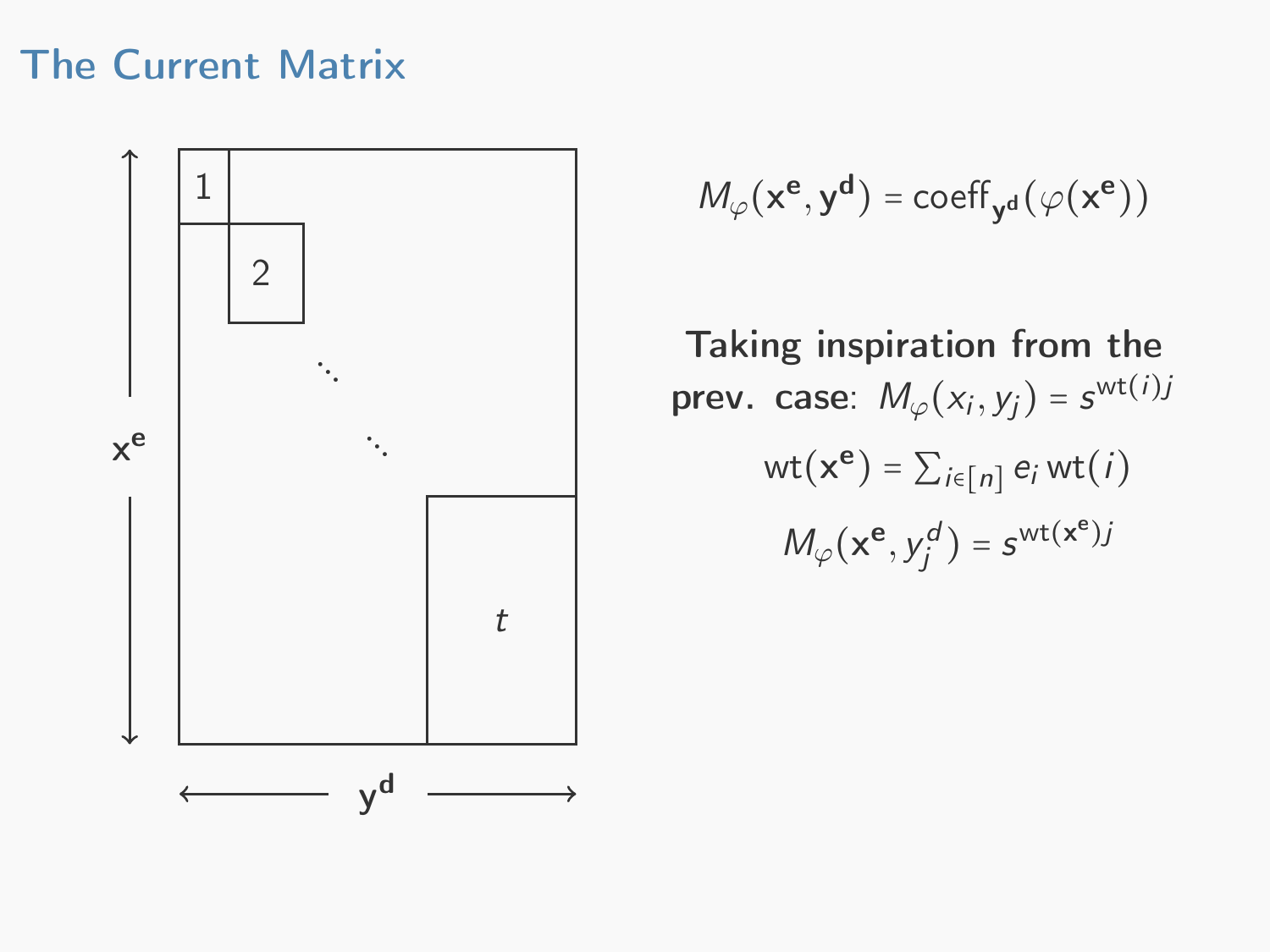

$$
\mathit{M}_{\varphi}(x^e,y^d)=\text{coeff}_{y^d} \big(\varphi(x^e)\big)
$$

$$
wt(\mathbf{x}^{\mathbf{e}}) = \sum_{i \in [n]} e_i wt(i)
$$

$$
M_{\varphi}(\mathbf{x}^{\mathbf{e}}, y_j^d) = s^{wt(\mathbf{x}^{\mathbf{e}})j}
$$

If 
$$
B = (\mathbf{x}^{\mathbf{e}_1}, \mathbf{x}^{\mathbf{e}_2}, \dots, \mathbf{x}^{\mathbf{e}_k}),
$$
  
then wt $(B) = \sum_{j \in [k]} j$  wt $(\mathbf{x}^{\mathbf{e}_j})$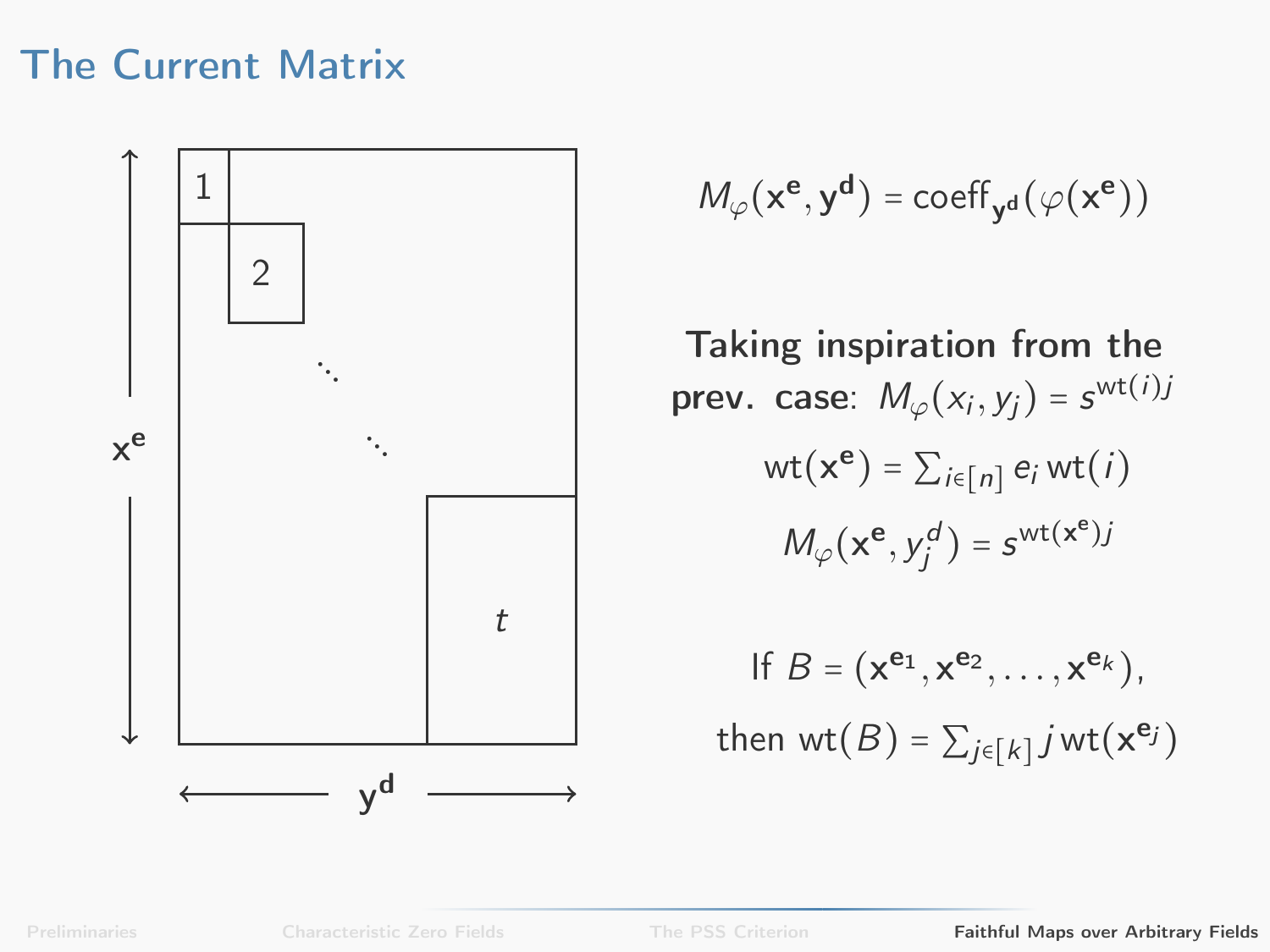$\begin{bmatrix} \frac{1}{2} & \frac{1}{2} & \frac{1}{2} \\ \frac{1}{2} & \frac{1}{2} & \frac{1}{2} \\ \frac{1}{2} & \frac{1}{2} & \frac{1}{2} \\ \frac{1}{2} & \frac{1}{2} & \frac{1}{2} \\ \frac{1}{2} & \frac{1}{2} & \frac{1}{2} \\ \frac{1}{2} & \frac{1}{2} & \frac{1}{2} \\ \frac{1}{2} & \frac{1}{2} & \frac{1}{2} \\ \frac{1}{2} & \frac{1}{2} & \frac{1}{2} \\ \frac{1}{2} & \frac{1}{2} & \frac{1}{2$ A  $\begin{bmatrix} \frac{1}{2} & \frac{1}{2} \\ \frac{1}{2} & \frac{1}{2} \\ \frac{1}{2} & \frac{1}{2} \end{bmatrix}$ × ⎡ ⎢ ⎢ ⎢ ⎢ ⎢ ⎢ ⎢ ⎢ ⎢ ⎢ ⎢ ⎢ ⎢ ⎢ ⎣ M ⎤ ⎥ ⎥ ⎥ ⎥ ⎥ ⎥ ⎥ ⎥ ⎥ ⎥ ⎥ ⎥ ⎥ ⎥ ⎦ =  $\begin{bmatrix} \frac{1}{2} & \frac{1}{2} & \frac{1}{2} \\ \frac{1}{2} & \frac{1}{2} & \frac{1}{2} \\ \frac{1}{2} & \frac{1}{2} & \frac{1}{2} \\ \frac{1}{2} & \frac{1}{2} & \frac{1}{2} \\ \frac{1}{2} & \frac{1}{2} & \frac{1}{2} \\ \frac{1}{2} & \frac{1}{2} & \frac{1}{2} \\ \frac{1}{2} & \frac{1}{2} & \frac{1}{2} \\ \frac{1}{2} & \frac{1}{2} & \frac{1}{2} \\ \frac{1}{2} & \frac{1}{2} & \frac{1}{2$ AM ⎤ ⎥ ⎥ ⎥ ⎥ ⎥ ⎦

[Preliminaries](#page-1-0) [Characteristic Zero Fields](#page-22-0) [The PSS Criterion](#page-34-0) [Faithful Maps over Arbitrary Fields](#page-49-0)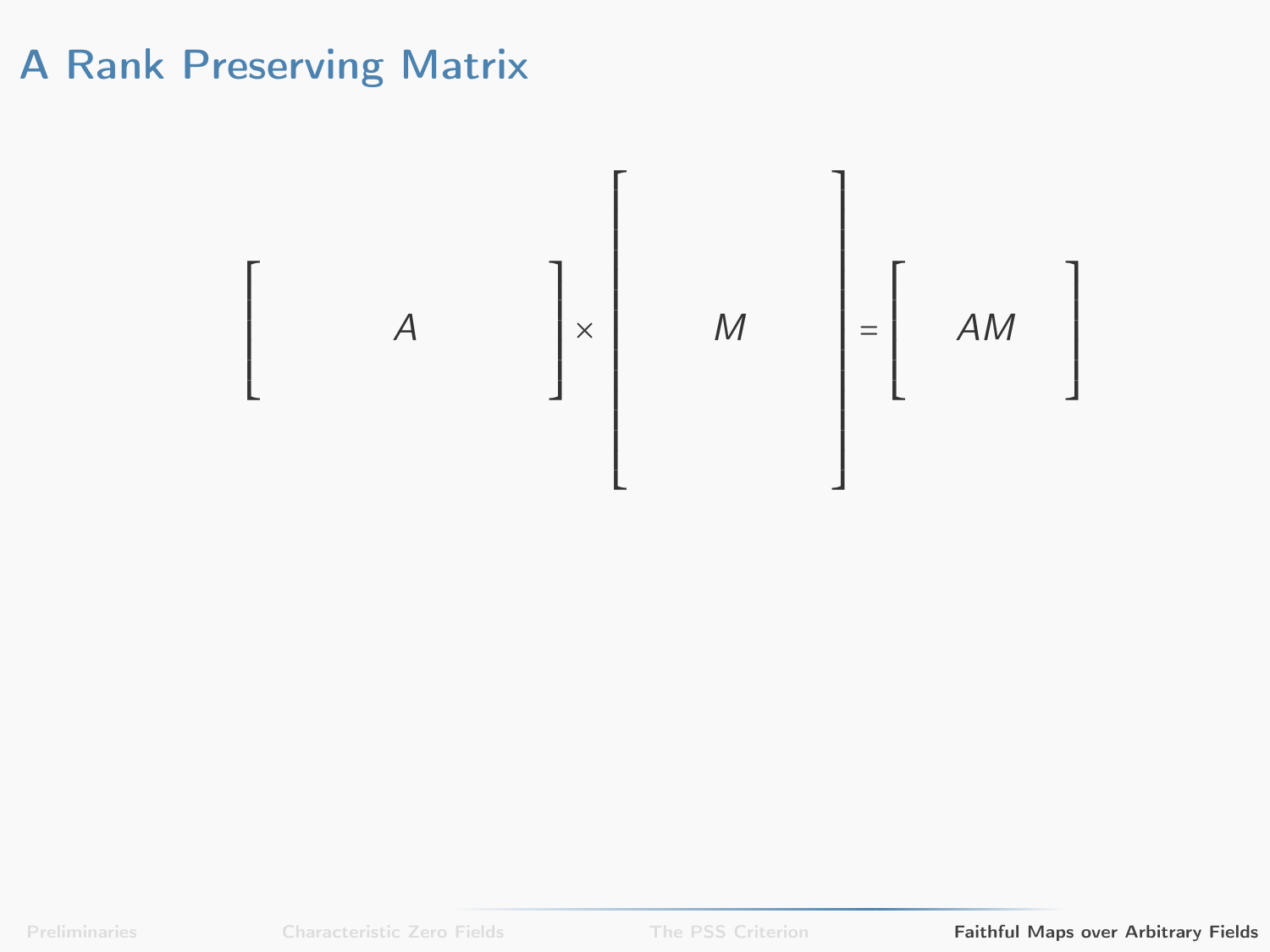

[Preliminaries](#page-1-0) [Characteristic Zero Fields](#page-22-0) [The PSS Criterion](#page-34-0) [Faithful Maps over Arbitrary Fields](#page-49-0)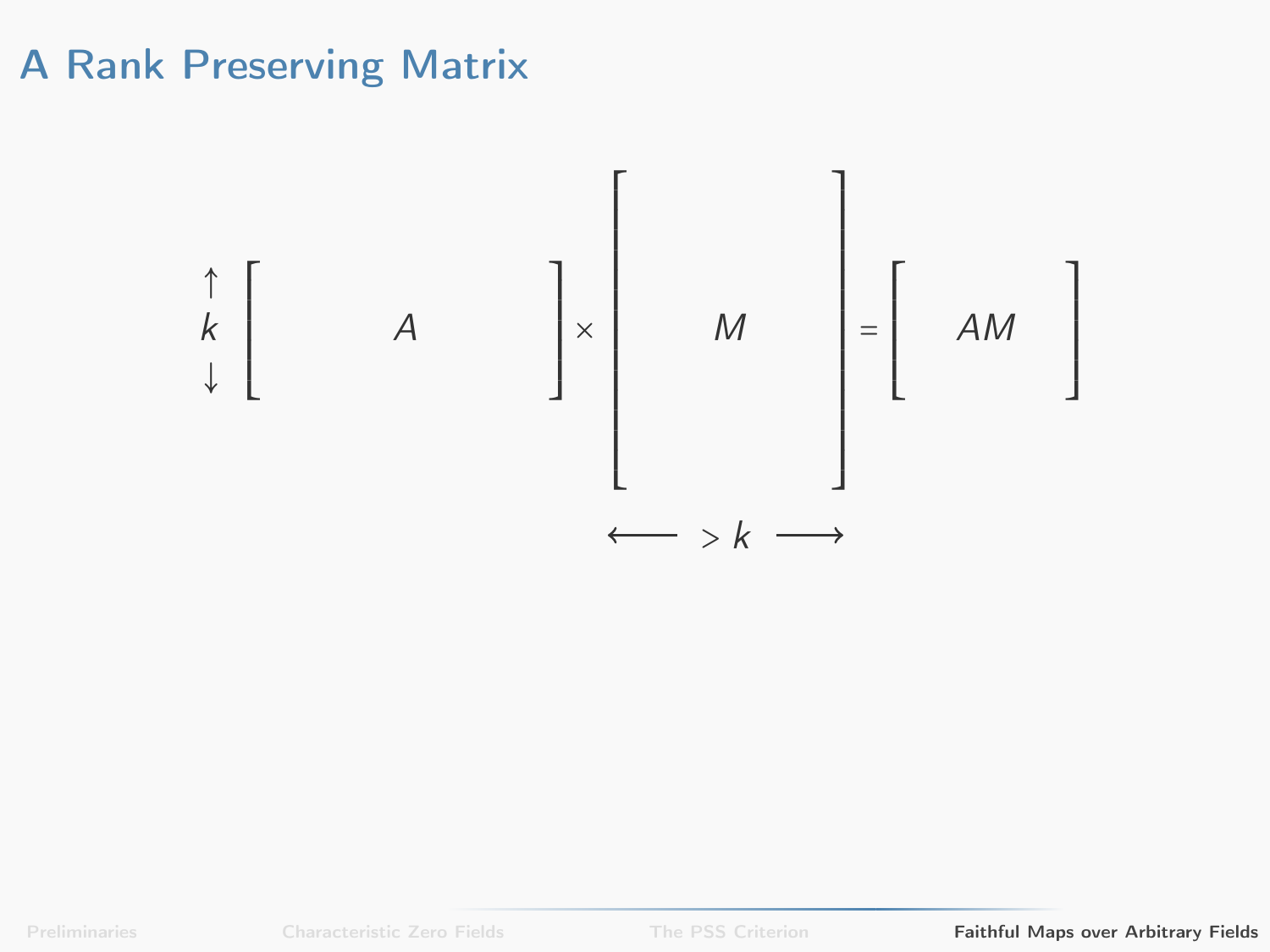

What we want: k columns of AM that are linearly independent.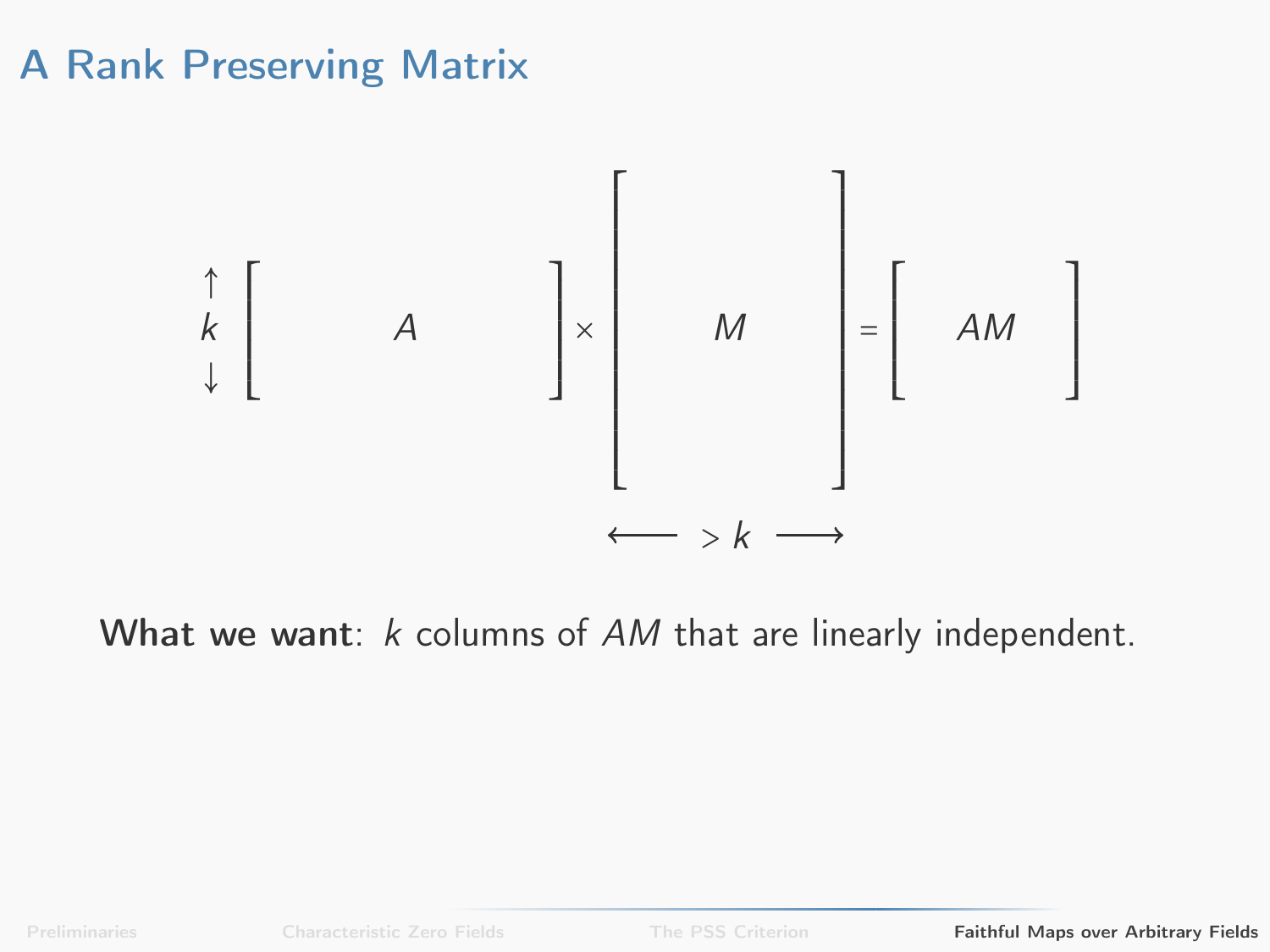

What we want:  $k$  columns of  $AM$  that are linearly independent.

#### Proof Strategy:

**Example 2** Isolate a unique non-zero minor  $A_{B_0}$  with maximum weight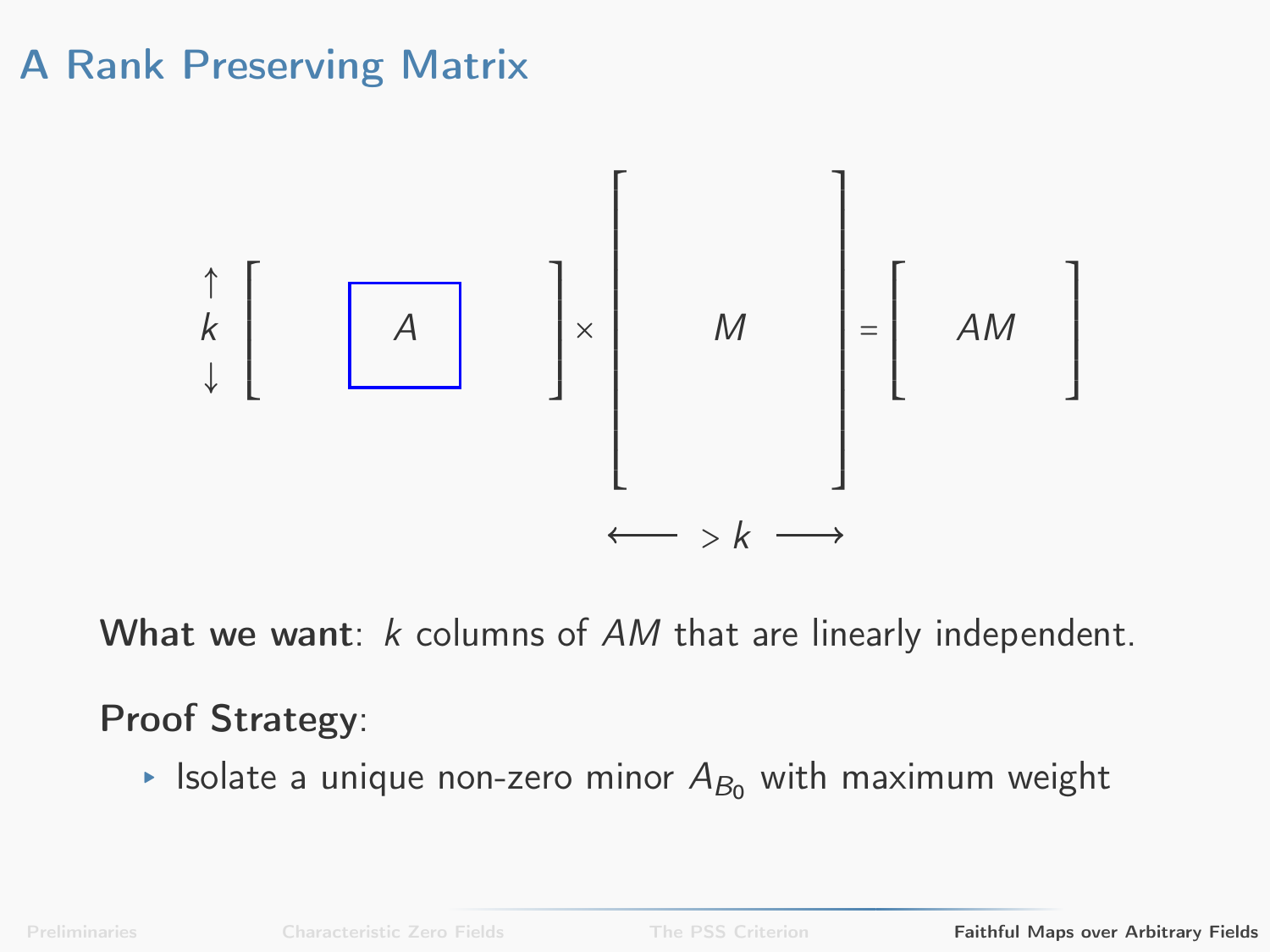

What we want:  $k$  columns of  $AM$  that are linearly independent.

#### Proof Strategy:

- ► Isolate a unique non-zero minor  $A_{B_0}$  with maximum weight
- ►  $M' \equiv k$  columns of M such that  $\deg_s(\det(M'_{B_0})) = \text{wt}(B_0)$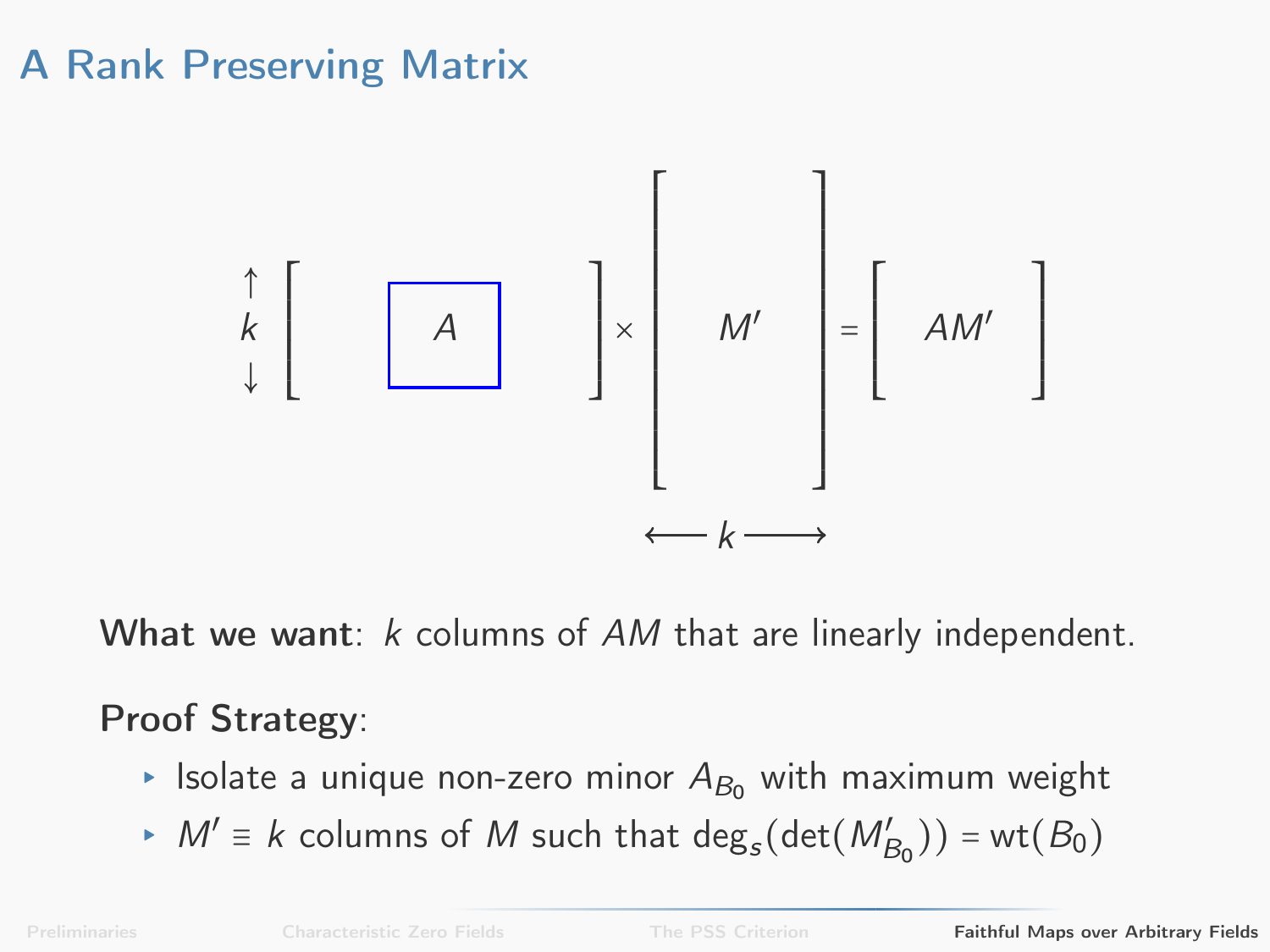# A few details

About  $deg_s(det(M'_{B_0}))$  for  $B \neq B_0$ :

• 
$$
\deg_s(\det(M'_B)) \leq \text{wt}(B)
$$
 for  $B \neq B_0$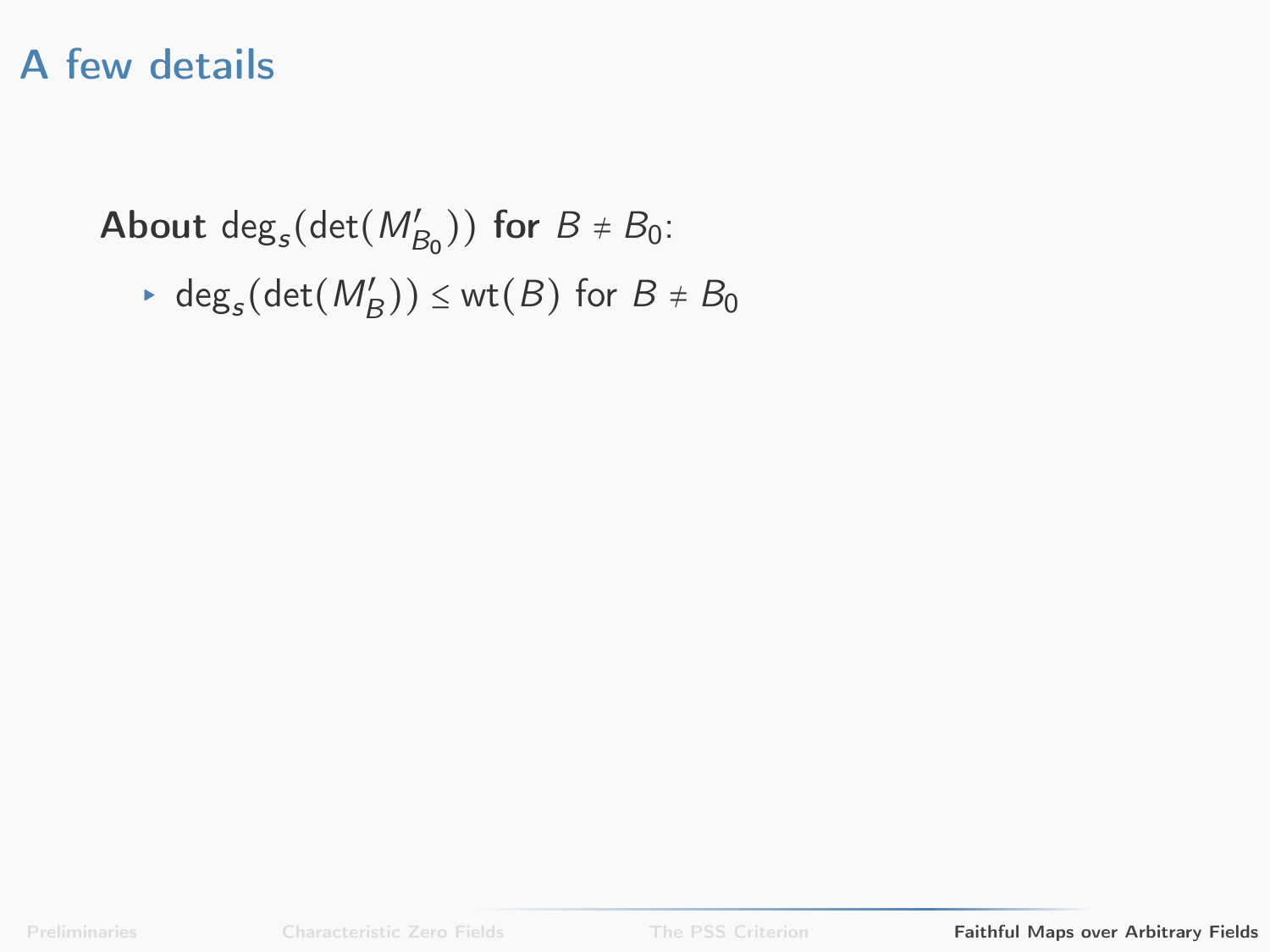# A few details

About  $deg_s(det(M'_{B_0}))$  for  $B \neq B_0$ :

► deg<sub>s</sub>(det( $M'_{B}$ ))  $\leq$  wt( $B$ ) for  $B \neq B_0$ 

About wt:

▸ wt "hashes" the monomials in question  $\Rightarrow$  there is a unique B of maximum weight.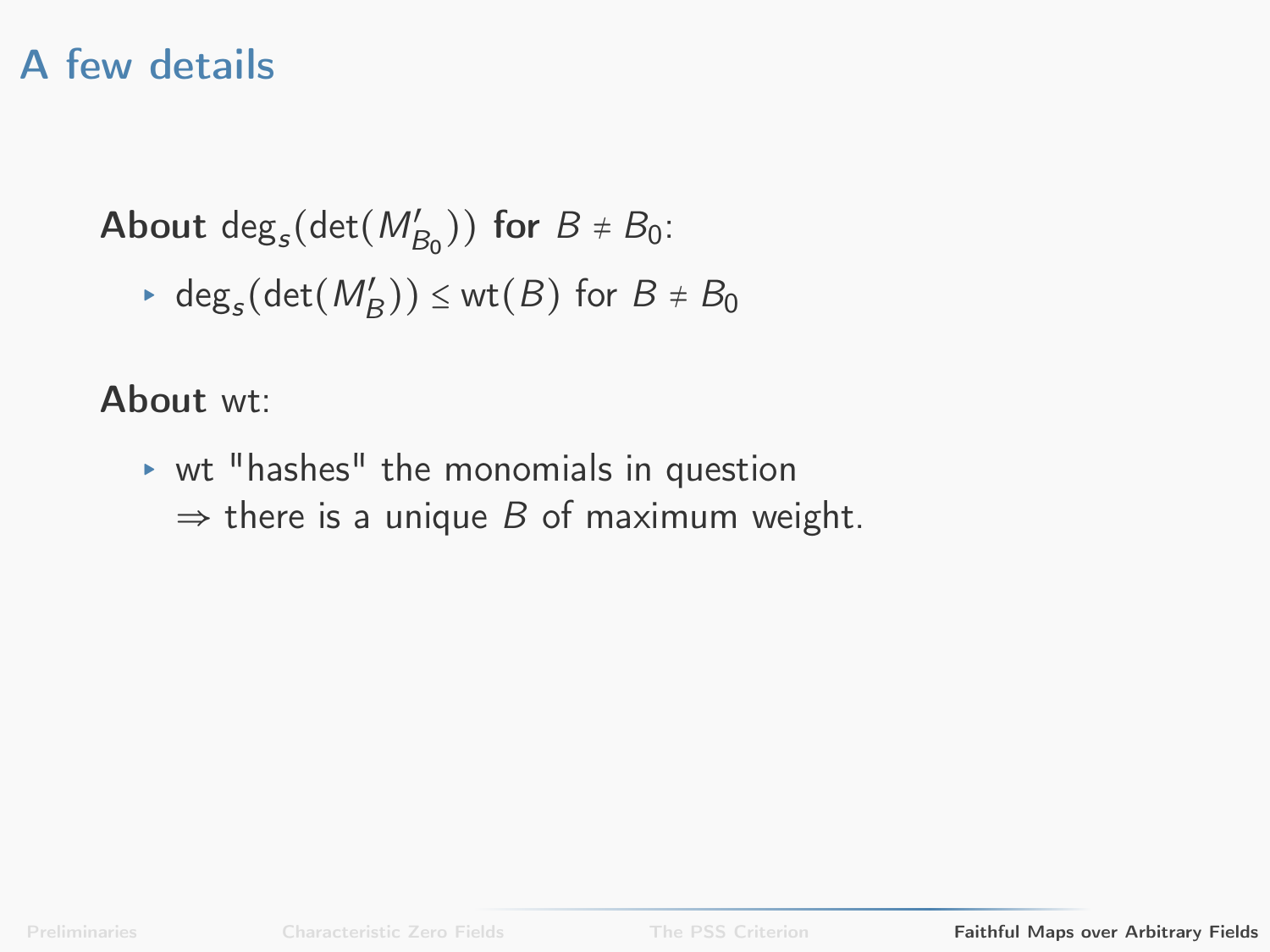# A few details

About  $deg_s(det(M'_{B_0}))$  for  $B \neq B_0$ :

► deg<sub>s</sub>(det( $M'_{B}$ ))  $\leq$  wt( $B$ ) for  $B \neq B_0$ 

### About wt:

- ▸ wt "hashes" the monomials in question
	- $\Rightarrow$  there is a unique B of maximum weight.

### About M′

 $\triangleright$  M' can always be chosen such that its columns are indexed by "pure" monomials.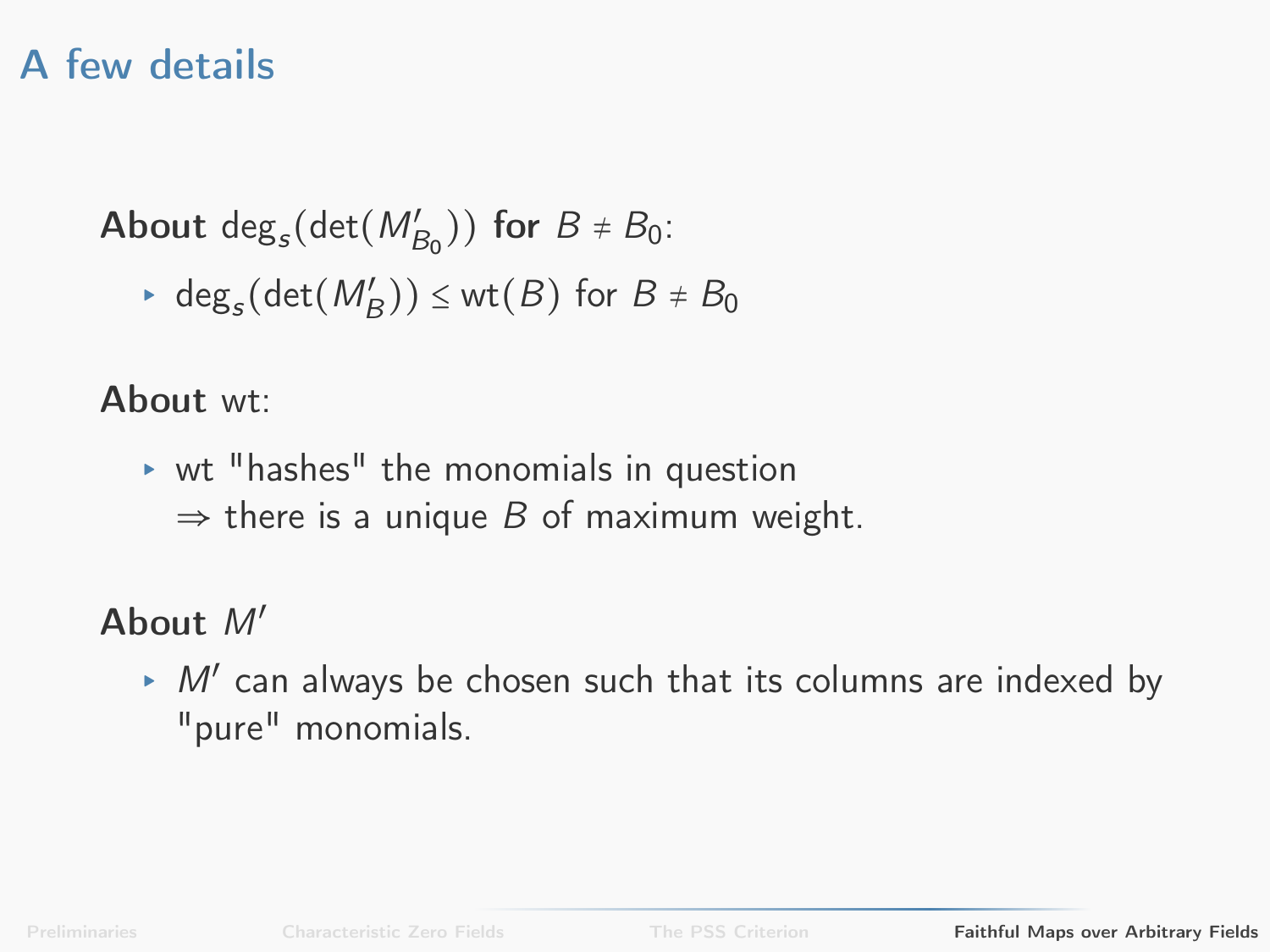$$
\varphi : x_i \to \sum_{j=1}^k s^{wt(i)j} y_j + a_i y_0 \text{ and } z_i \to \sum_{j=1}^k s^{wt(i)j} w_j + a_i y_0
$$

where  $t$  is the inseparable degree and wt $(i) = (t+1)^i$  mod  $p$ .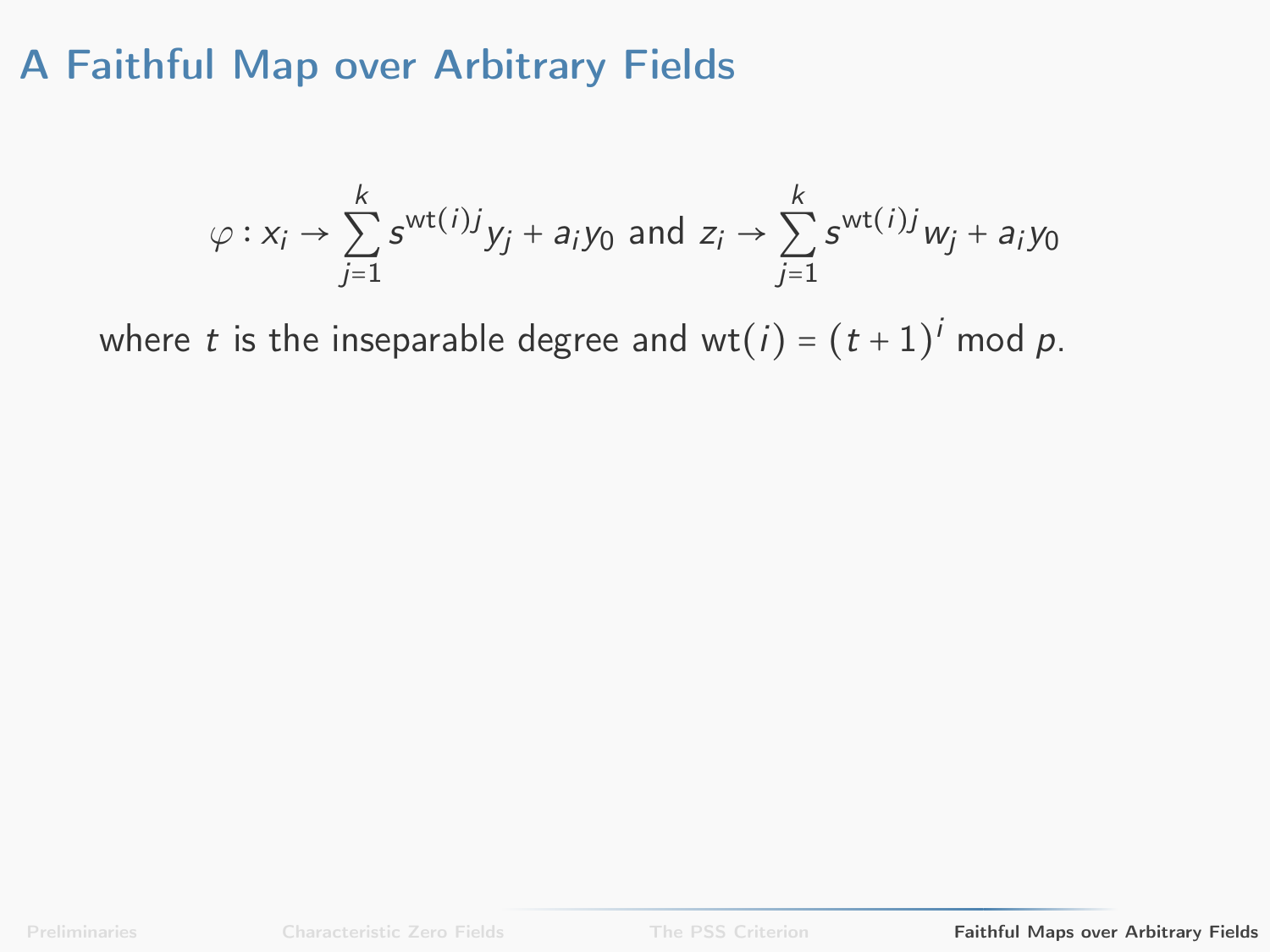$$
\varphi : x_i \to \sum_{j=1}^k s^{wt(i)j} y_j + a_i y_0 \text{ and } z_i \to \sum_{j=1}^k s^{wt(i)j} w_j + a_i y_0
$$

where  $t$  is the inseparable degree and wt $(i) = (t+1)^i$  mod  $p$ .

#### **Properties**

1. For every u, there is a v for which  $\mathcal{H}(\mathbf{f}(\varphi), \mathbf{u}) = \mathcal{H}(\mathbf{f}(\varphi), \mathbf{v}(\varphi))$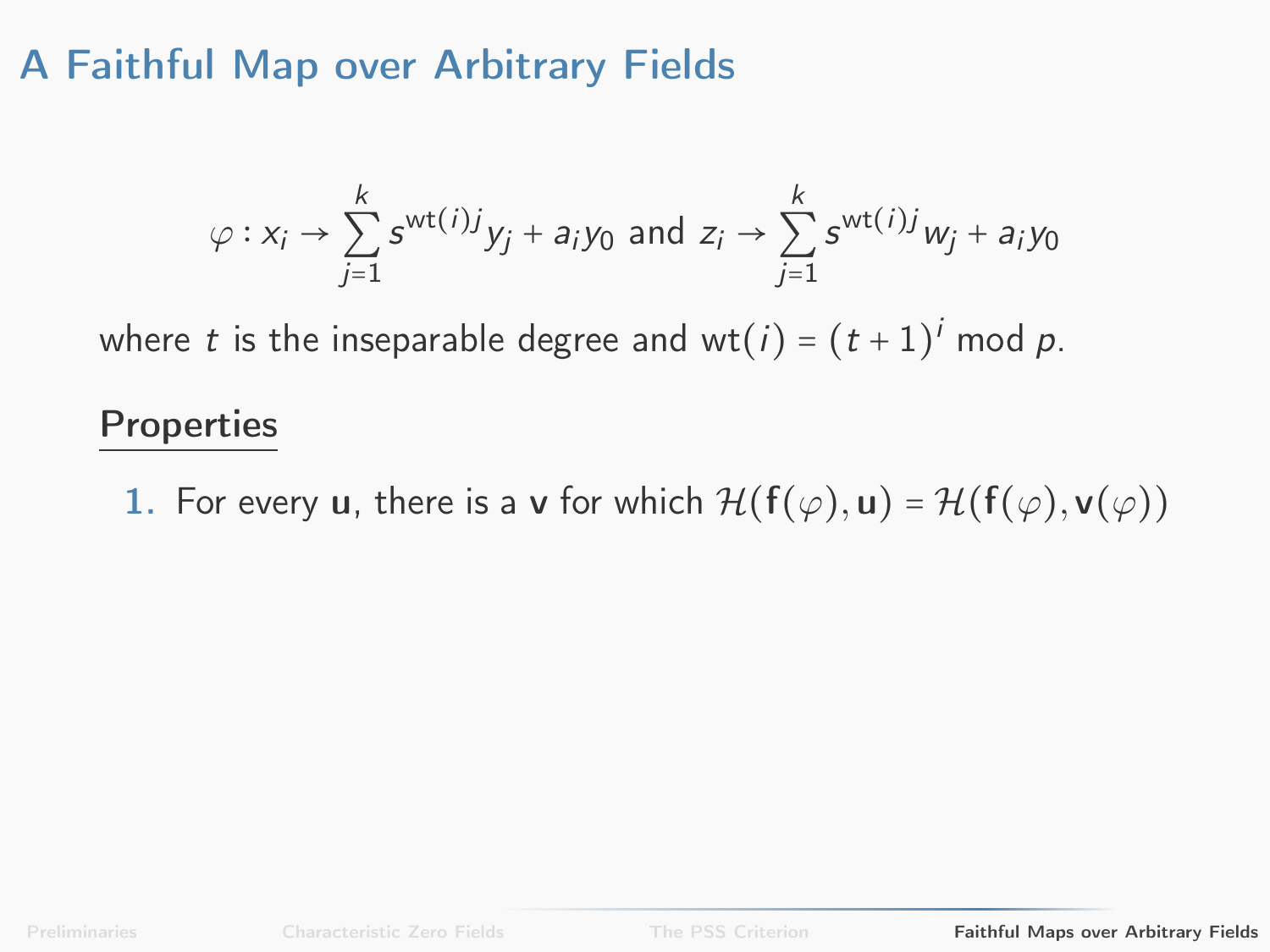$$
\varphi: x_i \to \sum_{j=1}^k s^{wt(i)j} y_j + a_i y_0 \text{ and } z_i \to \sum_{j=1}^k s^{wt(i)j} w_j + a_i y_0
$$

where  $t$  is the inseparable degree and wt $(i) = (t+1)^i$  mod  $p$ .

#### **Properties**

- 1. For every u, there is a v for which  $\mathcal{H}(\mathbf{f}(\varphi), \mathbf{u}) = \mathcal{H}(\mathbf{f}(\varphi), \mathbf{v}(\varphi))$
- 2.  $\varphi(\mathcal{H}(\mathbf{f}, \mathbf{v})) \times M_{\varphi}$  is a sub-matrix of  $\mathcal{H}(\mathbf{f}(\varphi), \mathbf{v}(\varphi))$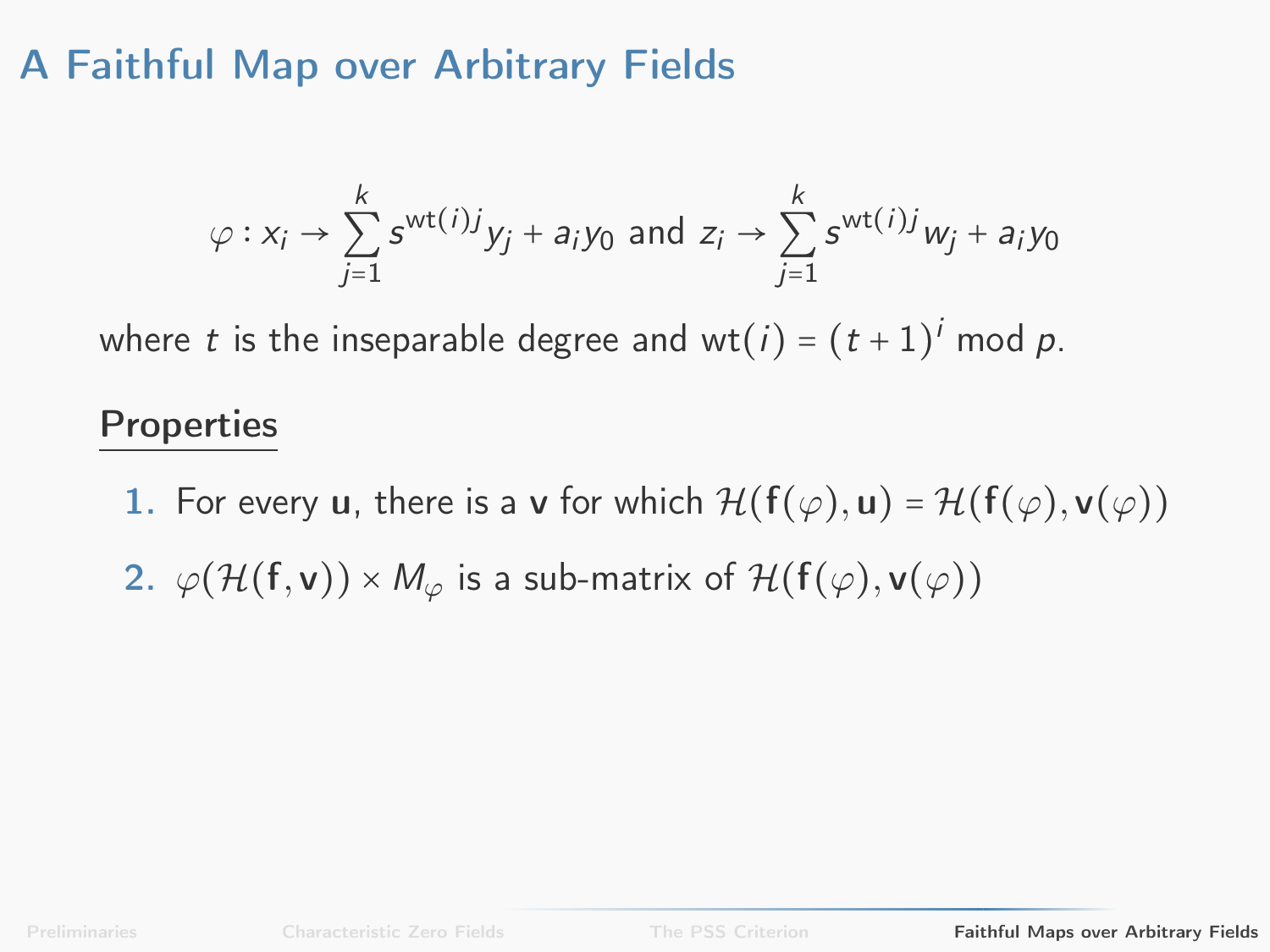$$
\varphi: x_i \to \sum_{j=1}^k s^{wt(i)j} y_j + a_i y_0 \text{ and } z_i \to \sum_{j=1}^k s^{wt(i)j} w_j + a_i y_0
$$

where  $t$  is the inseparable degree and wt $(i) = (t+1)^i$  mod  $p$ .

#### **Properties**

- 1. For every u, there is a v for which  $\mathcal{H}(\mathbf{f}(\varphi), \mathbf{u}) = \mathcal{H}(\mathbf{f}(\varphi), \mathbf{v}(\varphi))$
- 2.  $\varphi(\mathcal{H}(\mathbf{f}, \mathbf{v})) \times M_{\varphi}$  is a sub-matrix of  $\mathcal{H}(\mathbf{f}(\varphi), \mathbf{v}(\varphi))$
- 3. rank $(\varphi(\mathcal{H}(\mathbf{f}, \mathbf{v})))$  = rank $(\varphi(\mathcal{H}(\mathbf{f}, \mathbf{v})) \times M_{\varphi})$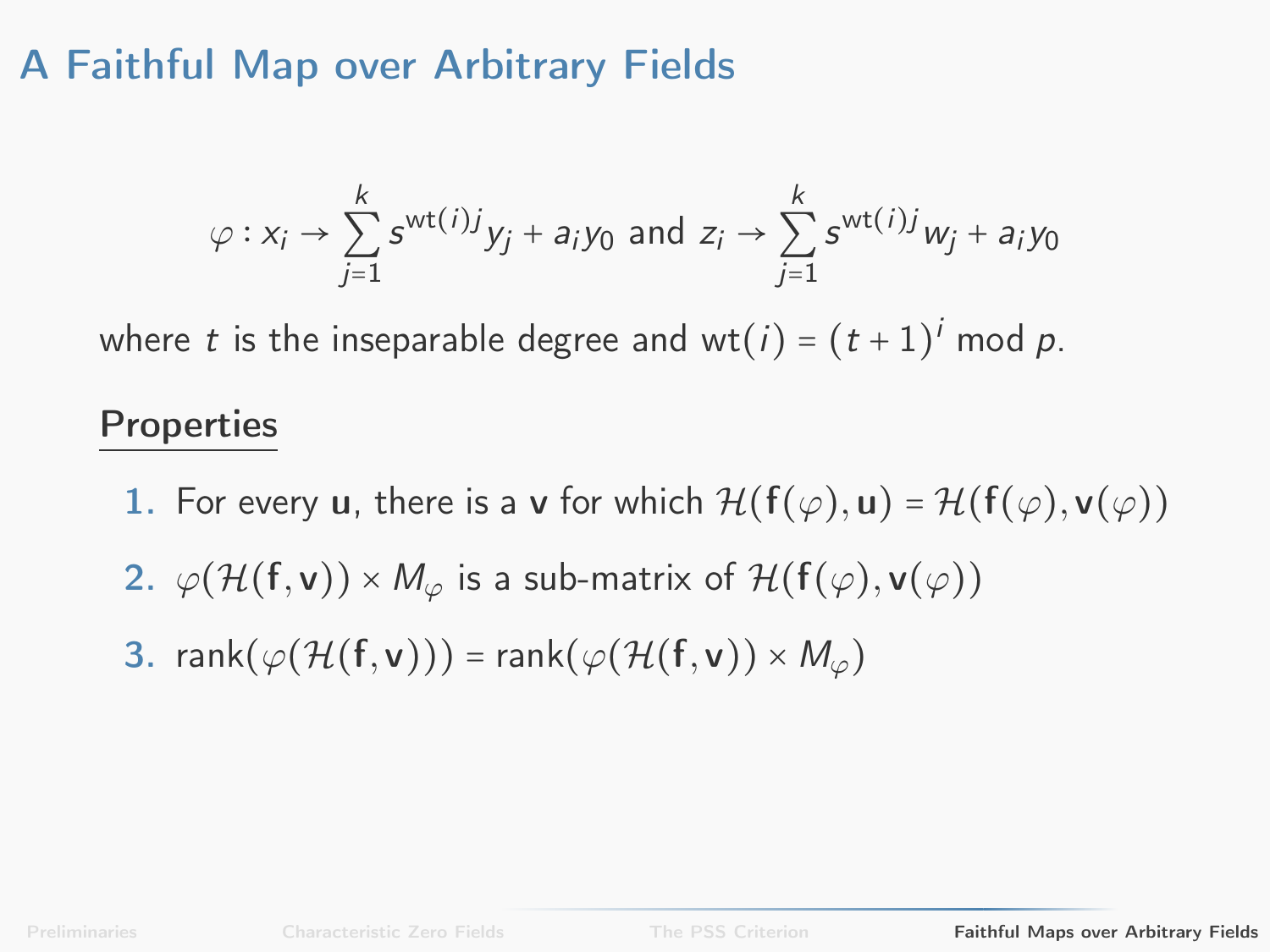$$
\varphi: x_i \to \sum_{j=1}^k s^{wt(i)j} y_j + a_i y_0 \text{ and } z_i \to \sum_{j=1}^k s^{wt(i)j} w_j + a_i y_0
$$

where  $t$  is the inseparable degree and wt $(i) = (t+1)^i$  mod  $p$ .

#### **Properties**

- 1. For every u, there is a v for which  $\mathcal{H}(\mathbf{f}(\varphi), \mathbf{u}) = \mathcal{H}(\mathbf{f}(\varphi), \mathbf{v}(\varphi))$
- 2.  $\varphi(\mathcal{H}(\mathbf{f}, \mathbf{v})) \times M_{\varphi}$  is a sub-matrix of  $\mathcal{H}(\mathbf{f}(\varphi), \mathbf{v}(\varphi))$
- 3. rank( $\varphi(\mathcal{H}(f, v)))$  = rank( $\varphi(\mathcal{H}(f, v)) \times M_{\varphi}$ )
- 4. rank $(\mathcal{H}(f, v))$  = rank $(\varphi(\mathcal{H}(f, v)))$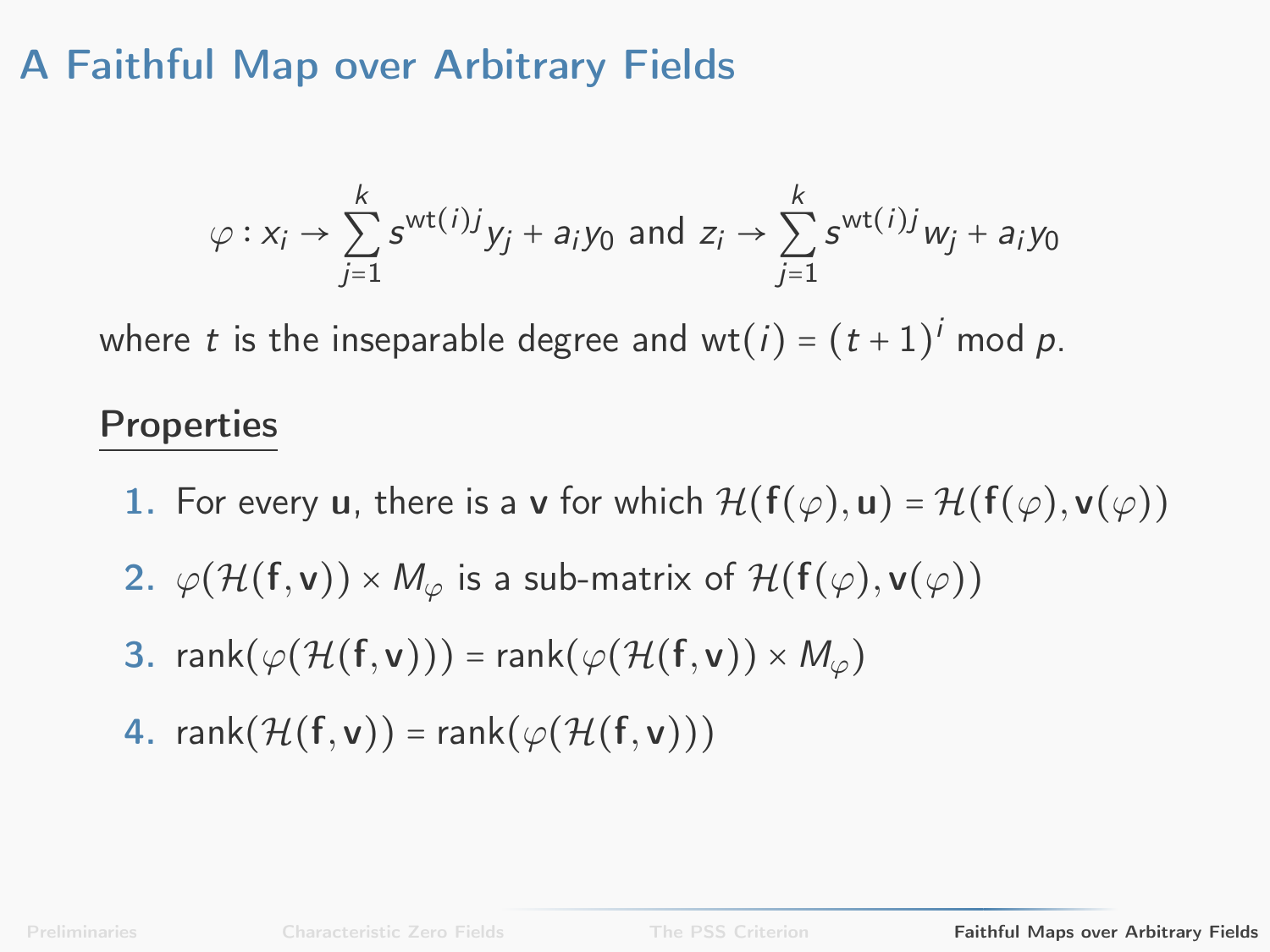### An Instantiation

#### **Theorem**

Let  $f_1, f_2, \ldots, f_m \in \mathbb{F}[x_1, x_2, \ldots, x_n]$  be s-sparse polynomials such that algrank $(f_1, f_2, \ldots, f_m) = k$  and the inseparable degree is t. If t and  $k$  are bounded by a constant, then, there is an explicit deterministic construction of a faithful homomorphisms in  $poly(n, m, s)$  time.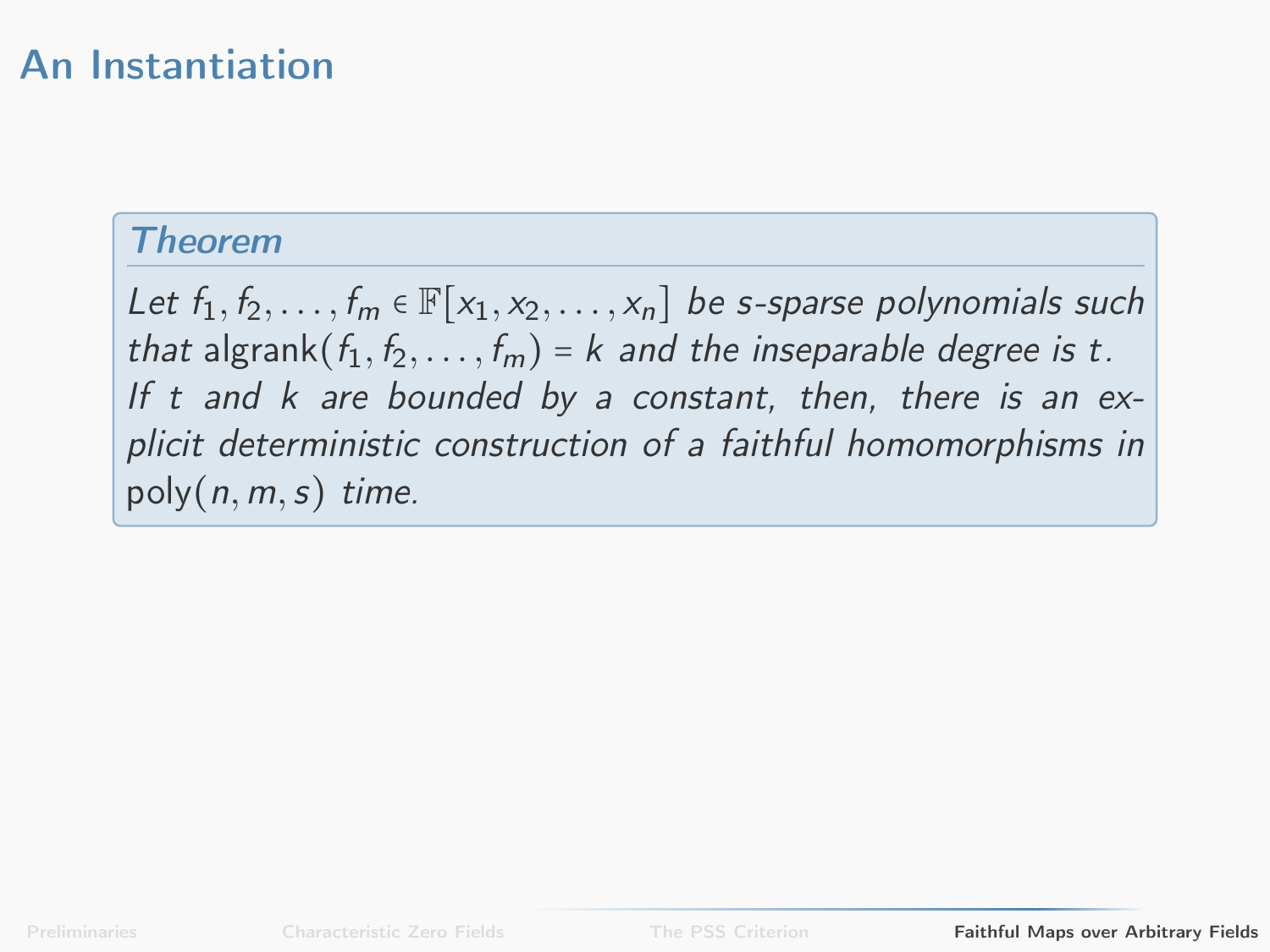### An Instantiation

#### **Theorem**

Let  $f_1, f_2, \ldots, f_m \in \mathbb{F}[x_1, x_2, \ldots, x_n]$  be s-sparse polynomials such that algrank $(f_1, f_2, \ldots, f_m) = k$  and the inseparable degree is t. If t and  $k$  are bounded by a constant, then, there is an explicit deterministic construction of a faithful homomorphisms in  $poly(n, m, s)$  time.

Explicit faithful homomorphisms can also be constructed efficiently for other models studied in [\[ASSS12\]](#page-90-0) when we have similar inseparable degree bounds.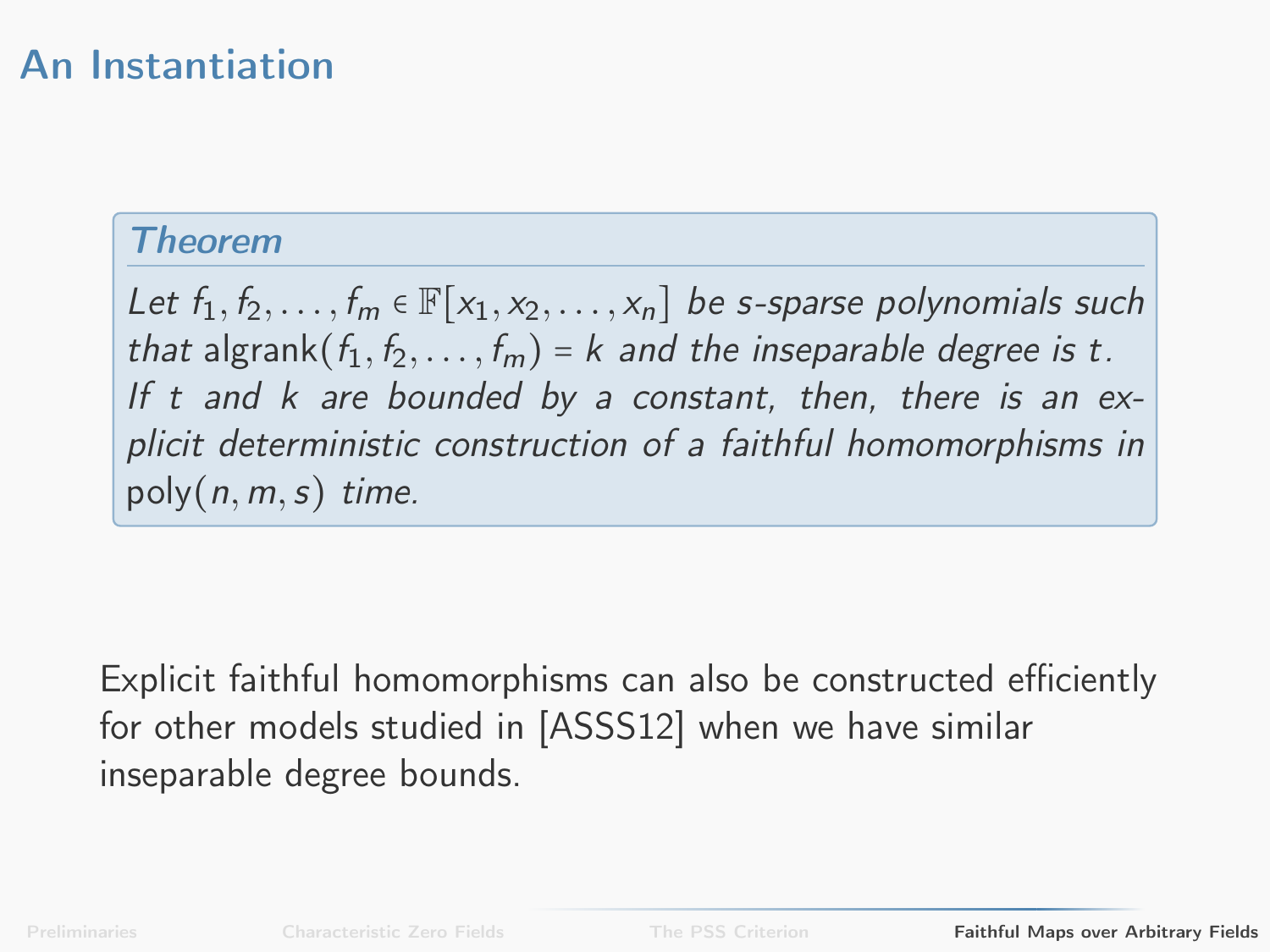### Open Threads

1. Improve the dependence on "inseparable degree".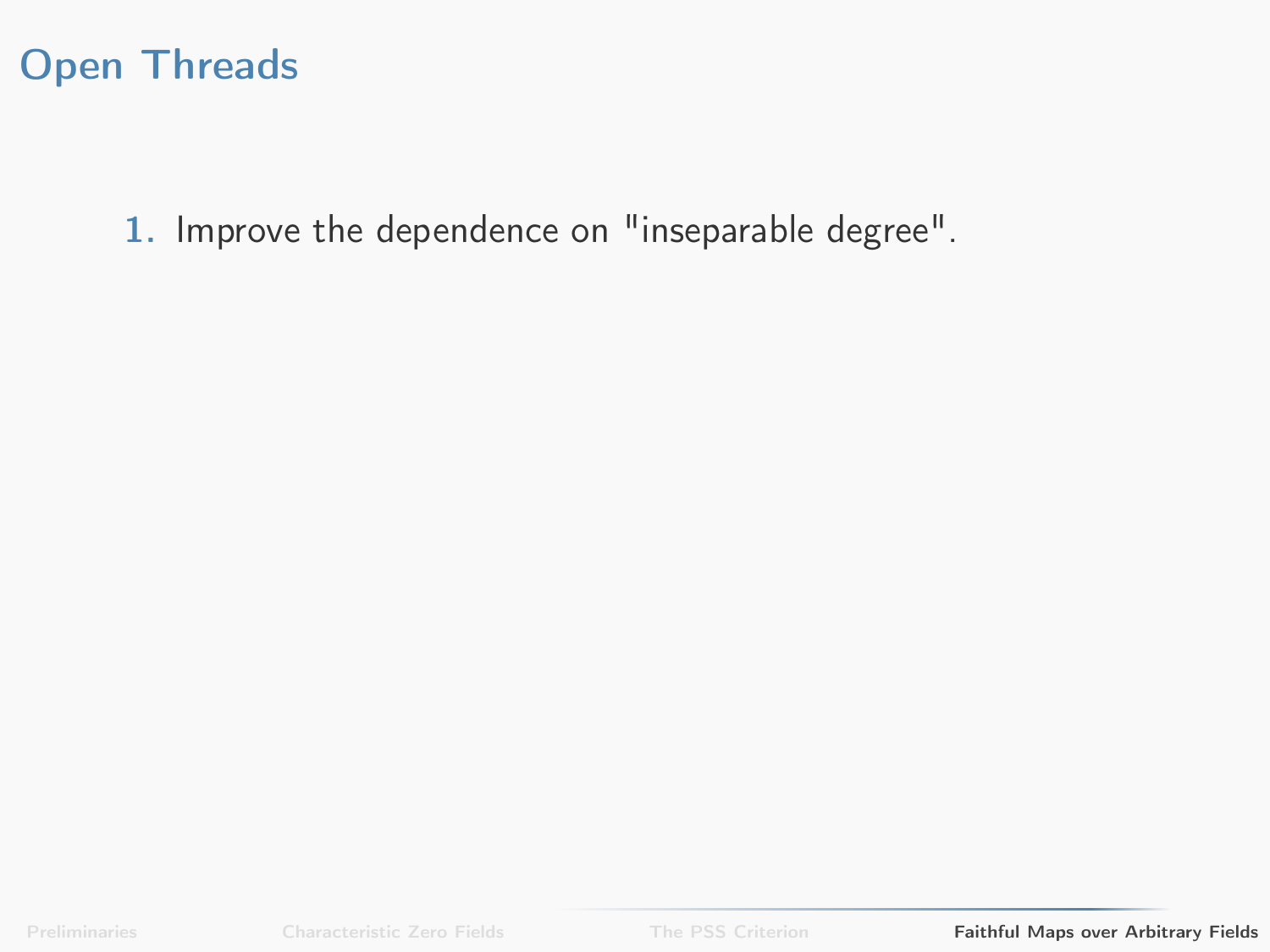### Open Threads

1. Improve the dependence on "inseparable degree".

2. [\[GSS18\]](#page-91-0): Different characterisation for Algebraic dependence not algorithmic but has no dependence on "inseparable degree"

Can we get PIT applications out of it?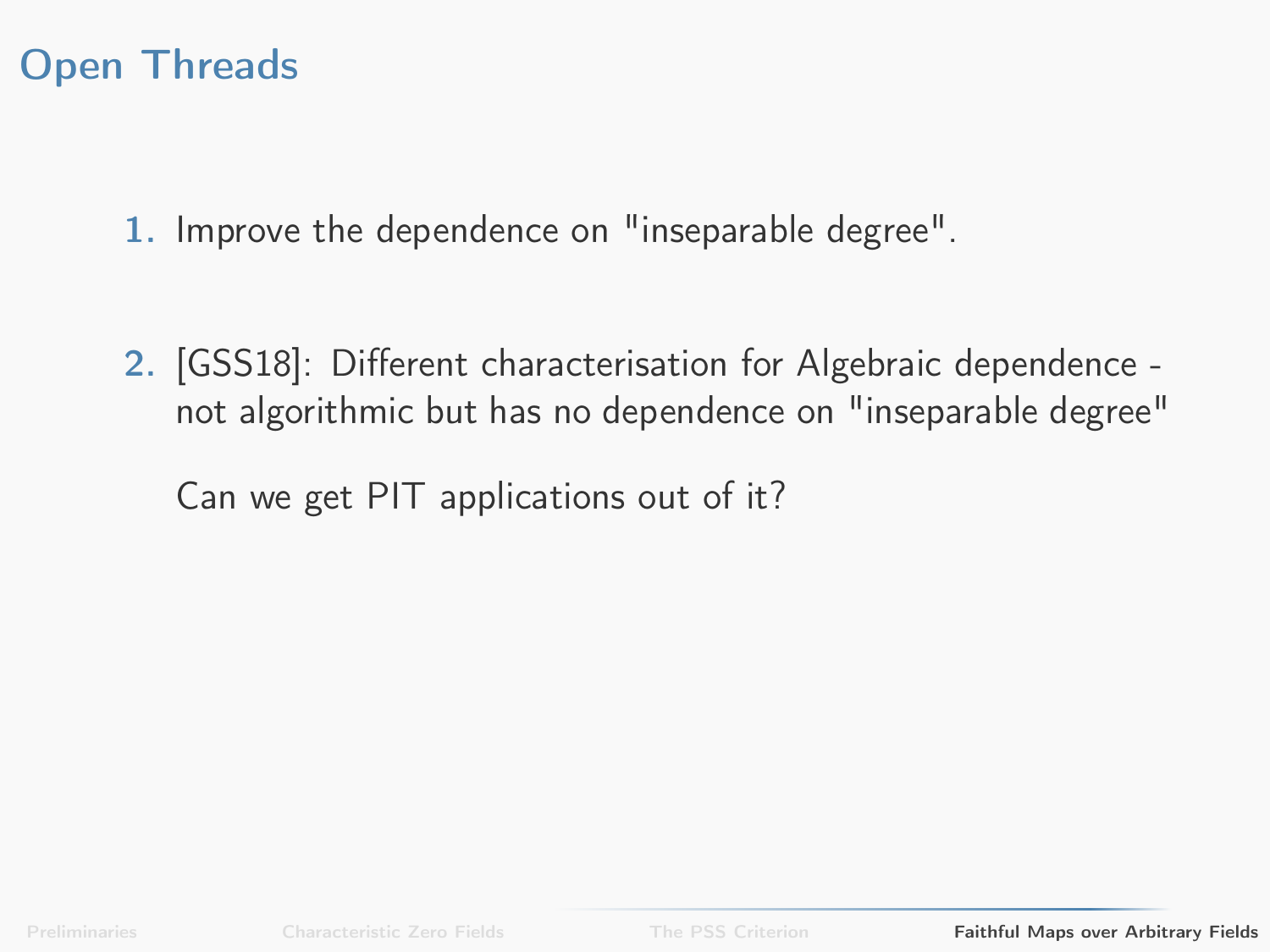### Open Threads

1. Improve the dependence on "inseparable degree".

2. [\[GSS18\]](#page-91-0): Different characterisation for Algebraic dependence not algorithmic but has no dependence on "inseparable degree"

Can we get PIT applications out of it?

# Thank you!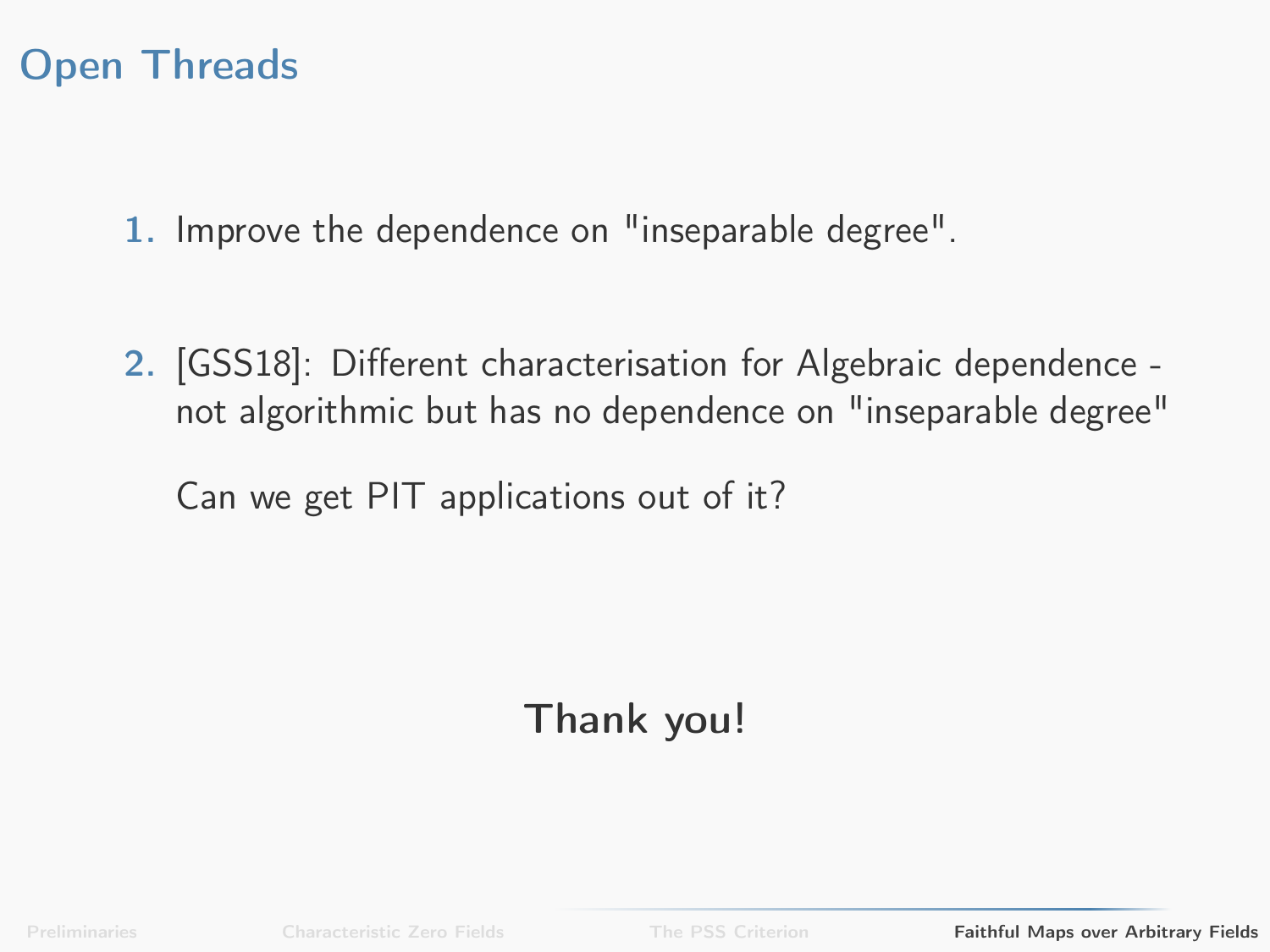### References I

<span id="page-90-0"></span>晶

Manindra Agrawal, Chandan Saha, Ramprasad Saptharishi, and Nitin Saxena.

Jacobian hits circuits: hitting-sets, lower bounds for depth-d occur-k formulas & depth-3 transcendence degree-k circuits.

In Proceedings of the 44th Symposium on Theory of Computing Conference, STOC 2012, New York, NY, USA, May 19 - 22, 2012, pages 599–614, 2012.

螶

昂

Malte Beecken, Johannes Mittmann, and Nitin Saxena. Algebraic independence and blackbox identity testing.

In Automata, Languages and Programming - 38th International Colloquium, ICALP 2011, Zurich, Switzerland, July 4-8, 2011, Proceedings, Part II, pages 137–148, 2011.

### Ariel Gabizon and Ran Raz.

Deterministic extractors for affine sources over large fields.

In 46th Annual IEEE Symposium on Foundations of Computer Science (FOCS 2005), 23-25 October 2005, Pittsburgh, PA, USA, Proceedings, pages 407–418, 2005.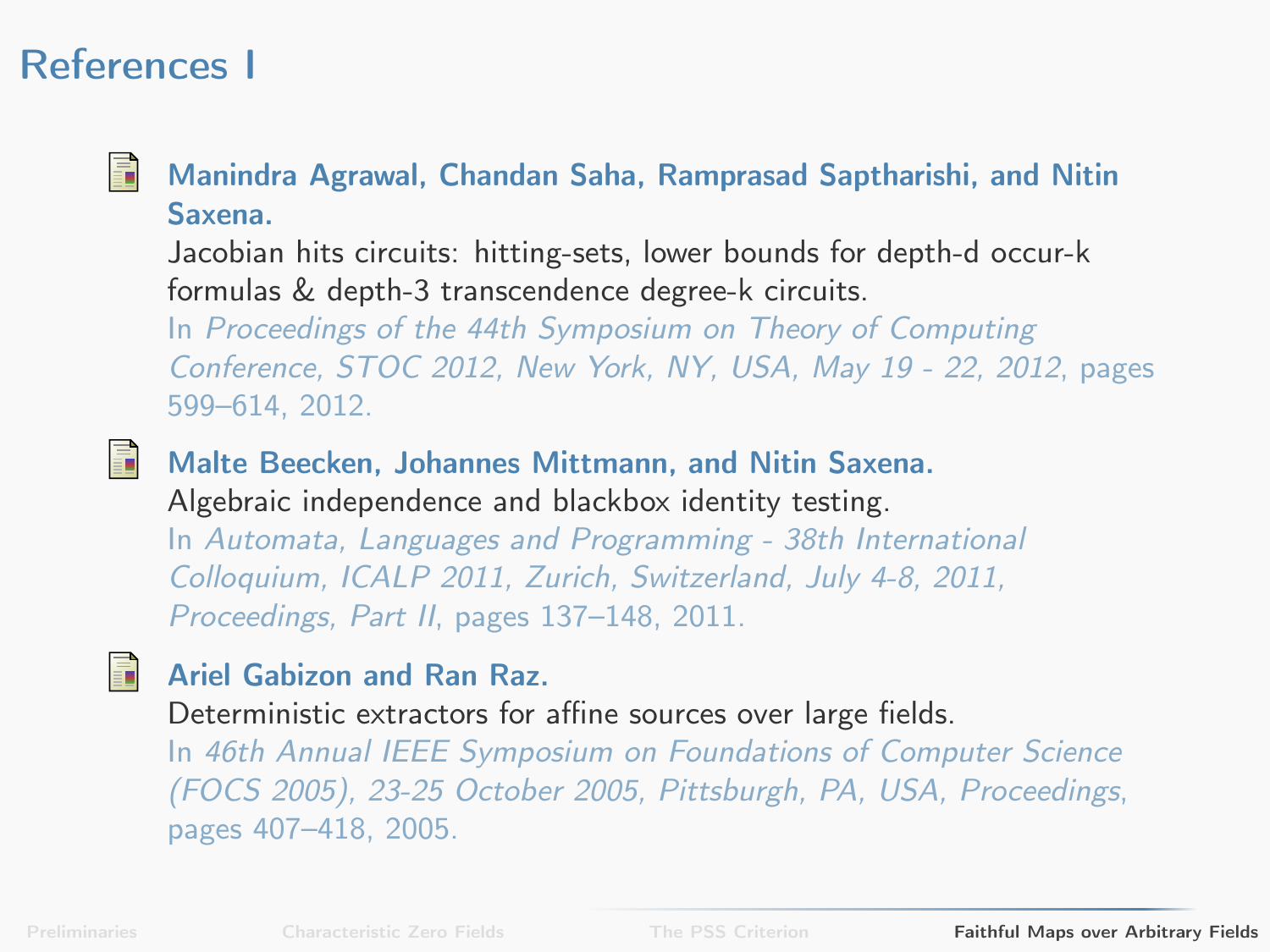# References II

<span id="page-91-0"></span>晶

#### Zeyu Guo, Nitin Saxena, and Amit Sinhababu.

Algebraic dependencies and PSPACE algorithms in approximative complexity.

CoRR, abs/1801.09275, 2018.



#### C.G.J. Jacobi.

De determinantibus functionalibus.

Journal für die reine und angewandte Mathematik, 22:319–359, 1841.



#### Neeraj Kayal.

The complexity of the annihilating polynomial.

In Proceedings of the 24th Annual IEEE Conference on Computational Complexity, CCC 2009, Paris, France, 15-18 July 2009, pages 184–193, 2009.